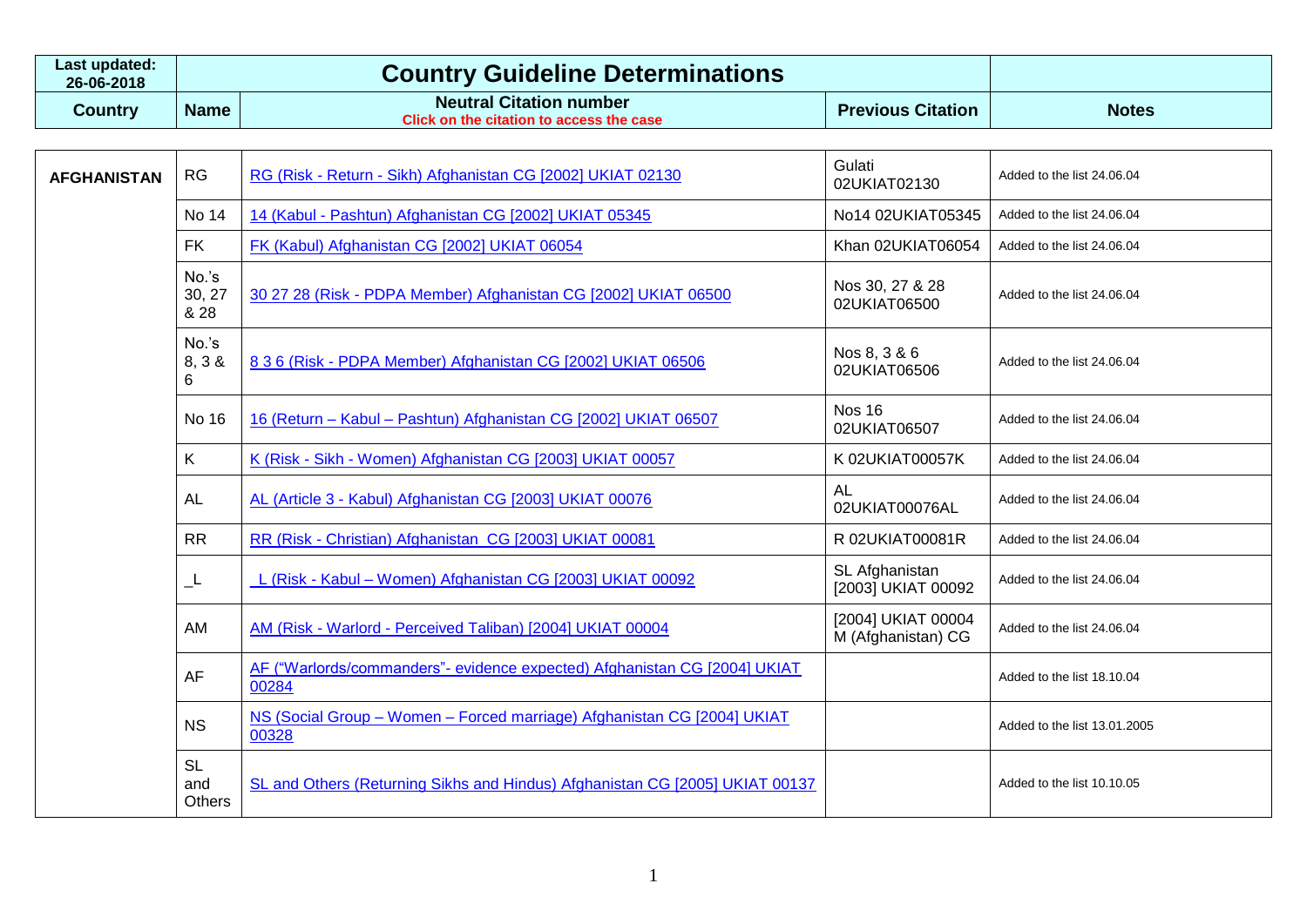| Last updated:<br>26-06-2018 | <b>Country Guideline Determinations</b> |                                                                            |                          |              |
|-----------------------------|-----------------------------------------|----------------------------------------------------------------------------|--------------------------|--------------|
| Country                     | <b>Name</b>                             | <b>Neutral Citation number</b><br>Click on the citation to access the case | <b>Previous Citation</b> | <b>Notes</b> |

| <b>SO</b><br>and<br><b>SO</b> | SO and SO (KhaD – members and family) Afghanistan CG [2006] UKAIT 00003                                                                           | Added to the list 25,01,06                                                                                                               |
|-------------------------------|---------------------------------------------------------------------------------------------------------------------------------------------------|------------------------------------------------------------------------------------------------------------------------------------------|
| <b>SM</b><br>and<br>Others    | SM and others (Entry Clearance – proportionality) Afghanistan CG [2007] UKAIT<br>00010                                                            | Added to the list 26.01.07                                                                                                               |
| <b>PM</b><br>and<br>Others    | PM and Others (Kabul - Hizb-i-Islami) Afghanistan CG [2007] UKAIT 00089                                                                           | Added to the list 12.11.07                                                                                                               |
| <b>RQ</b>                     | RQ (Afghan National Army - Hizb-i-Islami - risk) Afghanistan CG [2008] UKAIT<br>00013                                                             | Added to list 26,02,08                                                                                                                   |
| <b>AJ</b>                     | AJ (Risk to Homosexuals) Afghanistan CG [2009] UKAIT 00001                                                                                        | Added to list 07.01.09                                                                                                                   |
|                               |                                                                                                                                                   | GS (Existence of internal armed conflict)<br>Afghanistan CG [2009] UKAIT 00010.<br>Added to list 23.02.09.<br>Removed from list 21.10.09 |
| MI                            | MI (Hazara - Ismaili - associate of Nadiri family) Afghanistan CG [2009] UKAIT<br>00035                                                           | Added to list 28.08.09                                                                                                                   |
| GS                            | GS (Article 15(c): indiscriminate violence) Afghanistan CG [2009] UKAIT 00044                                                                     | Added to list 21,10.09                                                                                                                   |
| <b>NM</b>                     | NM (Christian Converts) Afghanistan CG [2009] UKAIT 00045                                                                                         | Added to list 13.11.09                                                                                                                   |
| <b>HK</b><br>and<br>Others    | HK and Others(minors-indiscriminate violence-forced recruitment by Taliban -<br>contact with family members) Afghanistan CG [2010] UKUT 378 (IAC) | Added to list 23.11.10                                                                                                                   |
| AA                            | AA (unattended children) Afghanistan CG [2012] UKUT 00016                                                                                         | Added to list 01.02.12                                                                                                                   |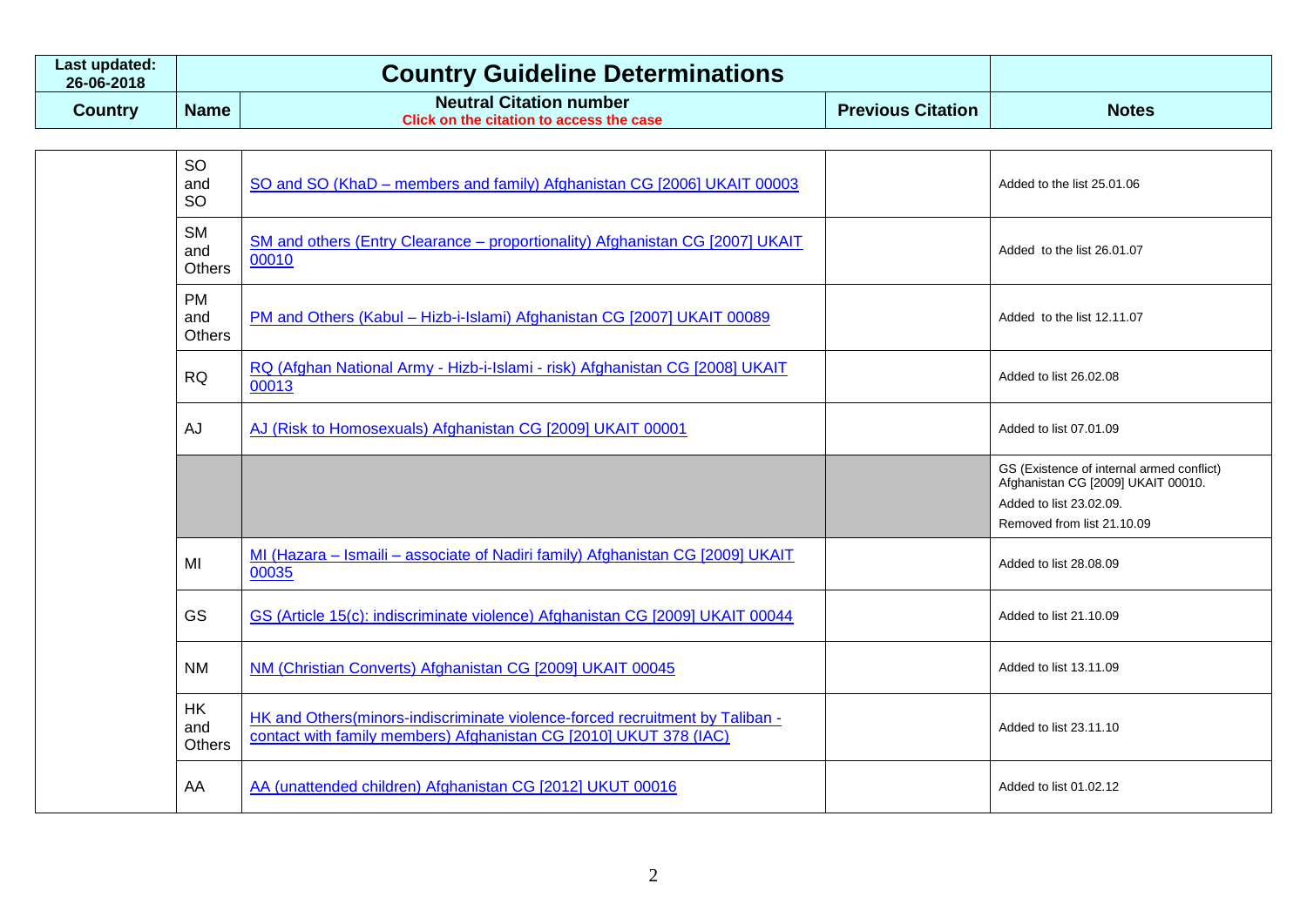| Last updated:<br>26-06-2018 | <b>Country Guideline Determinations</b> |                                                                            |                          |              |
|-----------------------------|-----------------------------------------|----------------------------------------------------------------------------|--------------------------|--------------|
| Country                     | <b>Name</b>                             | <b>Neutral Citation number</b><br>Click on the citation to access the case | <b>Previous Citation</b> | <b>Notes</b> |

|  | AK                  | AK (Article 15(c)) Afghanistan [2012] UKUT 00163                         | Added to list 18.05.12 |
|--|---------------------|--------------------------------------------------------------------------|------------------------|
|  | TG<br>and<br>others | TG and others (Afghan Sikhs persecuted) Afghanistan CG [2015] UKUT 00595 | Added to list 03.11.15 |
|  | AS                  | AS (Safety of Kabul) Afghanistan CG [2018] UKUT 00118                    | Added to list 23.03.18 |

| <b>ALBANIA</b> |    |                                                                            |                | KF (IFA - Blood Feud) Albania CG [2002]<br><b>UKIAT 01419 (FETA)</b><br>Removed from list 1.12.04                          |
|----------------|----|----------------------------------------------------------------------------|----------------|----------------------------------------------------------------------------------------------------------------------------|
|                |    |                                                                            |                | FD (Sufficiency of Protection - Police Officer)<br>Albania CG [2002] UKIAT 05778 (DANAJ)<br>Removed from list 1.12.04      |
|                |    |                                                                            |                | AK (Democratic Party) Albania CG [2002]<br>UKIAT 05822 (KALARI)<br>Removed from list 1.12.04                               |
|                |    |                                                                            |                | AG (Democratic Party - Abduction -<br>Prostitution) Albania CG [2002] UKIAT 07205<br>(GJERGI)<br>Removed from list 1.12.04 |
|                |    |                                                                            |                | DK (Protection - Blood feud) Albania CG [2002]<br><b>UKIAT 08006 (KOCI)</b><br>Removed from list 1.12.04                   |
|                |    |                                                                            |                | SK (Prostitution) Albania CG [2003] UKIAT<br>00023<br>Removed from list 1.12.04                                            |
|                | IM | IM (Risk - Objective Evidence - Homosexuals) Albania CG [2003] UKIAT 00067 | M 03UKIAT00067 | Added to list 24.06.04                                                                                                     |
|                |    |                                                                            |                | SB (Sufficiency of Protection - Mafia) Albania<br>CG [2003] UKIAT 00028<br>Removed from list 1.12.04                       |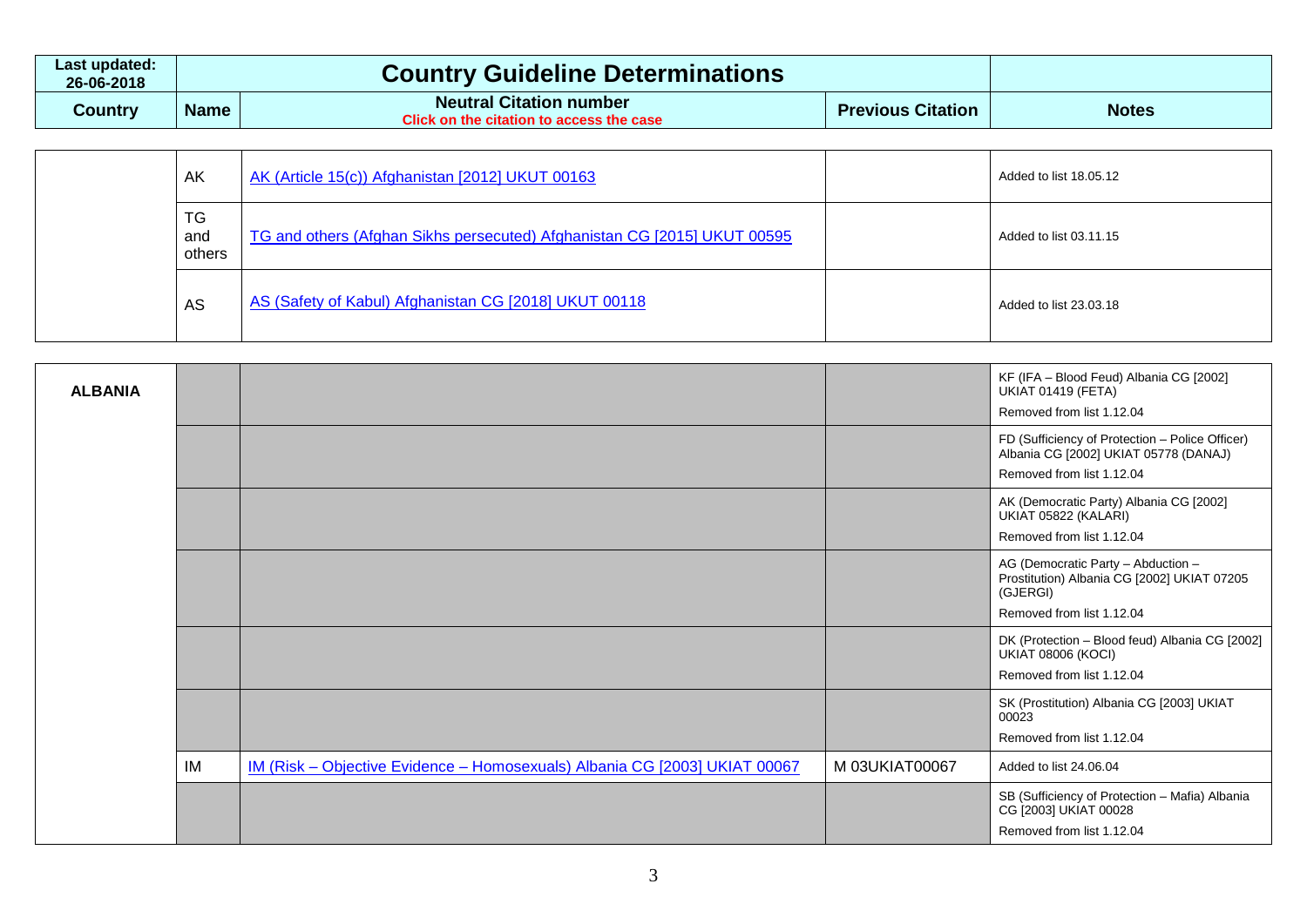| Last updated:<br>26-06-2018 |             | <b>Country Guideline Determinations</b>                                    |                          |              |
|-----------------------------|-------------|----------------------------------------------------------------------------|--------------------------|--------------|
| Country                     | <b>Name</b> | <b>Neutral Citation number</b><br>Click on the citation to access the case | <b>Previous Citation</b> | <b>Notes</b> |

| <b>DM</b>       | DM (Sufficiency of Protection - PSG - Women - Domestic Violence) Albania CG<br>[2004] UKIAT 00059 | [2004] UKIAT 00059<br>м | Added to list 24,06,04                                                                                                                                        |
|-----------------|---------------------------------------------------------------------------------------------------|-------------------------|---------------------------------------------------------------------------------------------------------------------------------------------------------------|
| VD              | VD (Trafficking) Albania CG [2004] UKIAT 00115                                                    |                         | Added to list 24.06.04                                                                                                                                        |
|                 |                                                                                                   |                         | TB (Blood feuds - Relevant Risk Factors)<br>Albania CG [2004] UKIAT 00158<br>Added to list 23.06.04<br>Removed from list 16.10.12                             |
|                 |                                                                                                   |                         | Added to list 10.09.09<br>MK (Lesbians) Albania CG [2009] UKAIT 00036<br>Removed from list 08.12.16 in view of the Court<br>of Appeal decision dated 10.10.11 |
| AM<br>and<br>BM | AM and BM (Trafficked women) Albania CG [2010] UKUT 80 (IAC)                                      |                         | Added to list 22.03.10                                                                                                                                        |
| EH              | EH (blood feuds) Albania CG [2012] UKUT 00348 (IAC)                                               |                         | Added to list 16.10.12                                                                                                                                        |
| TD<br>and<br>AD | TD and AD (Trafficked women) CG [2016] UKUT 00092 (IAC)                                           |                         | Added to list 09.02.16                                                                                                                                        |

| <b>ALGERIA</b> |    |                                                                |                              | DB (Sufficiency of Protection - IFA) Algeria CG<br>[2002] UKIAT 01013 (BRACHEMI)<br>Removed from list 14.12.04 |
|----------------|----|----------------------------------------------------------------|------------------------------|----------------------------------------------------------------------------------------------------------------|
|                |    |                                                                |                              | MT (Risk – Return - GIA) Algeria CG [2002]<br>UKIAT 01166 (TAALAH) Removed 14.12.04                            |
|                | МM | MM (Article 3 - Article 8 - IFA) Algeria CG [2002] UKIAT 01327 | <b>MARDI</b><br>02UKIAT01327 | Added to list 24.06.04                                                                                         |
|                | MВ | MB (Article 2 - Article 3) Algeria CG [2002] UKIAT 01704       | BARKANI<br>02UKIAT01704      | Added to list 24,06,04                                                                                         |
|                |    |                                                                |                              | HOY (Risk - Terrorism) Algeria CG [2002]<br>UKIAT 01973 (HOCINE)<br>Removed from list 14.12.04                 |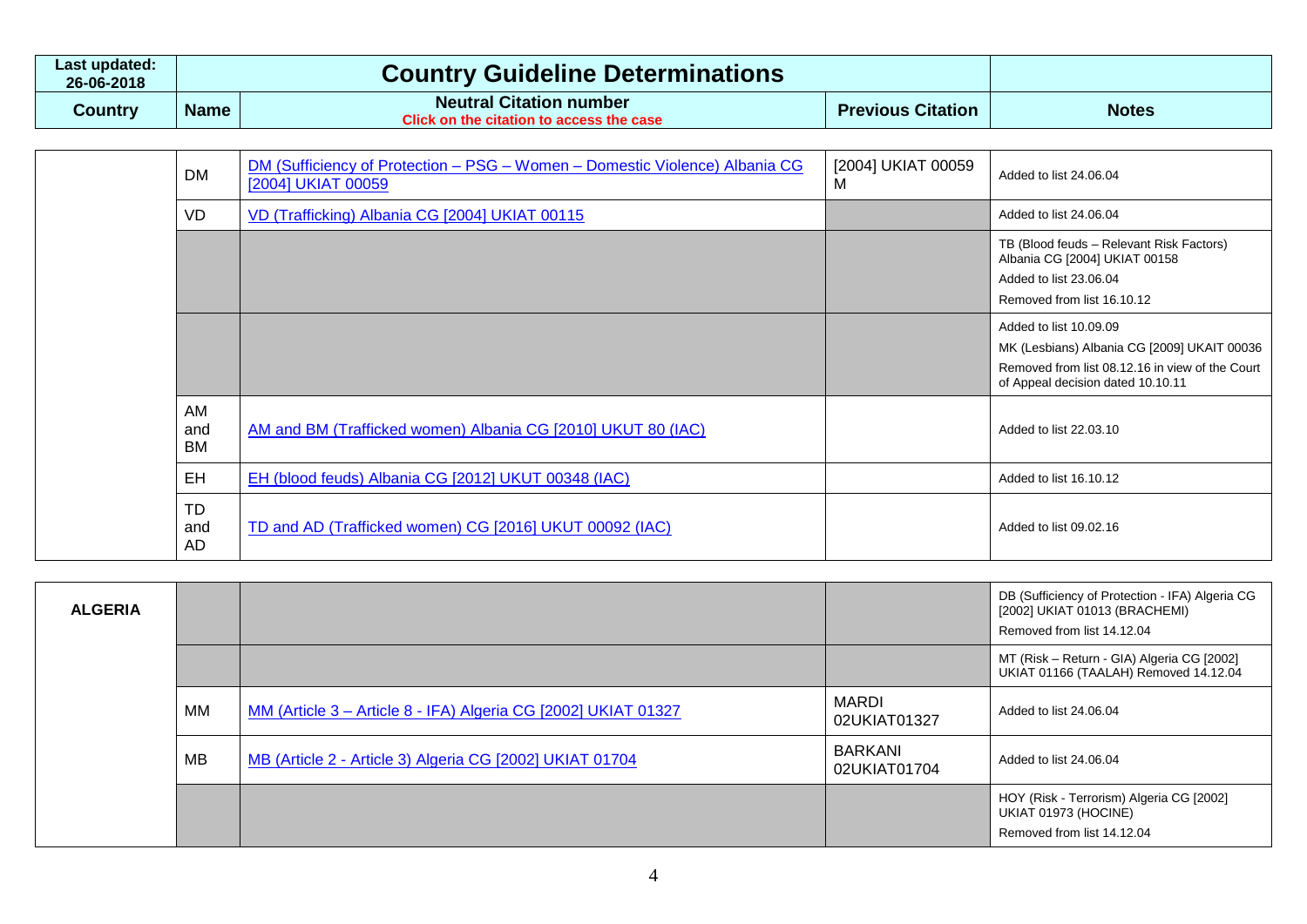| Last updated:<br>26-06-2018 |             | <b>Country Guideline Determinations</b>                                           |                          |              |
|-----------------------------|-------------|-----------------------------------------------------------------------------------|--------------------------|--------------|
| Country                     | <b>Name</b> | <b>Neutral Citation number</b><br><b>Click on the citation to access the case</b> | <b>Previous Citation</b> | <b>Notes</b> |

| <b>AD</b>     | AD (Return - Garde a vu) Algeria CG [2002] UKIAT 03392                         | 02UKIAT03392                      | Added to list 24.06.04                                                                      |
|---------------|--------------------------------------------------------------------------------|-----------------------------------|---------------------------------------------------------------------------------------------|
| <b>RM</b>     | RM (Military Service - RCD-FIS) Algeria CG [2002] UKIAT 04232                  | <b>MAZARI</b><br>02UKIAT04232     | Added to list 24.06.04                                                                      |
| <b>NO</b>     | NO (Journalists) Algeria CG [2002] UKIAT 04664                                 | <b>OULADTAYSE</b><br>02UKIAT04664 | Added to list 24.06.04                                                                      |
|               |                                                                                |                                   | SE (Objective Evidence) Algeria CG [2002]<br>UKIAT 05176 (ETTAAMI)                          |
|               |                                                                                |                                   | Removed from list 14.12.04                                                                  |
|               |                                                                                |                                   | SS (Risk - Patriots - GIA) Algeria CG [2002]<br>UKIAT 06168 (SADOODI)                       |
|               |                                                                                |                                   | Removed from list 14.12.04                                                                  |
| AK            | AK (Risk - Threats - Salafists) Algeria CG [2002] UKIAT 06424                  | <b>KHALDOUN</b><br>02UKIAT 06424  | Added to list 24.06.04                                                                      |
| МM            | MM (Djebari Decision - Evidence) Algeria CG [2003] UKIAT 00089                 | M 03UKIAT00089                    | Added to list 24.06.04                                                                      |
| <b>FM</b>     | FM (FIS Amnesty - Seddon Report) Algeria CG [2003] UKIAT 00178                 | M 03UKIAT00178                    | Added to list 24.06.04                                                                      |
| <b>ZS</b>     | ZS (IFA-Women) Algeria CG [2003] UKIAT 00211                                   |                                   | Added to list 24.06.04                                                                      |
|               |                                                                                |                                   | AD (Recent developments - Terrorist threat -<br>Ex-Policeman) Algeria CG [2004] UKIAT 00137 |
|               |                                                                                |                                   | Removed from list 14.04.05                                                                  |
| <b>HS</b>     | HS (Terrorist suspect - risk) Algeria CG [2008] UKAIT 00048                    |                                   | Added to list 03.06.08                                                                      |
| <b>AF</b>     | AF (Terrorist Suspects – HS (Algeria) confirmed) Algeria CG [2009] UKAIT 00023 |                                   | Added to list 30.06.09                                                                      |
| <b>OO</b>     | OO (gay men: risk) Algeria CG [2013] UKUT 00063                                |                                   | Added to list 28.03.13                                                                      |
| <sub>OO</sub> | OO (Gay Men) Algeria CG [2016] UKUT 00065                                      |                                   | Added to list 26.01.16                                                                      |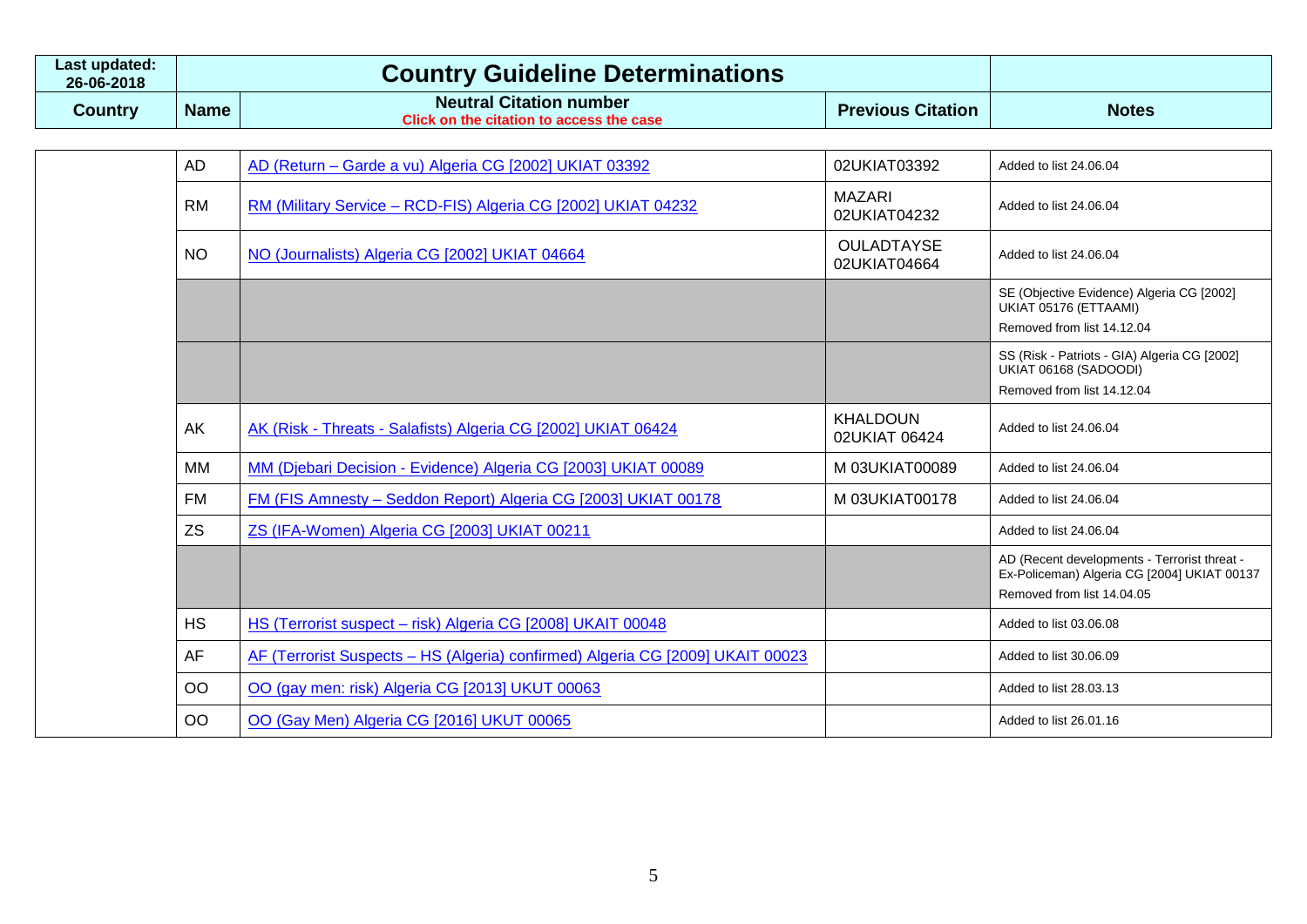| Last updated:<br>26-06-2018 |             | <b>Country Guideline Determinations</b>                                    |                          |              |
|-----------------------------|-------------|----------------------------------------------------------------------------|--------------------------|--------------|
| Country                     | <b>Name</b> | <b>Neutral Citation number</b><br>Click on the citation to access the case | <b>Previous Citation</b> | <b>Notes</b> |

| <b>ANGOLA</b> | AA        | AA (Risk – Return - Luandan) Angola CG [2002] UKIAT 01518                        | AMARO<br>02UKIAT01518             | Added to list 24,06,04 |
|---------------|-----------|----------------------------------------------------------------------------------|-----------------------------------|------------------------|
|               | VG        | VG (Operational Guidance Note 2001) Angola CG [2002] UKIAT 04045                 | <b>GREGORIO</b><br>02UKIAT        | Added to list 24.06.04 |
|               | AL        | AL (Documentary Evidence - UNHCR - Peaceholding) Angola CG [2002] UKIAT<br>06429 | <b>LUNGUIEKI</b><br>02UKIAT06429  | Added to list 24,06,04 |
|               | MG        | MG (Desertion - Punishment) Angola CG [2002] UKIAT 07360                         | <b>GUIMARAES</b><br>02UKIAT 07360 | Added to list 24,06,04 |
|               | <b>FP</b> | FP (Return - Cabinda - Non-Luandan) Angola CG [2003] UKIAT 00204                 | HX/6790/2002                      | Added to list 24,06,04 |
|               | MВ        | MB (Cabinda risk) Angola CG [2014] UKUT 00434                                    |                                   | Added to list 08.09.14 |

| <b>AZERBAIJAN</b> | EA              | <b>EA (Azerbaijan male - Armenian ethnicity - risk) Azerbaijan CG [2007] UKAIT</b><br>00032 | Added to list 17.04.07 |
|-------------------|-----------------|---------------------------------------------------------------------------------------------|------------------------|
|                   | <b>QI</b><br>◡∟ | (Unmarried mother with mixed race child) Azerbaijan CG [2013] UKUT 00046                    | Added to list 15.02.13 |

| <b>BANGLADESH</b> |           |                                                         | AA (Bihari-Camps) Bangladesh CG [2002]<br>UKAIT 01995. Added to list 24.06.04.<br>Removed from list 15.10.2008. See SH (prison<br>conditions) Bangladesh CG [2008] UKAIT<br>00076 |
|-------------------|-----------|---------------------------------------------------------|-----------------------------------------------------------------------------------------------------------------------------------------------------------------------------------|
|                   |           |                                                         | H (Fair Trial) Bangladesh CG [2002] UKIAT<br>05410. Added to list 24.06.04.<br>Removed from list 15.10.2008. See SH (prison<br>conditions) Bangladesh CG [2008] UKAIT<br>00076    |
|                   |           |                                                         | GA (Risk-Bihari) Bangladesh CG [2002] UKIAT<br>05810. Added to list 24.06.04.<br>Removed from list 15.10.2008. See SH (prison<br>conditions) Bangladesh CG [2008] UKAIT<br>00076  |
|                   | <b>SH</b> | SH (prison conditions) Bangladesh CG [2008] UKAIT 00076 | Added to list 15.10.2008                                                                                                                                                          |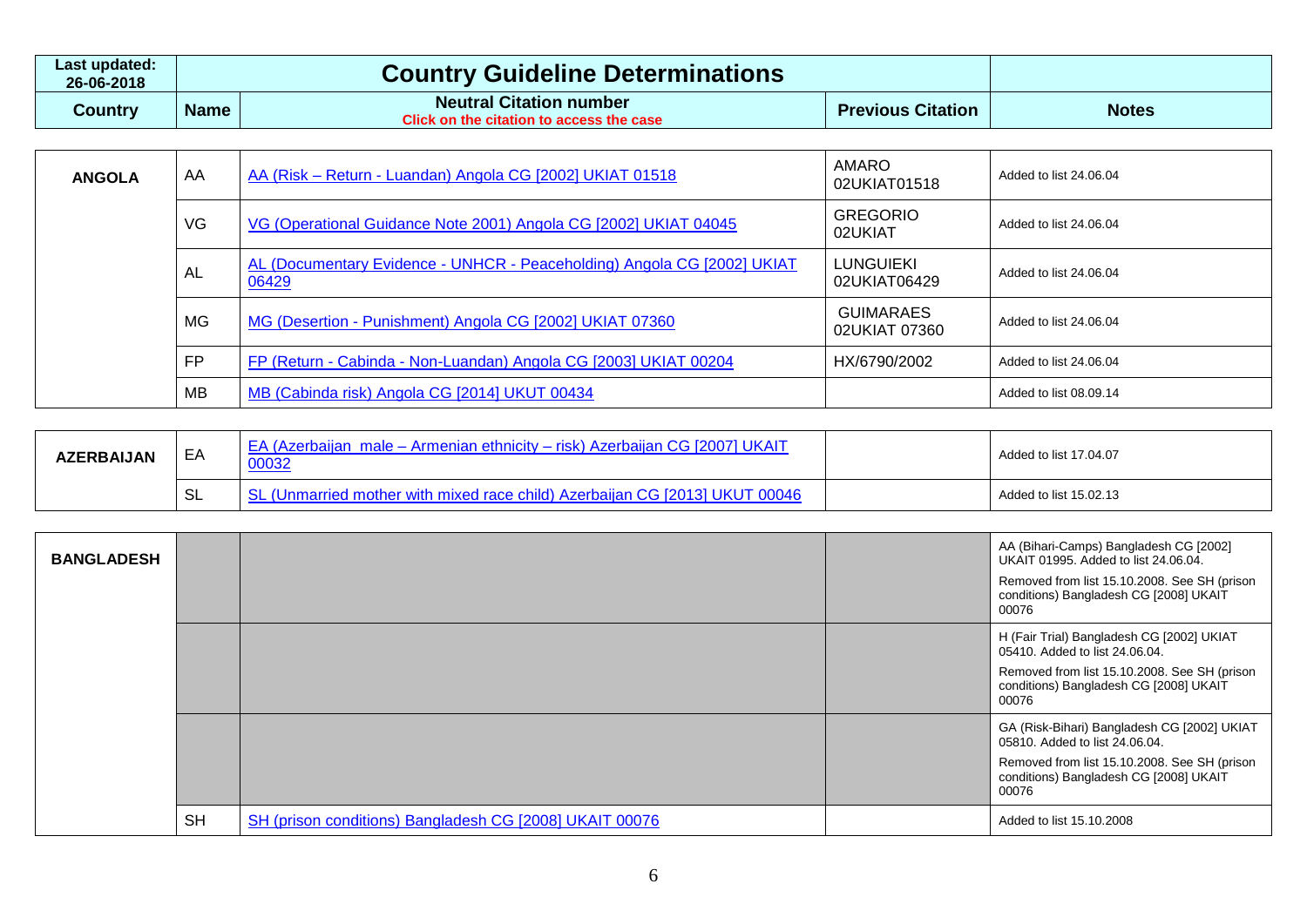| Last updated:<br>26-06-2018 |             | <b>Country Guideline Determinations</b>                                    |                          |              |
|-----------------------------|-------------|----------------------------------------------------------------------------|--------------------------|--------------|
| <b>Country</b>              | <b>Name</b> | <b>Neutral Citation number</b><br>Click on the citation to access the case | <b>Previous Citation</b> | <b>Notes</b> |

| SΔ<br>- illegitimate child) Bangladesh CG [2011] L<br>.d woman<br>0025 <sup>2</sup><br>ING.<br>יש | Added to list 13.07.2011 |
|---------------------------------------------------------------------------------------------------|--------------------------|
|---------------------------------------------------------------------------------------------------|--------------------------|

| $\Gamma$<br><b>BHUTAN</b><br>00205<br>DC<br>980<br>טע<br>n'i<br><b>11</b> | <b>GURUNG</b><br>uu.<br>HX/03590/2002 | d to list 24.06.04<br>Added |
|---------------------------------------------------------------------------|---------------------------------------|-----------------------------|
|---------------------------------------------------------------------------|---------------------------------------|-----------------------------|

| <b>BOSNIA</b><br><b>TEGOVINA</b><br><b>HER</b> | ാ∪ | litles<br>ור | <b>JASAREVIC</b><br>02819<br>.02I<br>. IA L | $t$ 24.06.04<br>. to lis'<br>Added |
|------------------------------------------------|----|--------------|---------------------------------------------|------------------------------------|
|------------------------------------------------|----|--------------|---------------------------------------------|------------------------------------|

| <b>BULGARIA</b> | MK | <b>126.</b><br>` IK Д.<br>$\alpha$ and $\alpha$ and $\alpha$ in $\alpha$ is $\alpha$ .<br>/lum<br>nneals).<br>⊦reiatec<br>ettec<br>ur Buldario<br>10004 |  | 1 to list 23.01.07<br>Added |
|-----------------|----|---------------------------------------------------------------------------------------------------------------------------------------------------------|--|-----------------------------|
|-----------------|----|---------------------------------------------------------------------------------------------------------------------------------------------------------|--|-----------------------------|

| <b>BURMA</b> | HM             | HM (Risk factors for Burmese citizens) Burma CG [2006] UKAIT 00012      | Added to list 28.02.06                                                                                        |
|--------------|----------------|-------------------------------------------------------------------------|---------------------------------------------------------------------------------------------------------------|
|              | TL &<br>Others | TL and Others (sur place activities - risk) Burma CG [2009] UKAIT 00017 | Added to list 28.04.09. See KS (Burma) v<br>Secretary of State for the Home Department<br>[2013] EWCA Civ 67. |
|              | TS             | TS (Political opponents -risk) Burma CG [2013] UKUT 00281               | Added to list 25.06.13                                                                                        |

| <b>BURUNDI</b>  | SS        | SS (Adan – sexual violence – UNHCR letter) Burundi CG [2004] UKIAT 00290 |                       | Added to list 02.11.04 |
|-----------------|-----------|--------------------------------------------------------------------------|-----------------------|------------------------|
| <b>CAMEROON</b> | <b>FK</b> | <b>FK (SDF member/activist - risk) Cameroon CG [2007] UKAIT 00047</b>    |                       | Added to list 07.06.07 |
|                 |           |                                                                          |                       |                        |
| <b>CHAD</b>     | AA        | AA (Article 3 - HIV/AIDS) Chad CG [2002] UKIAT 08004                     | ADOUM<br>02UKIAT08004 | Added to list 24,06,04 |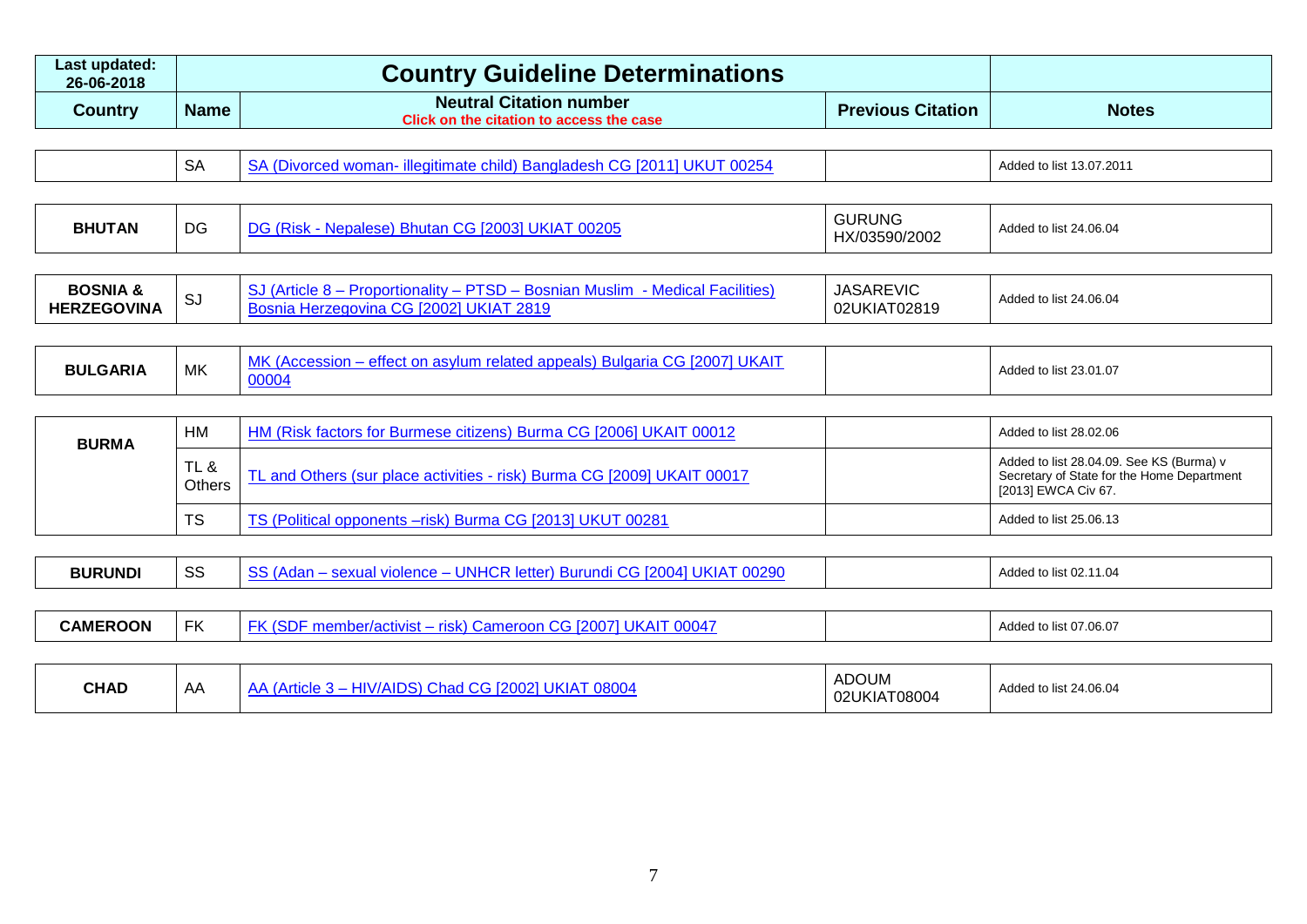| Last updated:<br>26-06-2018 |             | <b>Country Guideline Determinations</b>                             |                          |              |
|-----------------------------|-------------|---------------------------------------------------------------------|--------------------------|--------------|
| Country                     | <b>Name</b> | Neutral Citation number<br>Click on the citation to access the case | <b>Previous Citation</b> | <b>Notes</b> |

| <b>CHINA</b> | <b>XH</b>            | XH (Illegal Departure - Risk - Return) China CG [2002] UKIAT 01478                                                | <b>HU 02UKIAT01478</b>       | Added to list 24.06.04                                                                                                                                                                         |
|--------------|----------------------|-------------------------------------------------------------------------------------------------------------------|------------------------------|------------------------------------------------------------------------------------------------------------------------------------------------------------------------------------------------|
|              |                      |                                                                                                                   |                              | DS (Persecution - Risk - Return) China CG<br>[2002] UKIAT 02340, (formerly SHERPA<br>02UKIAT02340) added to list 24.06.04,<br>Removed from list 27,07,05                                       |
|              | <b>SL</b>            | SL (Military Service) China CG [2002] UKIAT 03085                                                                 | LI 02UKIAT03085              | Added to list 24.06.04                                                                                                                                                                         |
|              | <b>WC</b>            | WC (Illegal Departure - Failed Asylum Seeker) China CG [2002] UKIAT 03295                                         | <b>CHEN</b><br>02UKIAT03295  | Added to list 24.06.04                                                                                                                                                                         |
|              | <b>HL</b>            | HL (Risk - Return - Snakeheads) China CG [2002] UKIAT 03683                                                       | HUI MEI LIU<br>02UKIAT03683  | Added to list 24.06.04                                                                                                                                                                         |
|              | MH                   | MH (Risk - Return - Falun Gong) China CG [2002] UKIAT 04134                                                       | HE 02UKIAT04134              | Added to list 24.06.04                                                                                                                                                                         |
|              | TT                   | TT (Risk - Return - Snakeheads) China CG [2002] UKIAT 04937                                                       | <b>TSENG</b><br>02UKIAT04937 | Added to list 24.06.04.                                                                                                                                                                        |
|              | LL.                  | LL (Falun Gong - Convention Reason - Risk) China CG [2005] UKAIT 00122                                            |                              | Added to the list 16,08,05.                                                                                                                                                                    |
|              |                      |                                                                                                                   |                              | SC (Double jeopardy - WC considered) China<br>CG [2006] UKAIT 00007.<br>Added to list 07.02.06.<br>Removed on 14.05.08. See JC (double<br>jeopardy: Art 10 CL) China CG [2008] UKAIT<br>00036. |
|              | SP&<br><b>Others</b> | SP and Others (Tibetan – Nepalese departure – illegal – risk) People's Republic of<br>China CG [2007] UKIAT 00021 |                              | Added to list 23.02.07.<br>Paragraph 119(g) removed as a result of<br>Consent Order in the Court of Appeal, 5<br>October 2007.                                                                 |
|              | <b>JC</b>            | JC (double jeopardy: Art 10 CL) China CG [2008] UKAIT 00036                                                       |                              | Added to list 14.05.08.<br>"; see YF (double jeopardy - JC confirmed)<br>China CG [2011] UKUT 00032 (IAC)"                                                                                     |
|              | HC &<br><b>RC</b>    | HC & RC (Trafficked women) China CG [2009] UKAIT 00027                                                            |                              | Added to list 20.07.09                                                                                                                                                                         |
|              | ZC&<br><b>Others</b> | ZC & Others (Risk - illegal exit - loan sharks) China CG [2009] UKAIT 00028                                       |                              | Added to list 20.07.09                                                                                                                                                                         |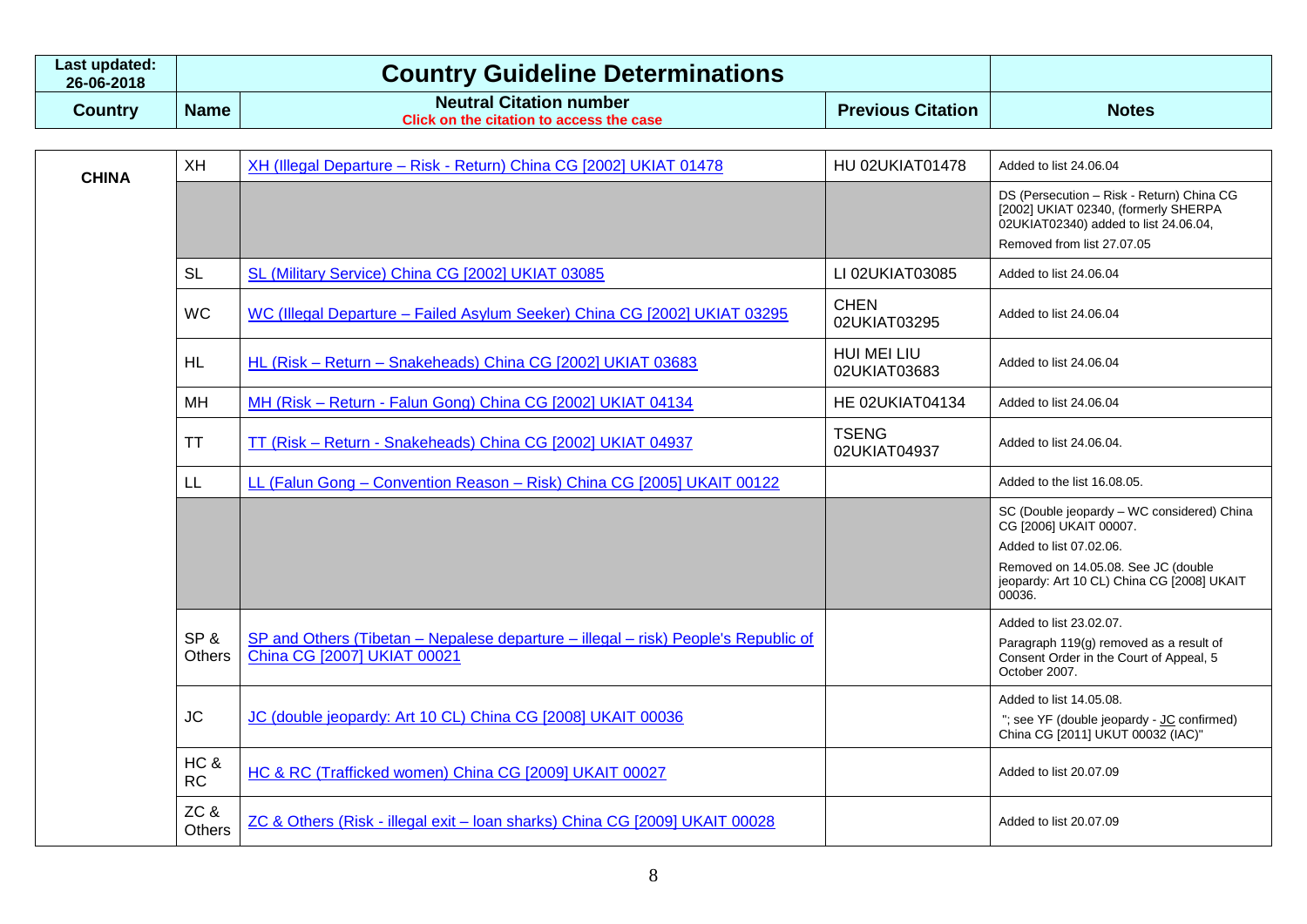| Last updated: I<br>26-06-2018 |             | <b>Country Guideline Determinations</b>                                           |                          |              |
|-------------------------------|-------------|-----------------------------------------------------------------------------------|--------------------------|--------------|
| Country                       | <b>Name</b> | <b>Neutral Citation number</b><br><b>Click on the citation to access the case</b> | <b>Previous Citation</b> | <b>Notes</b> |

|  | VE | YF (double jeopardy- JC confirmed) China CG [2011] UKUT 00032 | Added to list 26.01.11 |
|--|----|---------------------------------------------------------------|------------------------|
|  | AX | AX (family planning scheme) China CG [2012] UKUT 00097        | Added to list 16.04.12 |
|  | QH | QH (Christians - risk) China CG [2014] UKUT 00086             | Added to list 14.03.14 |

| <b>COLOMBIA</b> | <b>MZ</b>      | MZ (PSG - Informers - Political Opinion) Colombia CG [2002] UKIAT 02465 | <b>GARCIA</b><br>02UKIAT02465               | Added to list 24.06.04 |
|-----------------|----------------|-------------------------------------------------------------------------|---------------------------------------------|------------------------|
|                 | LR &<br>Others | LR & Others (Persecution - Vendetta) Colombia CG [2002] UKIAT 03158     | HURTADO DE<br><b>RINCON</b><br>02UKIAT03158 | Added to list 24.06.04 |
|                 | FJ             | FJ (FARC - Convention Reason) Colombia CG [2002] UKIAT 03219            | <b>JURADO</b><br>02UKIAT03219               | Added to list 24.06.04 |
|                 | LV             | LV (Internal Relocation - FARC) Colombia CG [2002] UKIAT 04431          | <b>VELEZ</b><br>02UKIAT04431                | Added to list 24.06.04 |
|                 | RM             | RM (Internal Relocation - FARC) Colombia CG [2002] UKIAT 05258          | <b>MORENO</b><br>02UKIAT05258               | Added to list 24,06,04 |
|                 | $H-R$          | HR (UP - FARC) Columbia CG [2002] UKIAT 05736                           | <b>HENAO-RENGIFO</b><br>02UKIAT05736        | Added to list 24.06.04 |

| <b>CONGO -</b><br><b>DEMOCRATIC</b> |  | T (Risk - UDPS) Democratic Republic of<br>Congo CG [2002] UKIAT 02206<br>Removed from list 02.11.04                                       |
|-------------------------------------|--|-------------------------------------------------------------------------------------------------------------------------------------------|
| <b>REPUBLIC OF</b><br>(DRC)         |  | PS (Risk - Mixed Ethnicity - Tutsi) Democratic<br>Republic of Congo CG [2002] UKIAT 03061<br>Removed from list 02.11.04                   |
|                                     |  | KB (Article 3 - Health, Medical Facilities)<br>Democratic Republic of Congo CG [2002]<br><b>UKIAT 03571</b><br>Removed from list 02.11.04 |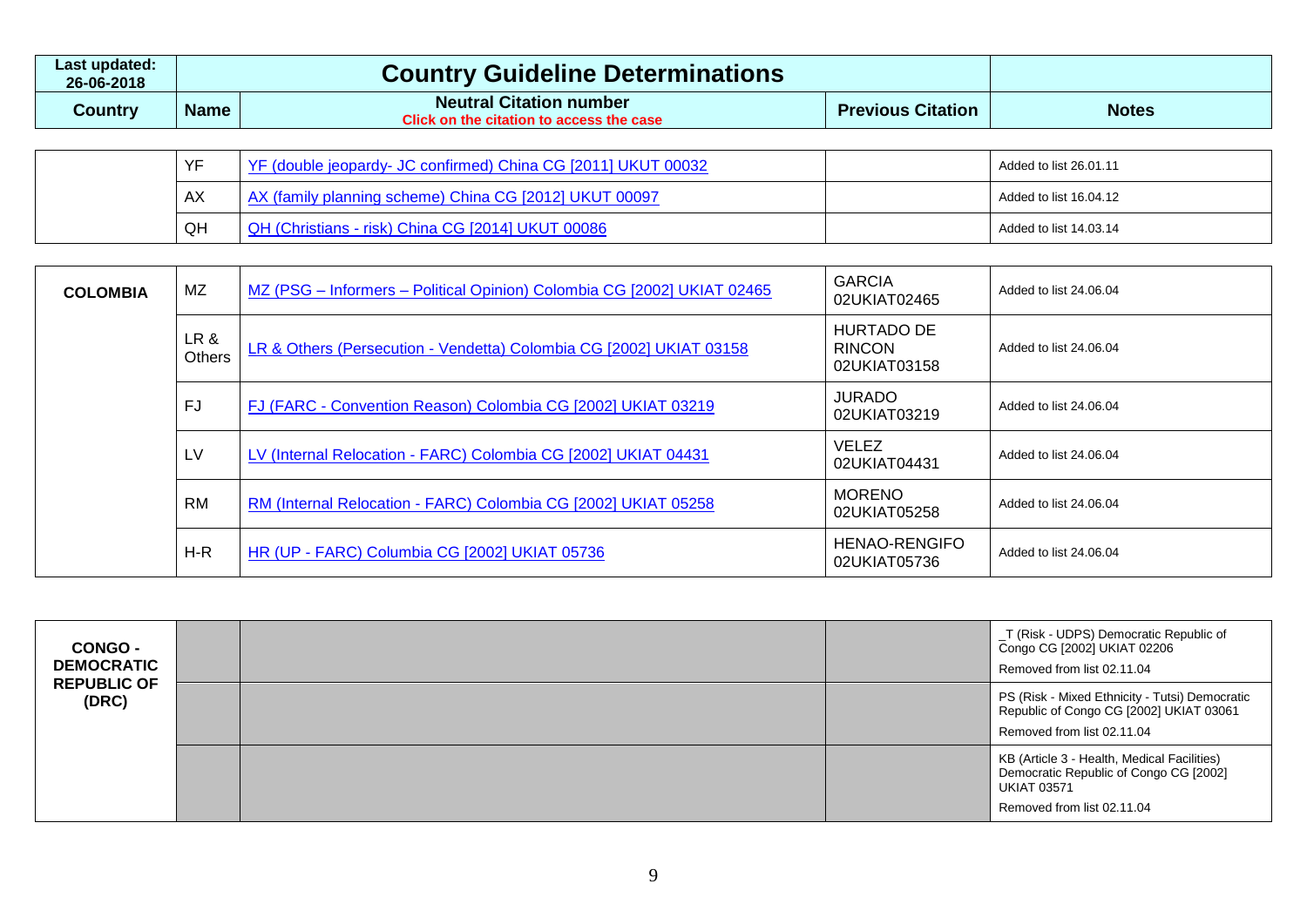| Last updated:<br>26-06-2018 |             | <b>Country Guideline Determinations</b>                                    |                          |              |
|-----------------------------|-------------|----------------------------------------------------------------------------|--------------------------|--------------|
| Country                     | <b>Name</b> | <b>Neutral Citation number</b><br>Click on the citation to access the case | <b>Previous Citation</b> | <b>Notes</b> |

|  |  | RN (Risk - Connections with Mobutu)<br>Democratic Republic of Congo CG [2002]<br><b>UKIAT 03662</b>                                                                         |
|--|--|-----------------------------------------------------------------------------------------------------------------------------------------------------------------------------|
|  |  | Removed from list 02.11.04                                                                                                                                                  |
|  |  | PK (Article 8 - Return - Marriage - Refugee)<br>Democratic Republic of Congo CG [2002]<br><b>UKIAT 05220</b><br>Removed from list 02.11.04                                  |
|  |  | TT (Risk - UDPS) Democratic Republic of<br>Congo CG [2002] UKIAT 06471<br>Removed from list 02.11.04                                                                        |
|  |  | GM (Risk on Return - Family) Democratic<br>Republic of Congo CG [2002] UKIAT 06741<br>Removed from list 02.11.04                                                            |
|  |  | VF (Risk - Article 3 - Rape) Democratic<br>Republic of Congo CG [2002] UKIAT 07225<br>(formerly Fiona 02UKIAT07225)<br>Added to list 24.06.04<br>Removed from list 27.07.05 |
|  |  | AN (Risk - Failed Asylum Seekers) Democratic<br>Republic of Congo CG [2003] UKIAT 00050 -<br>Removed from list 02.11.04                                                     |
|  |  | NL (Mozu - Facts) Democratic Republic of<br>Congo CG [2003] UKIAT 00058 (formerly<br>03UKIAT00058L)<br>Added to list 24.06.04<br>Removed from list 27.07.05                 |
|  |  | MM (Risk - Failed Asylum Seekers) Democratic<br>Republic of Congo CG [2003] UKIAT 00071<br>(formerly 03UKIAT00071M)<br>Added to list 24.06.04<br>Removed from list 27.07.05 |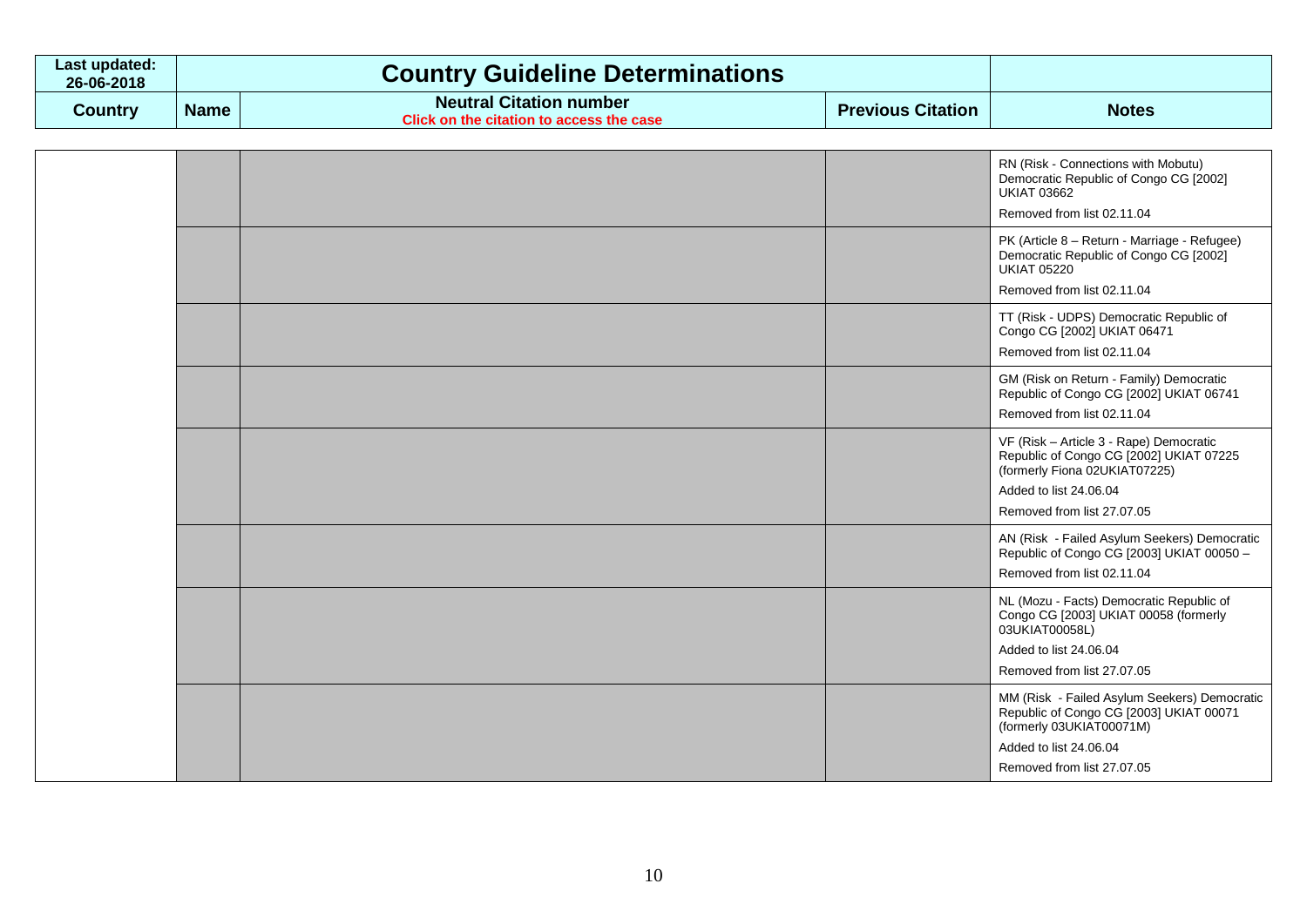| ∟ast updated:<br>26-06-2018 |             | <b>Country Guideline Determinations</b>                                    |                          |              |
|-----------------------------|-------------|----------------------------------------------------------------------------|--------------------------|--------------|
| Country                     | <b>Name</b> | <b>Neutral Citation number</b><br>Click on the citation to access the case | <b>Previous Citation</b> | <b>Notes</b> |

|                               |                                                                                                |               | AK (Risk - UDPS) Democratic Republic of<br>Congo CG [2003] UKIAT 00136 (formerly 2003<br><b>UKIAT00136K)</b><br>Added to list 24.06.04<br>Removed from list 27,07,05 |
|-------------------------------|------------------------------------------------------------------------------------------------|---------------|----------------------------------------------------------------------------------------------------------------------------------------------------------------------|
| VL                            | VL (Risk - Failed Asylum Seekers) Democratic Republic of Congo CG [2004]<br><b>UKIAT 00007</b> | 04UKIAT00007L | Added to list 24.06.04                                                                                                                                               |
|                               |                                                                                                |               | CI-B (Link to Mobutu) Congo - Democratic<br>Republic of CG [2004] UKIAT 00072<br>Added to list 24.06.04<br>Removed from list 27,07,05                                |
|                               |                                                                                                |               | RK (Obligation to investigate) DRC CG [2004]<br>UKIAT 00129, added 08.1104,<br>Removed from list 27,07,05                                                            |
|                               |                                                                                                |               | TC (Mixed ethnicity - Rwandan) Democratic<br>Republic of Congo CG [2004] UKIAT 00238,<br>Added to list 08.11.04<br>Removed from list 27.07.05                        |
|                               |                                                                                                |               | HE (Credibility and psychiatric reports) DRC<br>CG [2004] UKIAT 00321<br>Added to list 20.12.04<br>Removed from list 20.01.05                                        |
| <b>AB</b><br>and<br><b>DM</b> | AB and DM (Risk categories reviewed - Tutsis added) DRC CG [2005] UKIAT<br>00118               |               | Added to list 27.07.05                                                                                                                                               |
| MK                            | MK (AB & DM confirmed) Democratic Republic of Congo CG [2006] UKAIT 00001                      |               | Added to list 25.01.06                                                                                                                                               |
| MM                            | MM (UDPS members - Risk on return) Democratic Republic of Congo<br>CG[2007]UKAIT 00023         |               | Added to list 13.03.07                                                                                                                                               |
| <b>BK</b>                     | BK (Failed asylum seekers) Democratic Republic of Congo CG [2007] UKAIT<br>00098               |               | Added to list 18.12.07                                                                                                                                               |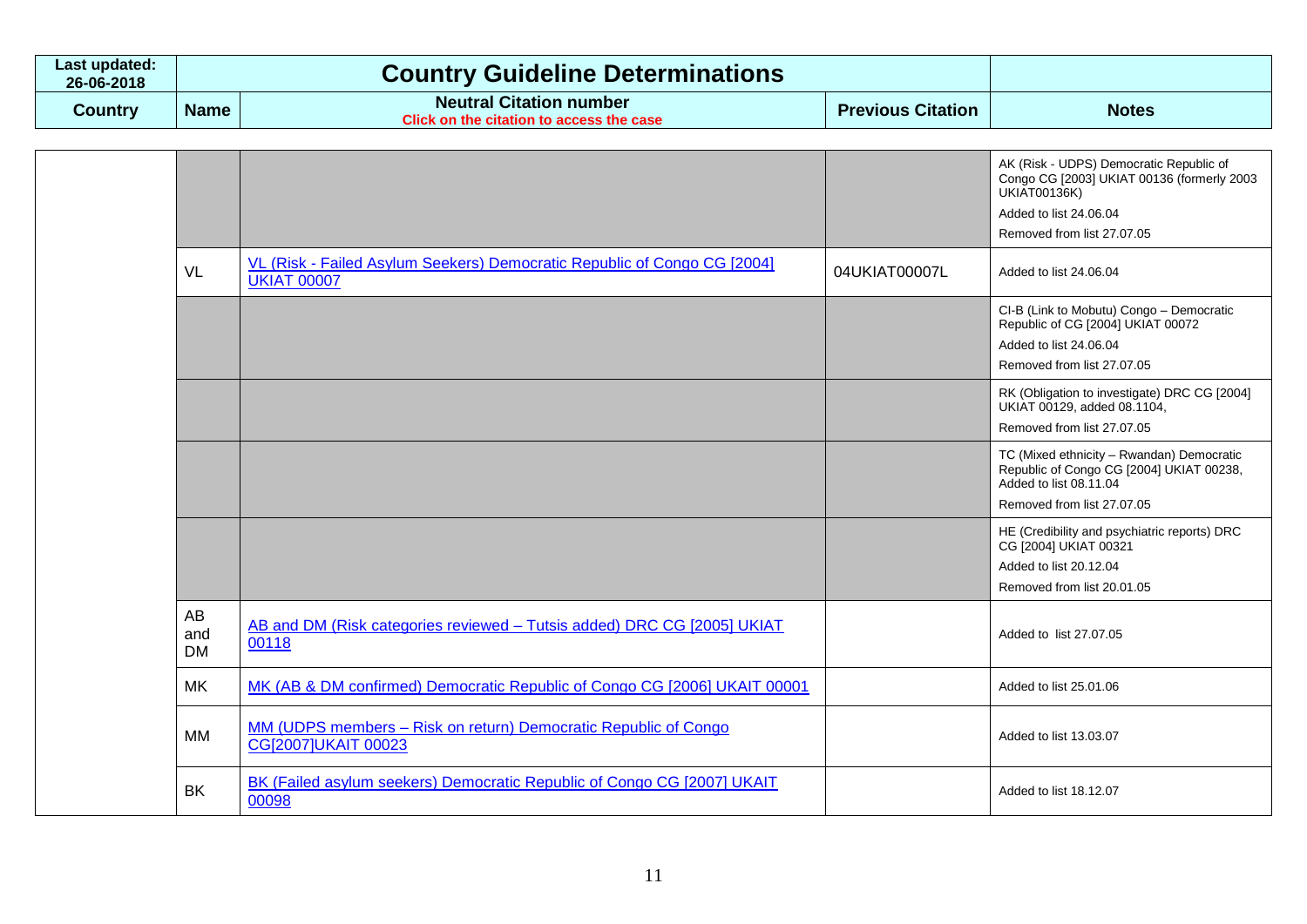| Last updated:<br>26-06-2018 |             | <b>Country Guideline Determinations</b>                                    |                          |              |
|-----------------------------|-------------|----------------------------------------------------------------------------|--------------------------|--------------|
| Countrv                     | <b>Name</b> | <b>Neutral Citation number</b><br>Click on the citation to access the case | <b>Previous Citation</b> | <b>Notes</b> |

| <b>NA</b> | NA (risk categories – Hema) Democratic Republic of Congo CG [2008] UKAIT<br>00071 | Added to list 09.10.08 |
|-----------|-----------------------------------------------------------------------------------|------------------------|
| BM        | BM and Others (returnees - criminal and non-criminal) DRC CG [2015] UKUT<br>00293 | Added to list 02.06.15 |

| CONGO -<br><b>REPUBLIC OF -</b> | <b>DP</b> | DP (Risk - Lissouba Region) Republic of Congo CG [2002] UKIAT 02773                 | <b>PITHER</b><br>02UKIAT02773                                                       | Added to list 24.06.04 |
|---------------------------------|-----------|-------------------------------------------------------------------------------------|-------------------------------------------------------------------------------------|------------------------|
| <b>BRAZZAVILLE</b>              | MP        | MP (Risk - MCDDI - Lari Ethnicity) Republic of Congo CG [2004] UKIAT 00002          | [2004] UKIAT 00002<br>P (Congo - Republic<br>of Brazzaville) CG                     | Added to list 24.06.04 |
|                                 | <b>BB</b> | BB (MCDDI- known political opponent.) Congo Brazzaville CG [2004] UKIAT<br>00223    | BB (MCDDI- known<br>political opponent.)<br>Congo Brazzaville<br>[2004] UKIAT 00223 | Added to list 01.12.04 |
|                                 | LM        | LM (risks on return) Republic of Congo (Congo-Brazzaville) CG [2008] UKAIT<br>00064 |                                                                                     | Added to list 10.09.08 |

| <b>CROATIA</b> | <b>SK</b> | SK (Return - Ethnic Serb) Croatia CG * [2002] UKIAT 05613                                     | 02UKIAT00153           | Added to list 24,06,04 |
|----------------|-----------|-----------------------------------------------------------------------------------------------|------------------------|------------------------|
|                | <b>BN</b> | BN (War Crimes - Ethnic Serb - Fair Trial) Croatia CG [2002] UKIAT 05750                      | 02UKIAT05750           | Added to list 24,06,04 |
|                | <b>DK</b> | DK (Return - Ethnic Serb - Upheld SK - Accommodation) Croatia CG [2003]<br><b>UKIAT 00153</b> | 03UKIAT00153           | Added to list 24.06.04 |
|                | <b>DM</b> | DM (Proportionality – Article 8) Croatia CG * [2004] UKIAT 00024                              | [2004] UKIAT<br>00024M | Added to list 24,06,04 |
|                | <b>BD</b> | BD (Application of SK and DK) Croatia CG * [2004] UKIAT 00032                                 | [2004] UKIAT<br>00032D | Added to list 24,06,04 |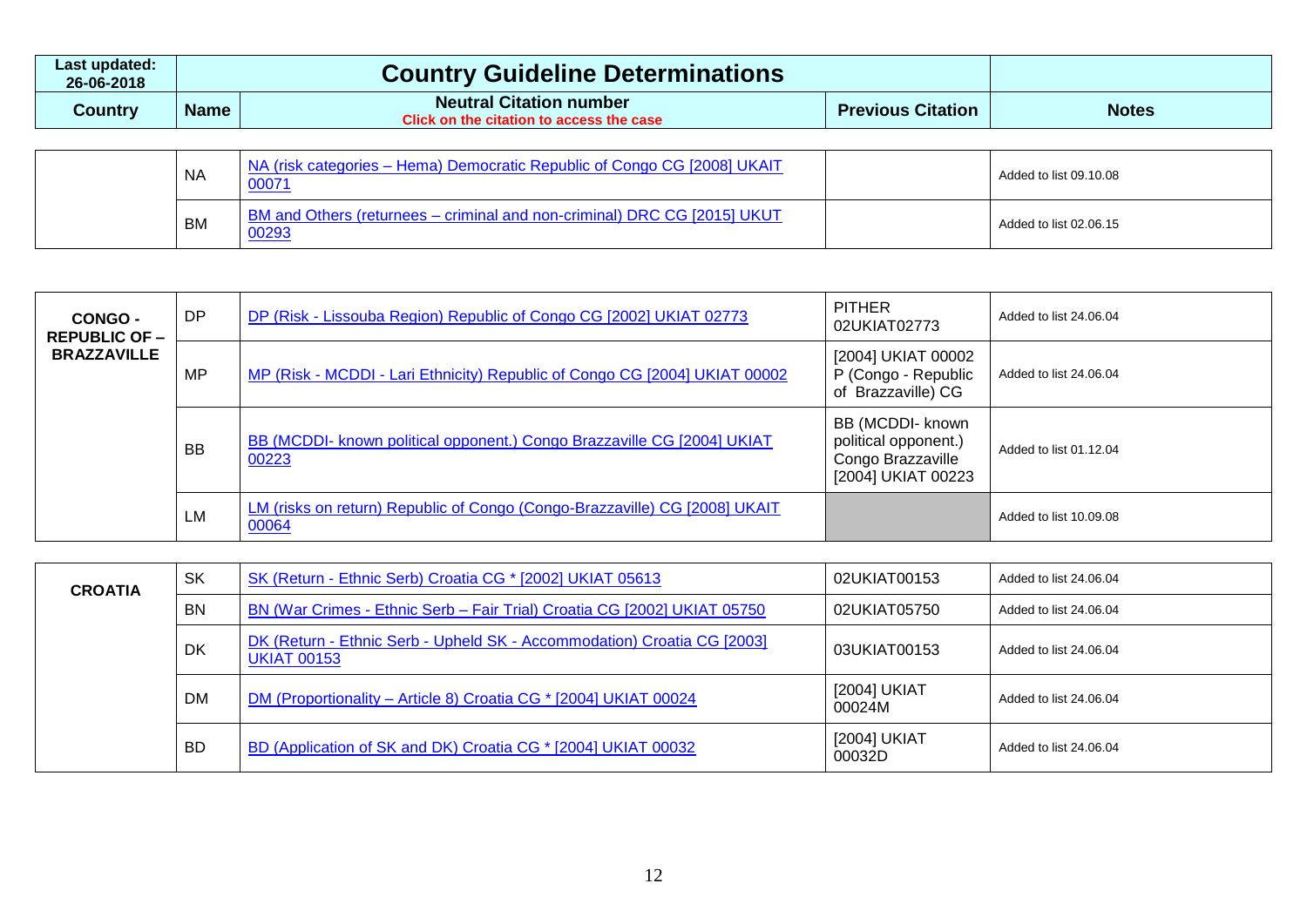| Last updated:<br>26-06-2018 | <b>Country Guideline Determinations</b> |                                                                            |                          |              |
|-----------------------------|-----------------------------------------|----------------------------------------------------------------------------|--------------------------|--------------|
| Country                     | <b>Name</b>                             | <b>Neutral Citation number</b><br>Click on the citation to access the case | <b>Previous Citation</b> | <b>Notes</b> |

| <b>CUBA</b> |    |                                                         | Added to list 24.06.04<br>OM (Cuba Returning Dissident) Cuba CG<br>  [2004] UKIAT 00120<br>Removed from list 01.09.11 |
|-------------|----|---------------------------------------------------------|-----------------------------------------------------------------------------------------------------------------------|
|             | EF | EF (Dissidents and defectors) Cuba CG [2011] UKUT 00343 | Added to list 01.09.11                                                                                                |

| <b>CYPRUS</b> |
|---------------|
|---------------|

| <b>CZECH</b><br><b>REPUBLIC</b> | OP & Others (Roma - Ethnicity) Czech<br>Republic CG [2001] UKIAT 00001. See MK<br>(Accession – effect on asylum related appeals)<br>Bulgaria CG [2007] UKAIT 00004 (23.01.07)                    |  |
|---------------------------------|--------------------------------------------------------------------------------------------------------------------------------------------------------------------------------------------------|--|
|                                 | MH (Sufficiency of Protection - Roma - Svazas)<br>Czech Republic CG [2002] UKIAT 01845. See<br>MK (Accession – effect on asylum related<br>appeals) Bulgaria CG [2007] UKAIT 00004<br>(23.01.07) |  |

| <b>ERITREA</b> |  | FA (Risk - ELF-RC - Activity) Eritrea CG [2002]<br><b>UKIAT 05039</b><br>Removed from list 02.11.04                   |
|----------------|--|-----------------------------------------------------------------------------------------------------------------------|
|                |  | DK (Ethiopian - Eritrean - Return - Eritrea)<br>Eritrea CG [2002] UKIAT 05243<br>Removed from list 02.11.04           |
|                |  | EB (Risk - Return - Ethiopia - Ethniopian -<br>Eritrea) Eritrea CG [2002] UKIAT 06317 -<br>Removed from list 02.11.04 |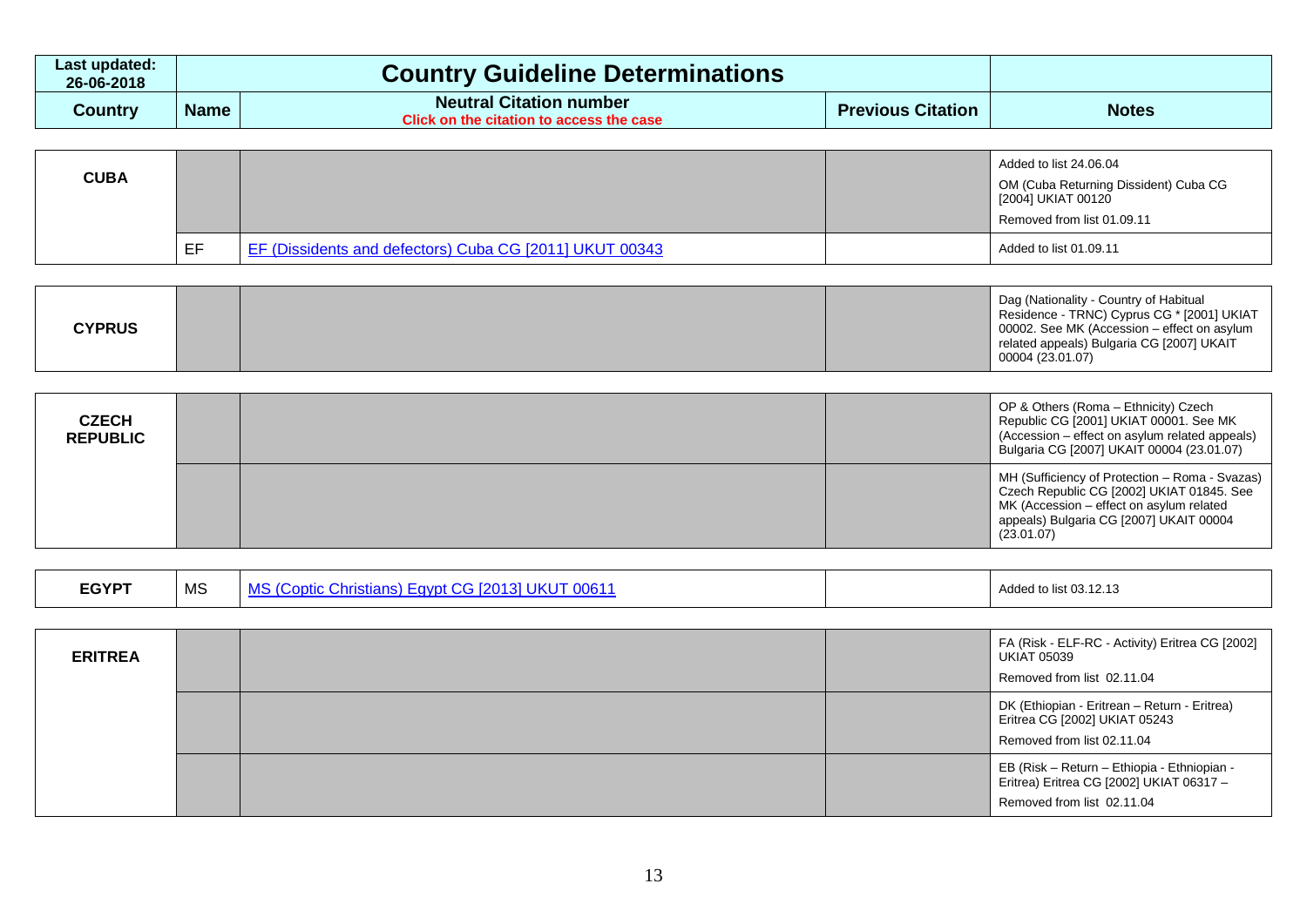| Last updated:<br>26-06-2018 | <b>Country Guideline Determinations</b> |                                                                            |                          |              |
|-----------------------------|-----------------------------------------|----------------------------------------------------------------------------|--------------------------|--------------|
| Country                     | <b>Name</b>                             | <b>Neutral Citation number</b><br>Click on the citation to access the case | <b>Previous Citation</b> | <b>Notes</b> |

| <b>YL</b>                          | YL (Nationality - Statelessness - Eritrea - Ethiopia) Eritrea CG [2003] UKIAT<br>00016               | 2003UKIAT00016L  | Added to list 24.06.04                                                                                                            |
|------------------------------------|------------------------------------------------------------------------------------------------------|------------------|-----------------------------------------------------------------------------------------------------------------------------------|
| <b>BG</b>                          | BG (Return - Ethiopian - Eritrean) Eritrea CG [2003] UKIAT 00091                                     | 2003 UKIAT00091G | Added to list 24.06.04                                                                                                            |
| YF                                 | YF (Risk - Stateless - Homosexual - Illegal) Eritrea CG [2003] UKIAT 00177                           | 03UKIAT00177F    | Added to list 24,06.04                                                                                                            |
|                                    |                                                                                                      |                  | MA (Female Draft Evader) Eritrea CG [2004]<br><b>UKIAT 00098</b><br>Added to list 24.06.04                                        |
|                                    |                                                                                                      |                  | Removed from list 24.05.05                                                                                                        |
| YT                                 | YT (Minority church members at risk) Eritrea CG [2004] UKIAT 00218                                   |                  | Added to list 28,10.04                                                                                                            |
| AN                                 | AN (ELF-RC – low level members – risk) Eritrea CG [2004] UKIAT 00300                                 |                  | Added to list 19.11.04                                                                                                            |
|                                    |                                                                                                      |                  | SE (Deportation - Malta - 2002 - General Risk)<br>Eritrea CG [2004] 00295<br>Added to list 03.11.04<br>Removed from list 24.05.05 |
| FA                                 | FA (Eritrea - nationality) Eritrea CG [2005] UKIAT 00047                                             |                  | Added to list 28.02.05                                                                                                            |
| IN                                 | IN (Draft evaders - evidence of risk) Eritrea CG [2005]UKIAT 00106                                   |                  | Added to list 24,05,05                                                                                                            |
| KA                                 | KA (Draft-related Risk Categories Updated) Eritrea CG [2005] UKAIT 00165                             |                  | Added to list 28.11.05                                                                                                            |
| AH                                 | AH (Failed asylum seekers - involuntary returns) Eritrea CG [2006] UKAIT 00078                       |                  | Added to list 28.11.06                                                                                                            |
| <b>WA</b>                          | WA (Draft related risks updated - Muslim women) Eritrea CG [2006] UKAIT 00079                        |                  | Added to list 28.11.06                                                                                                            |
| MA                                 | MA (Draft evaders - illegal departures - risk) Eritrea CG [2007] UKAIT 00059                         |                  | Added to list 26.06.07                                                                                                            |
| <b>MO</b>                          | MO (illegal exit - risk on return) Eritrea CG [2011] UKUT 00190                                      |                  | Added to list 09.06.11                                                                                                            |
| <b>MST</b><br>and<br>others        | MST and others (Disclosure – restrictions – implied undertaking) Eritrea [2016]<br><b>UKUT 00337</b> |                  | Added to list 10.05.16                                                                                                            |
| <b>MST</b><br>and<br><b>Others</b> | MST and Others (national service - risk categories) Eritrea CG [2016] UKUT<br>00443                  |                  | Added to list 07.10.16                                                                                                            |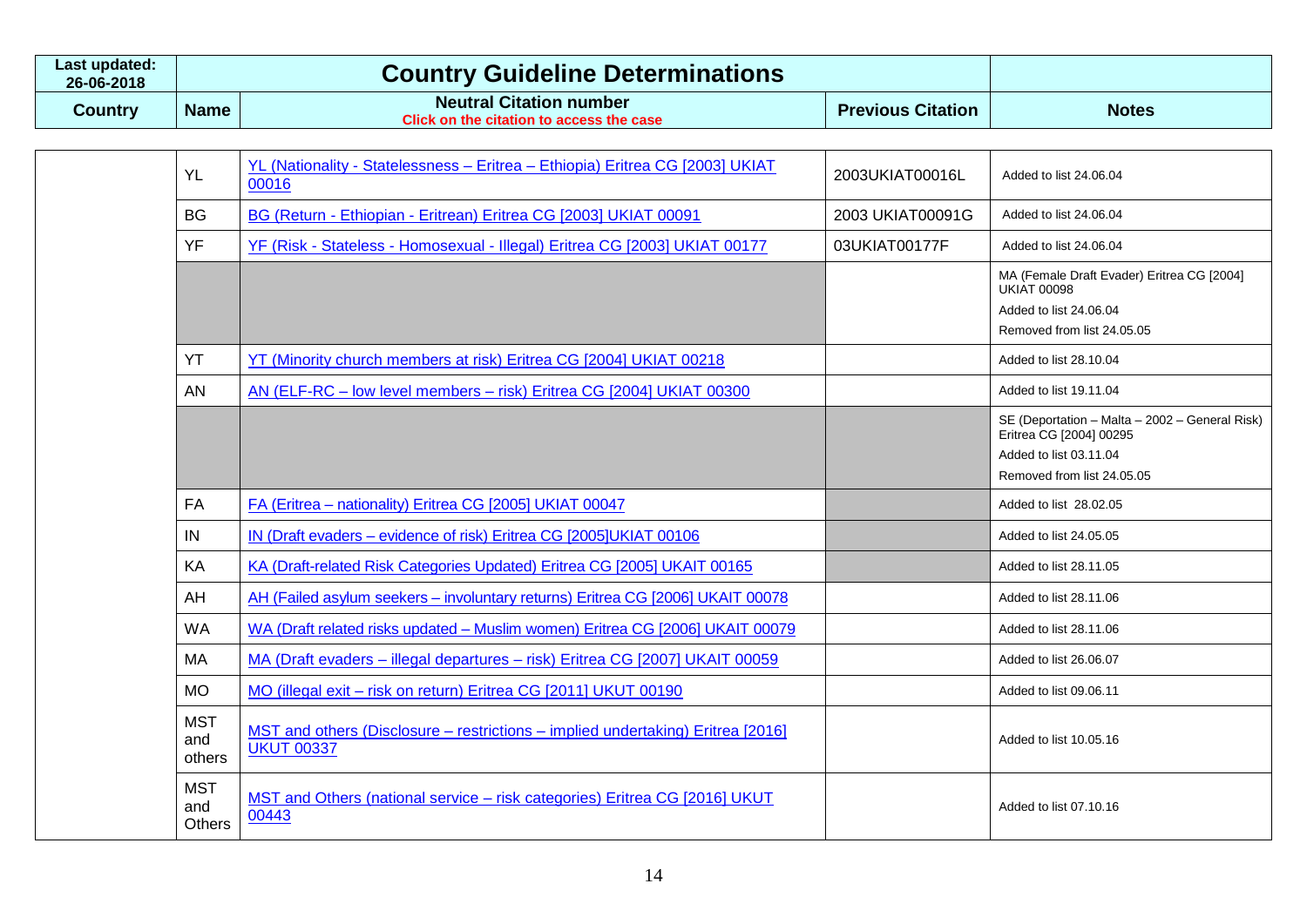| Last updated:<br>26-06-2018 | <b>Country Guideline Determinations</b> |                                                                            |                          |              |
|-----------------------------|-----------------------------------------|----------------------------------------------------------------------------|--------------------------|--------------|
| <b>Country</b>              | <b>Name</b>                             | <b>Neutral Citation number</b><br>Click on the citation to access the case | <b>Previous Citation</b> | <b>Notes</b> |

| <b>ESTONIA</b> | AP (Return) Estonia CG [2002] UKIAT 02544.<br>See MK (Accession – effect on asylum related<br>appeals) Bulgaria CG [2007] UKAIT 00004<br>(23.01.07) |
|----------------|-----------------------------------------------------------------------------------------------------------------------------------------------------|
|----------------|-----------------------------------------------------------------------------------------------------------------------------------------------------|

| <b>ETHIOPIA</b> |    |                                                       |                               | HG (Risk - Eritrean) Ethiopia CG [2002] UKIAT<br>05689<br>Removed from list 02.11.04                                                                                                                                       |
|-----------------|----|-------------------------------------------------------|-------------------------------|----------------------------------------------------------------------------------------------------------------------------------------------------------------------------------------------------------------------------|
|                 | GG | GG (Return - Eritrean) Ethiopia CG [2002] UKIAT 05996 | Goitom<br>02UKIAT05996        | This determination was removed from the<br>Country Guideline list on 01.07.11. See<br>ST(Ethnic Eritrean - nationality - return)<br>Ethiopia CG [2011]UKUT 00252                                                           |
|                 |    |                                                       |                               | BT (Deportation) Ethiopia CG [2002] UKIAT<br>06378<br>Removed from list 02.11.04                                                                                                                                           |
|                 |    |                                                       | <b>Bashir</b><br>02UKIAT06526 | NB (Mixed Ethnicity - Ethiopian - Eritrean)<br>Ethiopia CG [2002] UKIAT 06526<br>Added to list 24.06.04.<br>Removed from list 01.07.11. See ST(Ethnic<br>Eritrean - nationality - return ) Ethiopia CG<br>[2011]UKUT 00252 |
|                 |    |                                                       | Abreha<br>02UKIAT06526        | AA (Children - Eritrean) Ethiopia CG [2002]<br><b>UKIAT 06533</b><br>Added to list 24,06,04.<br>Removed from the list on 01.07.11. See<br>ST(Ethnic Eritrean - nationality - return)<br>Ethiopia CG [2011]UKUT 00252       |
|                 |    |                                                       | Getachew<br>02UKIAT07289      | TG (Mixed Ethnicity) Ethiopia CG [2002] UKIAT<br>07289<br>Added to list 24.06.04.<br>Removed from the list on 01.07.11. See<br>ST(Ethnic Eritrean - nationality - return)<br>Ethiopia CG [2011]UKUT 00252                  |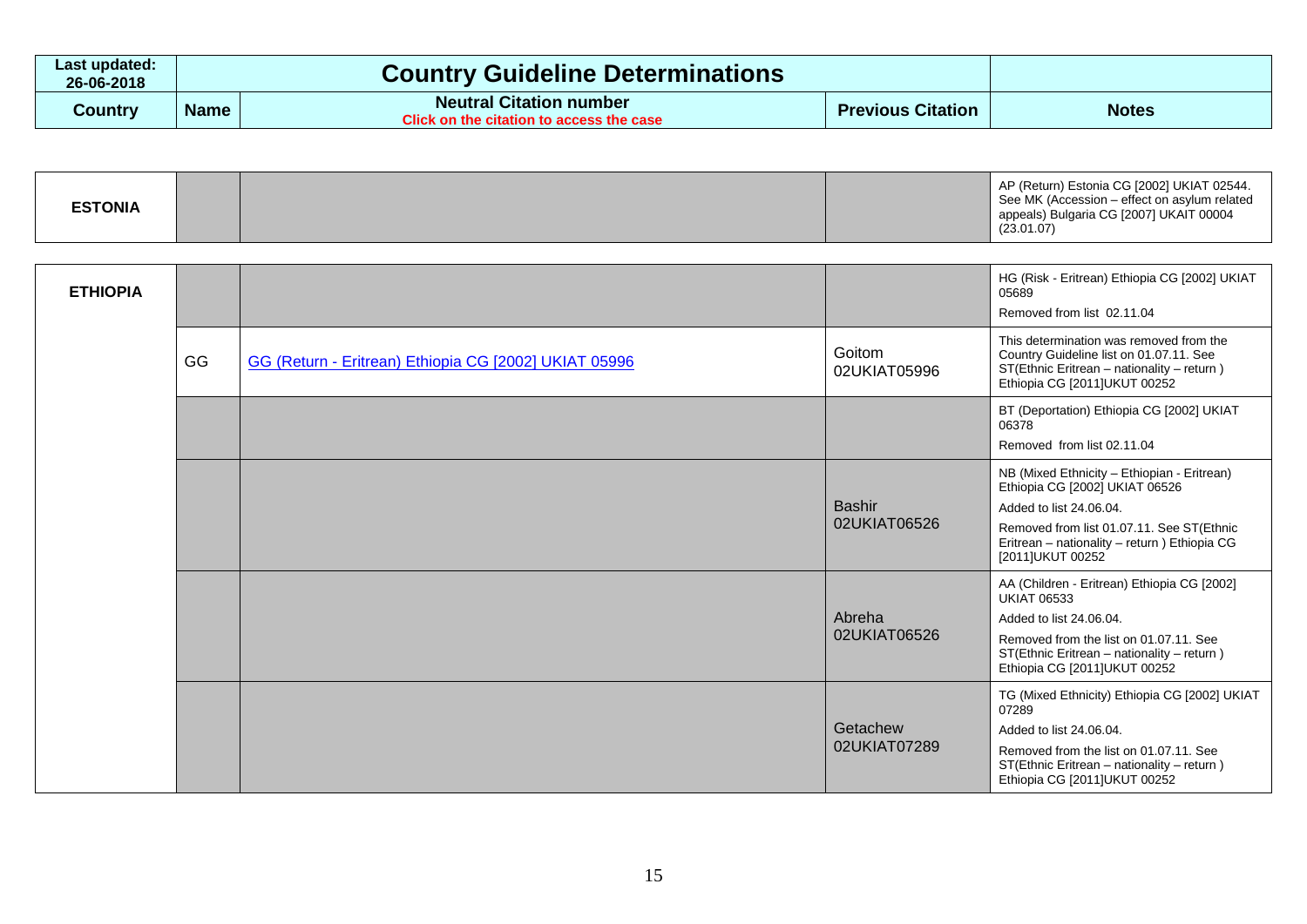| Last updated:<br>26-06-2018 | <b>Country Guideline Determinations</b> |                                                                            |                          |              |
|-----------------------------|-----------------------------------------|----------------------------------------------------------------------------|--------------------------|--------------|
| Country                     | <b>Name</b>                             | <b>Neutral Citation number</b><br>Click on the citation to access the case | <b>Previous Citation</b> | <b>Notes</b> |

|  |                        |                                                                           | [2004] UKIAT 00046<br>A (Ethiopia) CG | DA (Ethnicity - Eritrean - Country Conditions)<br>Ethiopia CG [2004] UKIAT 00046<br>Added to list 24.06.04.<br>Removed from the list on 01.07.11. See<br>ST(Ethnic Eritrean - nationality - return)<br>Ethiopia CG [2011]UKUT 00252 |
|--|------------------------|---------------------------------------------------------------------------|---------------------------------------|-------------------------------------------------------------------------------------------------------------------------------------------------------------------------------------------------------------------------------------|
|  | AA                     | AA (Vulnerable Female - Article 3) Ethiopia CG [2004] UKIAT 00184         |                                       | Added to list 08.11.04<br>Remitted on 26 April 2005 for hearing by the<br>AIT                                                                                                                                                       |
|  | HB                     | HB (Ethiopia EDP/UEDP members) Ethiopia CG [2004] UKIAT 00235             |                                       | Added to list 08.11.04                                                                                                                                                                                                              |
|  | <b>MB</b>              | MB (OLF and MTA - risk) Ethiopia CG [2007] UKAIT 00030                    |                                       | Added to list 29.03.07                                                                                                                                                                                                              |
|  | SL<br>and<br><b>HA</b> | SL and HA (Ethiopia – work permits – restrictions) CG [2009] UKAIT 00052  |                                       | Added to list 17.12.09                                                                                                                                                                                                              |
|  | <b>ST</b>              | ST (Ethnic Eritrean - nationality - return) Ethiopia CG [2011] UKUT 00252 |                                       | Added to list 01.07.11                                                                                                                                                                                                              |

| <b>THE GAMBIA</b> | $\sqrt{ }$<br>K and<br>others | `JKU<br>$\mathbf{A}$<br>l he Gam<br>other<br><u>_</u><br>πv<br>- 641 |  | Added to list 09.04.13 |
|-------------------|-------------------------------|----------------------------------------------------------------------|--|------------------------|
|-------------------|-------------------------------|----------------------------------------------------------------------|--|------------------------|

| <b>GERMANY</b> | $^+$ M . | ШD<br>.,<br>n.<br>ЛF | T00130<br>03UKIA | st 24.06.04<br>Adde |
|----------------|----------|----------------------|------------------|---------------------|
|----------------|----------|----------------------|------------------|---------------------|

| <b>INDIA</b> | <b>OS</b> | OS (Sufficiency of Protection - Sikh - Separatists) India CG [2002] UKIAT 00843 | <b>ONKAR SINGH</b><br>02UKIAT00843 | Added to list 24.06.04 |
|--------------|-----------|---------------------------------------------------------------------------------|------------------------------------|------------------------|
|              | <b>SA</b> | SA (Kashmiri Muslim - Activism) India CG [2002] UKIAT 02884                     | ANDRABI<br>02UKIAT02884            | Added to list 24.06.04 |
|              | SS        | SS (Moslem - False Charges) India CG [2002] UKIAT 03340                         | <b>SHEIKH</b><br>02UKIAT03340      | Added to list 24,06,04 |
|              | BK        | BK (Risk - Adultery - PSG) India CG [2002] UKIAT 03387                          | KAUR 02UKIAT<br>03387              | Added to list 24,06,04 |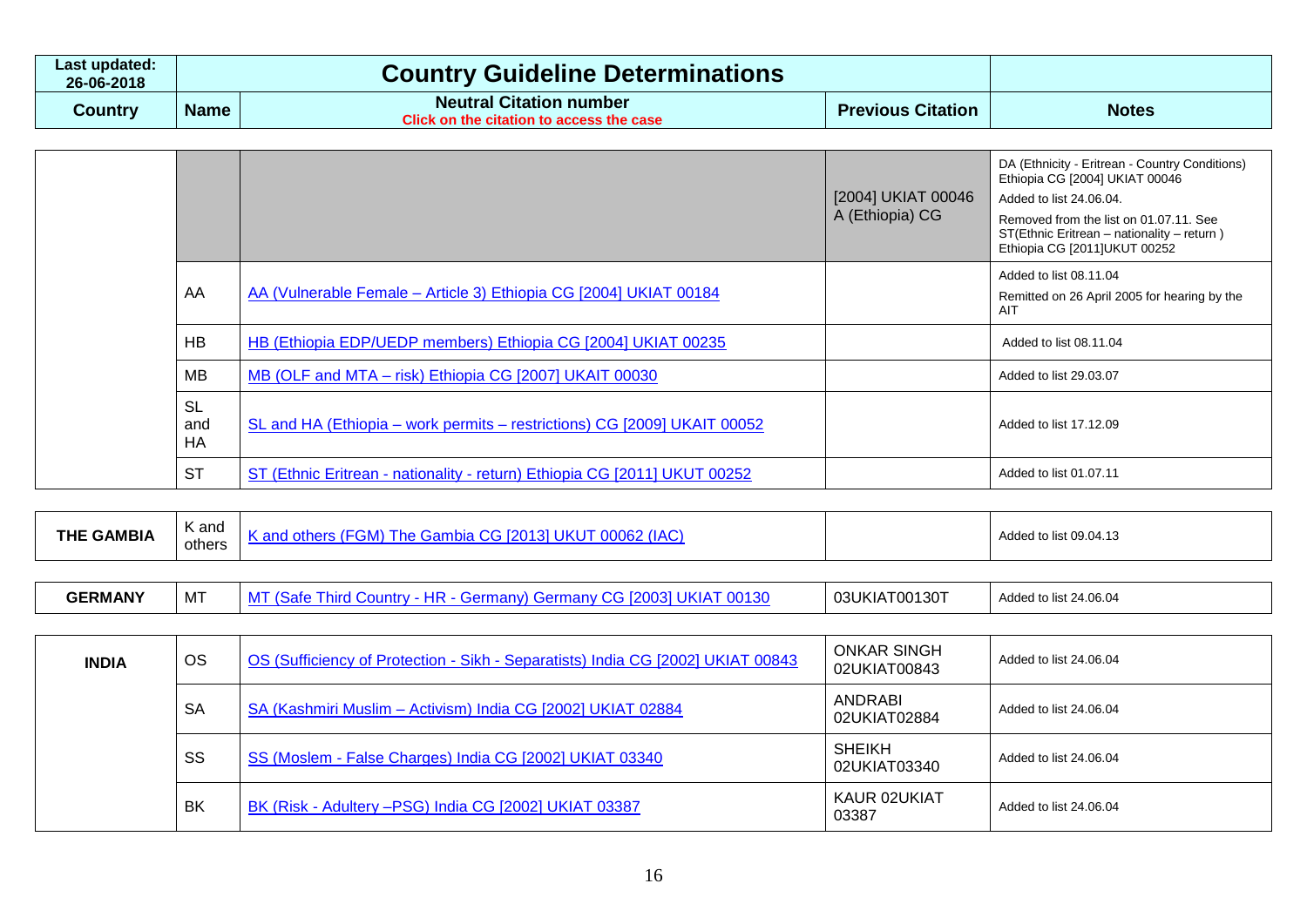| Last updated:<br>26-06-2018 |             | <b>Country Guideline Determinations</b>                                                        |                          |              |
|-----------------------------|-------------|------------------------------------------------------------------------------------------------|--------------------------|--------------|
| Country                     | <b>Name</b> | <b>Neutral Citation number</b><br>$\degree$ Click on the citation to access the case $\degree$ | <b>Previous Citation</b> | <b>Notes</b> |

| LS                     | LS (Internal Relocation - Sikh - Separatists) India CG [2002] UKIAT 04714 | <b>LAKWINDER</b><br><b>SIGNGH</b><br>02UKIAT04714 | Added to list 24.06.04 |
|------------------------|---------------------------------------------------------------------------|---------------------------------------------------|------------------------|
| <b>WF</b>              | WF (Internal Relocation - Christian) India CG [2002] UKIAT 04874          | FARRER<br>02UKIAT04874                            | Added to list 24.06.04 |
| <b>HS</b>              | HS (Return - Failed Asylum Seeker) India CG [2002] UKIAT 04912            | <b>HARWINDER</b><br><b>SINGH</b><br>02UKIAT04912  | Added to list 24.06.04 |
| AS                     | AS (Risk - Return - Sikh - Separatists) India CG [2002] UKIAT 05994       | <b>AJIT SINGH</b><br>02UKIAT 05994                | Added to list 24.06.04 |
| MD                     | MD (same-sex oriented males: risk) India CG [2014] UKUT 00065             |                                                   | Added to list 12.02.14 |
| AR<br>and<br><b>NH</b> | AR and NH (lesbians) India CG [2016] UKUT 00066                           |                                                   | Added to list 01.02.16 |

| <b>IRAN</b> | <b>SF</b> | SF (Article 3 - Prison Conditions) Iran CG [2002] UKIAT 00973            | Fazilat<br>02UKIAT00973        | Added to list 24,06,04 |
|-------------|-----------|--------------------------------------------------------------------------|--------------------------------|------------------------|
|             | <b>FK</b> | FK (Persecution - Refugee - Political Writer) Iran CG [2002] UKIAT 01328 | Kiani 02UKIAT01328             | Added to list 24.06.04 |
|             | FM        | FM (Risk - Homosexual - Illegal Departure) Iran CG [2002] UKIAT 05660    | Mohammadzadeh<br>02UKIAT05660  | Added to list 24.06.04 |
|             | <b>BZ</b> | BZ (Risk - Political Journalist) Iran CG [2002] UKIAT 06452              | Zarandi<br>02UKKIAT06452       | Added to list 24.06.04 |
|             | MT        | MT (Refugee - Communist Party) Iran CG [2002] UKIAT 06995                | Topaesfandyari<br>02UKIAT06995 | Added to list 24,06,04 |
|             | <b>FT</b> | FT (Fair Trial - Adultery) Iran CG [2002] UKIAT 07576                    | Torabi<br>02UKIAT07576         | Added to list 24.06.04 |
|             | ZH        | ZH (Women as Particular Social Group) Iran CG [2003] UKIAT 00207         |                                | Added to list 24.06.04 |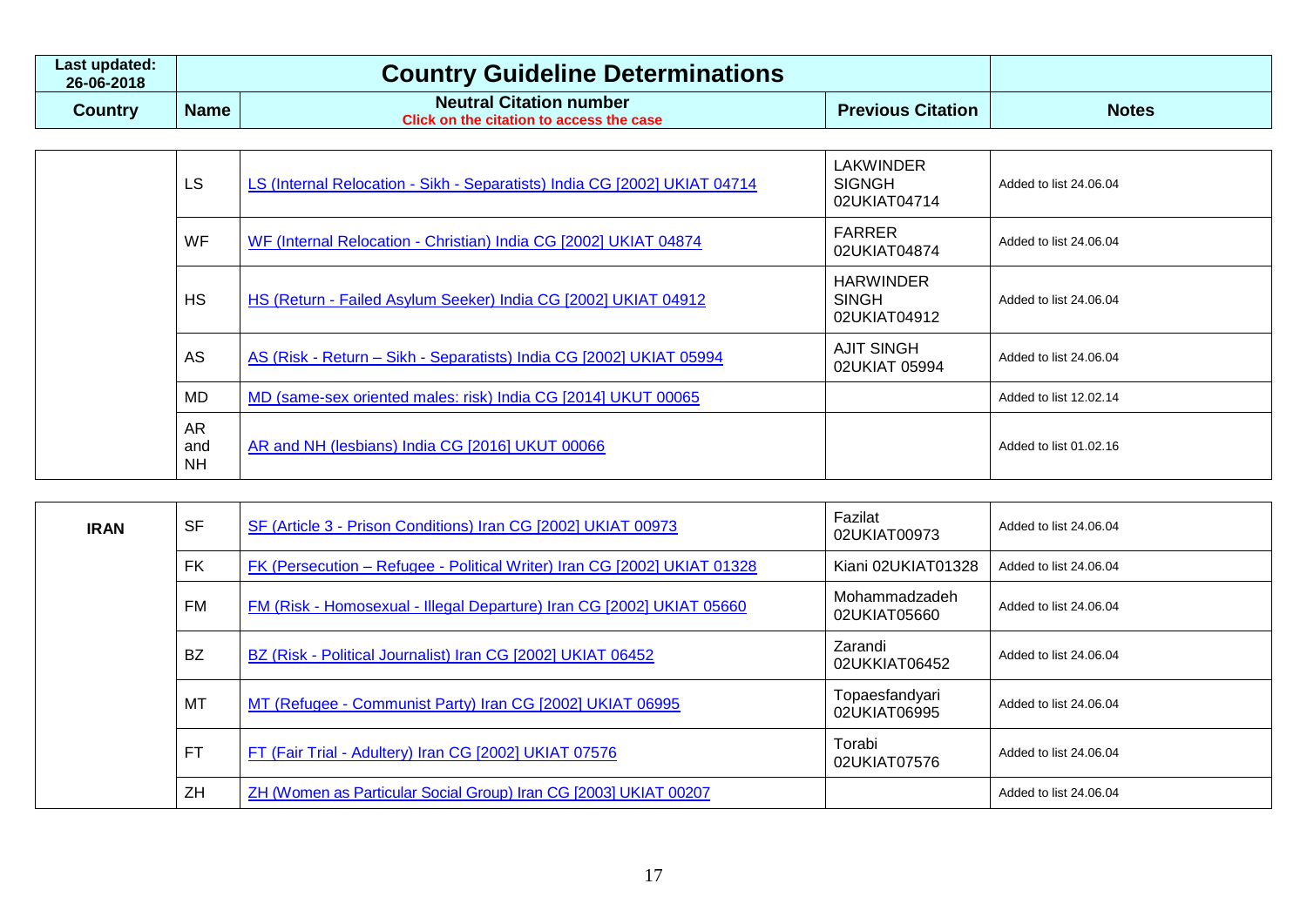| Last updated:<br>26-06-2018 |             | <b>Country Guideline Determinations</b>                                           |                          |              |
|-----------------------------|-------------|-----------------------------------------------------------------------------------|--------------------------|--------------|
| <b>Country</b>              | <b>Name</b> | <b>Neutral Citation number</b><br><b>Click on the citation to access the case</b> | <b>Previous Citation</b> | <b>Notes</b> |

| SS                            | SS (Risk - Manastry) Iran CG [2003] UKIAT 00035                             | SS Iran [2003]<br><b>UKIAT 00035</b> | Added to list 24.06.04                                                                                                                                                                                            |
|-------------------------------|-----------------------------------------------------------------------------|--------------------------------------|-------------------------------------------------------------------------------------------------------------------------------------------------------------------------------------------------------------------|
| <b>HA</b>                     | HA (Article 3 - Refugee - Adultery - Punishment) Iran CG [2003] UKIAT 00095 | 03UKIAT00095A                        | Added to list 24.06.04                                                                                                                                                                                            |
|                               |                                                                             |                                      | AD (Risk - Illegal Departure) Iran CG [2003]<br><b>UKIAT 00107.</b><br>Added to list 24.06.04<br>Removed from the list on 17.12.09. See SB<br>(risk on return-illegal exit) Iran CG [2009]<br><b>UKAIT 00053.</b> |
| ME                            | ME (Male Adulterer - Convention Reason? - Risk) Iran [2003] UKIAT 00166     | 2003UKIAT00166                       | Added to list 24.06.04                                                                                                                                                                                            |
| AH                            | AH (Gashgai nomads-no persecution) Iran CG [2004] UKIAT 00169               |                                      | Added to list 07.07.04                                                                                                                                                                                            |
| FS&<br>others                 | FS and others (Iran - Christian Converts) Iran CG [2004] UKIAT 00303        |                                      | Added 25.11.04                                                                                                                                                                                                    |
| <b>RM</b><br>and<br><b>BB</b> | RM and BB (Homosexuals) Iran CG [2005] UKIAT 00117                          |                                      | Added to list 11.07.05                                                                                                                                                                                            |
| <b>SH</b>                     | SH (Baha'is) Iran CG [2006] UKAIT 00041                                     |                                      | Added to list 10.05.06                                                                                                                                                                                            |
| <b>SZ</b><br>and<br><b>JM</b> | SZ and JM (Christians - FS confirmed) Iran CG [2008] UKAIT 00082            |                                      | Added to list 17.11.08                                                                                                                                                                                            |
| <b>SB</b>                     | SB (risk on return - illegal exit) Iran CG [2009] UKAIT 00053               |                                      | Added to list 17.12.09                                                                                                                                                                                            |
| BA                            | BA(Demonstrators in Britain- risk on return) Iran CG [2011] UKUT 00036      |                                      | Added to list 10.02.11                                                                                                                                                                                            |
| <b>SA</b>                     | SA (Iranian Arabs-no general risk) Iran CG [2011] UKUT 00041                |                                      | Added to list 10.02.11                                                                                                                                                                                            |
| <b>SSH</b><br>and<br>HR       | SSH and HR (illegal exit: failed asylum seeker) Iran CG [2016] UKUT 00308   |                                      | Added to list 29.06.16                                                                                                                                                                                            |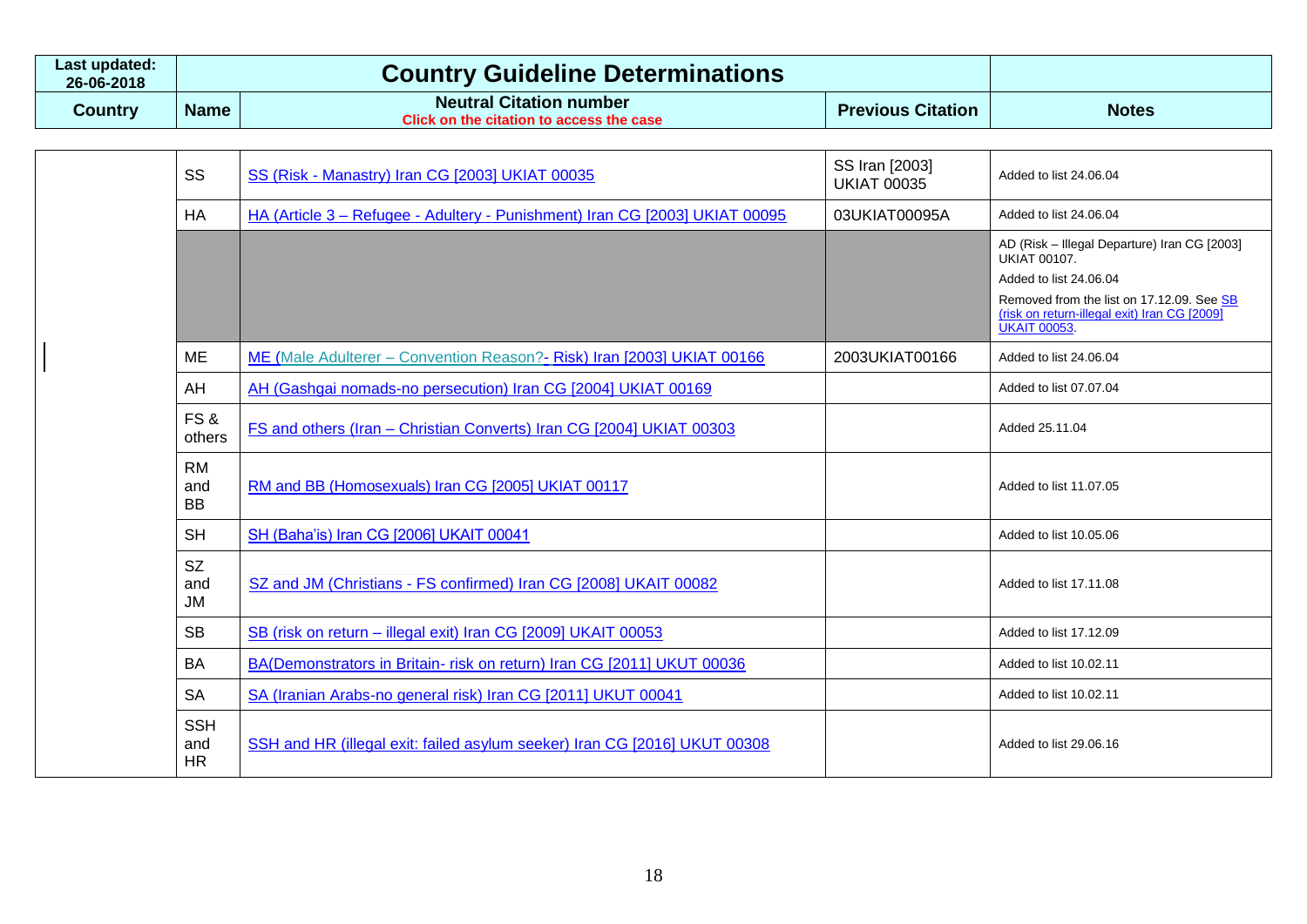| Last updated:<br>26-06-2018 | <b>Country Guideline Determinations</b> |                                                                            |                          |              |
|-----------------------------|-----------------------------------------|----------------------------------------------------------------------------|--------------------------|--------------|
| Country                     | <b>Name</b>                             | <b>Neutral Citation number</b><br>Click on the citation to access the case | <b>Previous Citation</b> | <b>Notes</b> |

| <b>IRAQ</b> |  | Kadir 02UKIAT03576     | TK (Article 3 - KAA - Prison Conditions) Iraq CG<br>[2002] UKIAT 03576<br>Added to list 24.06.04<br>Removed from list 30.10.15                                                                                        |
|-------------|--|------------------------|-----------------------------------------------------------------------------------------------------------------------------------------------------------------------------------------------------------------------|
|             |  | Kareza<br>02UKIAT03608 | DK (Sufficiency of Protection - KAA - Blood<br>Feud) Iraq CG [2002] UKIAT 03608<br>Added to list 24.06.04<br>See DK v Secretary of State for the Home<br>Department [2006] EWCA Civ 682<br>Removed from list 30.10.15 |
|             |  |                        | DH (Risk - IMIK - KAA) Iraq CG [2002] UKIAT<br>05099<br>Added to list 24.06.04.<br>Removed from list 23.10.07                                                                                                         |
|             |  | Al-Jaf<br>02UKIAT05271 | YJ (Non-Kurdish Speakers - KAA) Iraq CG<br>[2002] UKIAT 05271<br>Added to list 24.06.04<br>Removed from list 30.10.15                                                                                                 |
|             |  | Gharib<br>02UKIAT05788 | RG (Sufficiency of Protection - Honour Killings -<br>KAA) Iraq CG [2002] UKIAT 05788<br>Added to list 24.06.04<br>Removed from list 30.10.15                                                                          |
|             |  | Ghader<br>02UKIAT06874 | DG (Due Process - KAA) Iraq CG [2002] UKIAT<br>06874<br>Added to list 24.06.04<br>Removed from list 30.10.15                                                                                                          |
|             |  | Hama<br>02UKIAT07196   | MH (Article 3 - Blind Person - KAA) Iraq CG<br>[2002] UKIAT 07196<br>Added to list 24.06.04<br>Removed from list 30.10.15                                                                                             |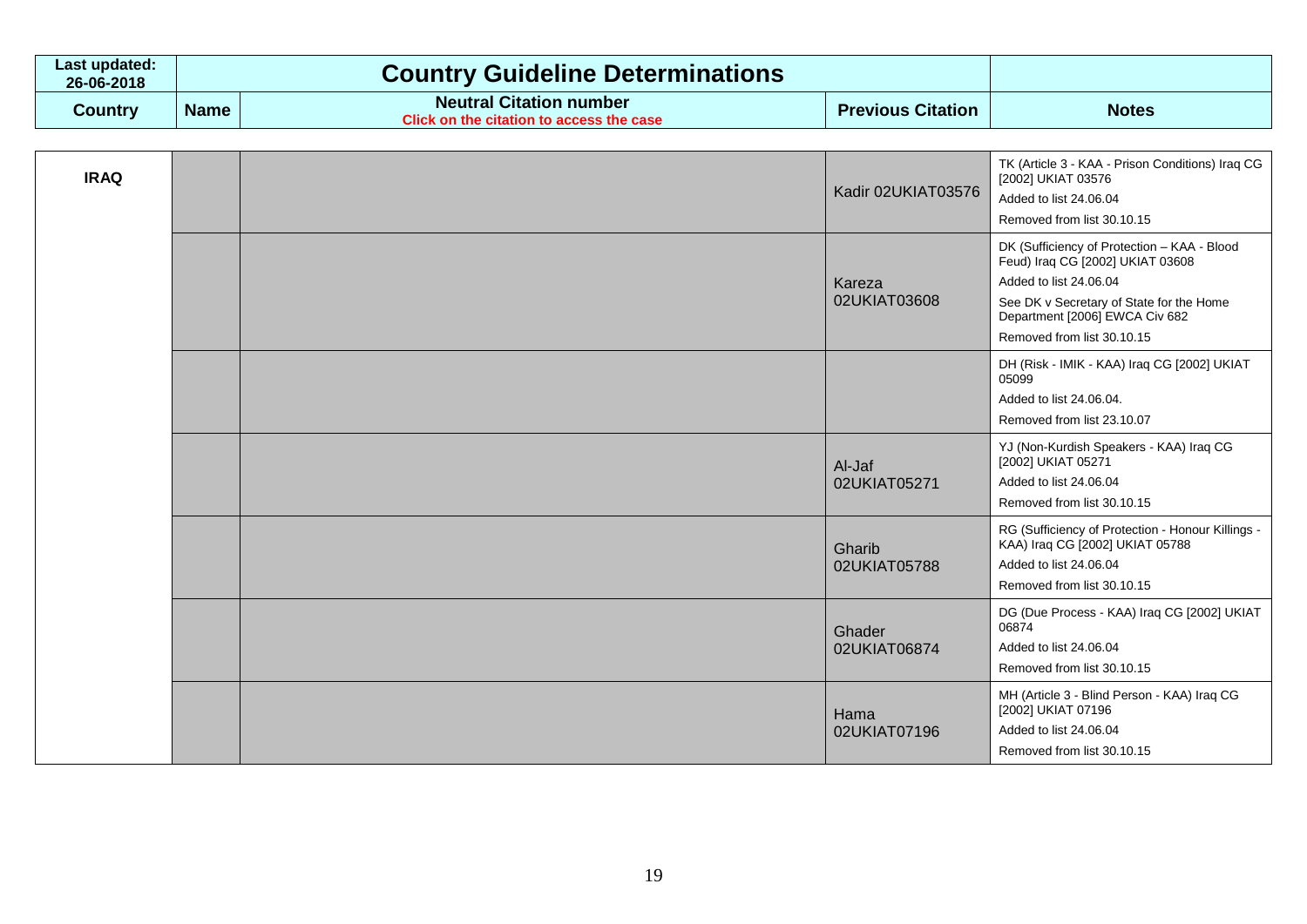| Last updated:<br>26-06-2018 |             | <b>Country Guideline Determinations</b>                                           |                          |              |
|-----------------------------|-------------|-----------------------------------------------------------------------------------|--------------------------|--------------|
| Country                     | <b>Name</b> | <b>Neutral Citation number</b><br><b>Click on the citation to access the case</b> | <b>Previous Citation</b> | <b>Notes</b> |

|  |               |                        |                        | AA (Persecution - "causing" - Public Affection -                                           |
|--|---------------|------------------------|------------------------|--------------------------------------------------------------------------------------------|
|  |               |                        | Ameen                  | Religion - Unmarried) Iraq CG [2002] UKIAT<br>07246                                        |
|  |               |                        | 02UKIAT07246           | Added to list 24.06.04                                                                     |
|  |               |                        |                        | Removed from list 30.10.15                                                                 |
|  |               |                        |                        | SF (Sufficiency of Protection - KAA - Michigan<br>Guidelines) Iraq CG [2002] UKIAT 07376   |
|  |               |                        | Faraj 02UKIAT07376     | Added to list 24.06.04                                                                     |
|  |               |                        |                        | Removed from list 30.10.15                                                                 |
|  |               |                        |                        | NS (Risk - Kurd - Mosal) Iraq CG [2003] UKIAT<br>00045                                     |
|  | 03UKIAT00045S | Added to list 24.06.04 |                        |                                                                                            |
|  |               |                        |                        | Removed from list 30.10.15                                                                 |
|  |               |                        | 03UKIAT00101           | _M (Risk - PUK/KDP - Cessation of Conflict<br>ceased - Traitor) Iraq CG [2003] UKIAT 00101 |
|  |               | Added to list 24.06.04 |                        |                                                                                            |
|  |               |                        |                        | Removed from list 30.10.15                                                                 |
|  |               | 03UKIAT00118A          |                        | _A (Risk - Sufficiency of Protection - KAA) Iraq<br>CG [2003] UKIAT 00118                  |
|  |               |                        | Added to list 24.06.04 |                                                                                            |
|  |               |                        |                        | Removed from list 30.10.15                                                                 |
|  |               |                        |                        | GH (Former Kaz - Country Conditions - Effect)<br>Iraq CG [2004] UKIAT 00248                |
|  |               |                        |                        | Added to list 27.09.04                                                                     |
|  |               |                        |                        | Removed from list 30.10.15                                                                 |
|  |               |                        |                        | AM (IWCP - Conditions in Mosul) Iraq CG<br>[2004] UKIAT 00263                              |
|  |               |                        |                        | Added to list 27.09.04                                                                     |
|  |               |                        |                        | Removed from list 30.10.15                                                                 |
|  |               |                        |                        | AK (Iraq - Christians - risk) Iraq CG [2004]<br><b>UKIAT 00298</b>                         |
|  |               |                        |                        | Added to list 08.11.04                                                                     |
|  |               |                        |                        | Removed from list 30.10.15                                                                 |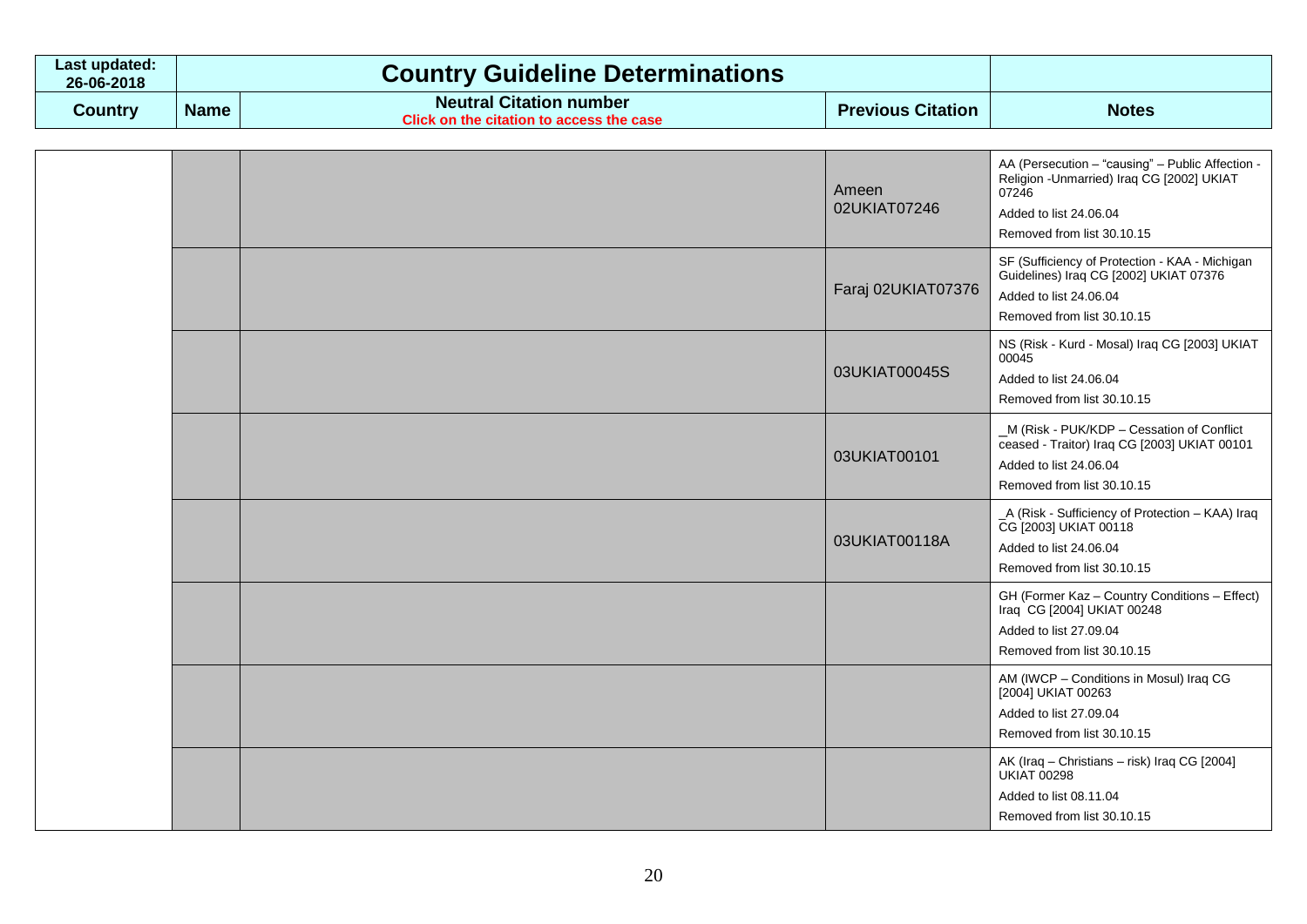| Last updated:<br>26-06-2018 |             | <b>Country Guideline Determinations</b>                                    |                          |              |
|-----------------------------|-------------|----------------------------------------------------------------------------|--------------------------|--------------|
| Country                     | <b>Name</b> | <b>Neutral Citation number</b><br>Click on the citation to access the case | <b>Previous Citation</b> | <b>Notes</b> |

|  |  | NH (Iraq - Yazidis) Iraq CG [2004] UKAIT<br>00306.<br>Added to list 25.11.04.<br>Removed from list 02.12.09. See ZQ (serving<br>solder) Iraq CG [2009] UKAIT 00048.                                       |
|--|--|-----------------------------------------------------------------------------------------------------------------------------------------------------------------------------------------------------------|
|  |  | FK (Iraq - medical conditions for children) Iraq<br>CG [2004] UKIAT 00310<br>Added to list 25.11.04<br>Removed from list 30.10.15                                                                         |
|  |  | MN (Entry clearance facilities - Availability) Iraq<br>CG [2004] UKIAT 00316<br>Added to list 13.12.04<br>Removed from list 25.04.05                                                                      |
|  |  | AH(Kurd-PKK-Risks in KDP area) Iraq CG<br>[2004] UKIAT 00318<br>Added to list 20.12.2004<br>Removed from list 28.02.05                                                                                    |
|  |  | RA (Christians) Iraq CG [2005] UKIAT 00091<br>Added to list 22,04.05<br>Remitted on 14/12/05 for rehearing by AIT<br>Removed from list 30.10.15                                                           |
|  |  | MA (Iraq - Fayli Kurds) Iraq CG [2005] UKIAT<br>00022<br>Added to list 25.04.05<br>Removed from list 30.10.15                                                                                             |
|  |  | JA (Ethnic Palestinian- Iraq- Objective<br>Evidence) Iraq CG [2005] UKIAT 00045.<br>Added to list 21.02.07.<br>Removed from list 19.05.08. See NA<br>(Palestinians - risk) Iraq CG [2008] UKAIT<br>00046. |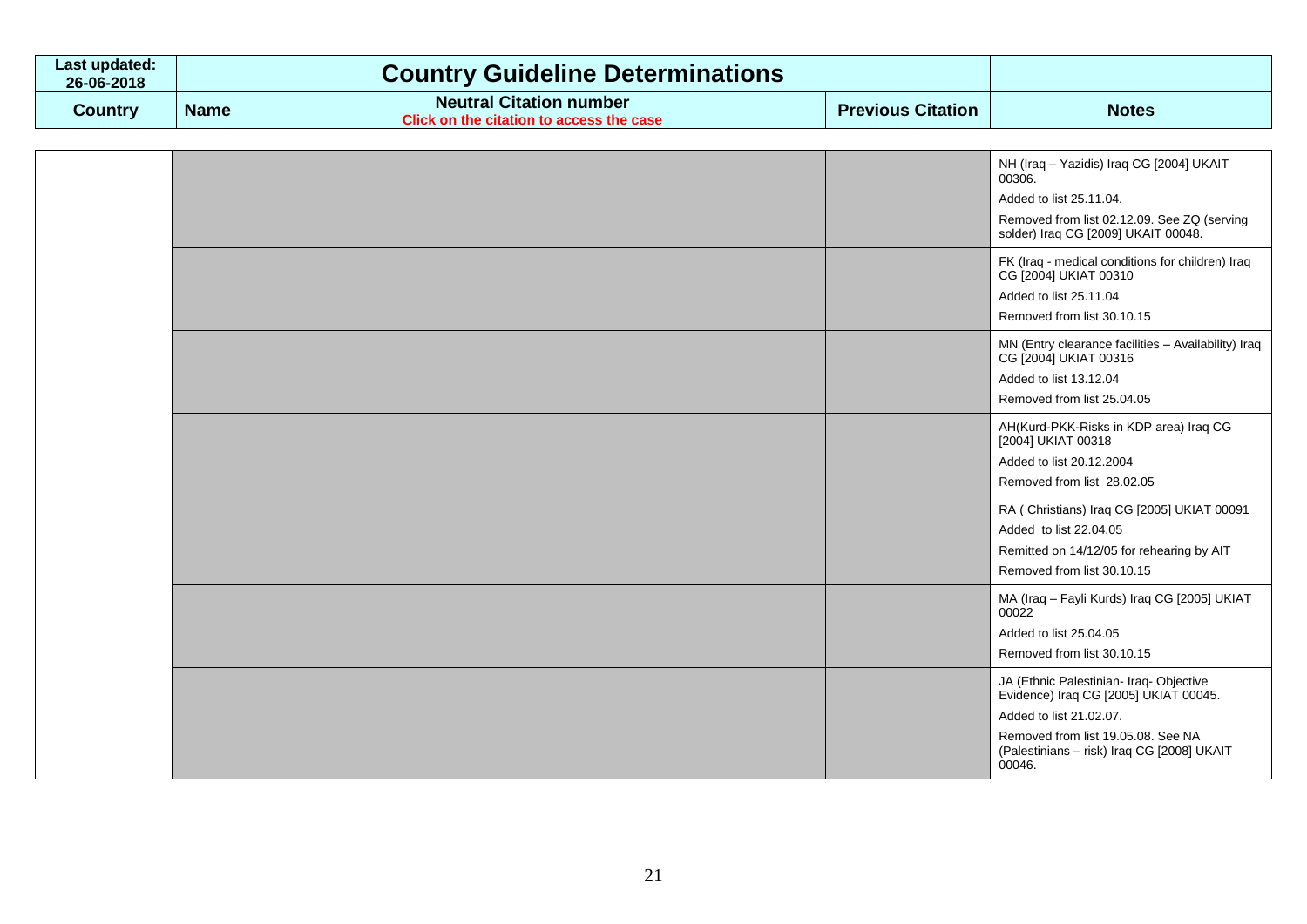| Last updated:<br>26-06-2018 |             | <b>Country Guideline Determinations</b>                                    |                          |              |
|-----------------------------|-------------|----------------------------------------------------------------------------|--------------------------|--------------|
| Country                     | <b>Name</b> | <b>Neutral Citation number</b><br>Click on the citation to access the case | <b>Previous Citation</b> | <b>Notes</b> |

|  |  | KJ (Entry Clearance Proportionality) Iraq [2005]<br><b>UKIAT 00066,</b><br>Added to list 25.04.05<br>Removed from list 10.02.06                                                                                     |
|--|--|---------------------------------------------------------------------------------------------------------------------------------------------------------------------------------------------------------------------|
|  |  | SM & Others (Kurds - Protection - Relocation)<br>Iraq CG [2005] UKIAT 00111<br>Added to list 30.06.05. To be read in light of HA<br>(WCPI – IMIK – KRG) Iraq CG [2007] UKAIT<br>00087<br>Removed from list 30.10.15 |
|  |  | SA (Entry clearance application in Jordan -<br>proportionality) Iraq CG [2006] UKAIT 00011<br>Added to list 10.02.06<br>Removed from list 30.10.15                                                                  |
|  |  | LM (Educated women - Chaldo-Assyrians -<br>risk) Iraq CG [2006] UKAIT 00060<br>Added to the list on 27.7.06<br>Removed from list 30.10.15                                                                           |
|  |  | NS (Iraq: perceived collaborator: relocation)<br>Iraq CG [2007] UKAIT 00046<br>Added to list on 05.06.07<br>Removed from list 30.10.15                                                                              |
|  |  | SM (Entry clearance application in Jordan -<br>proportionality) Iraq CG [2007] UKAIT 00077<br>Added to list 12.09.07<br>Removed from list 30.10.15                                                                  |
|  |  | HA (WCPI - IMIK - KRG) Iraq CG [2007]<br><b>UKAIT 00087</b><br>Added to list 23.10.07<br>Removed from list 30.10.15                                                                                                 |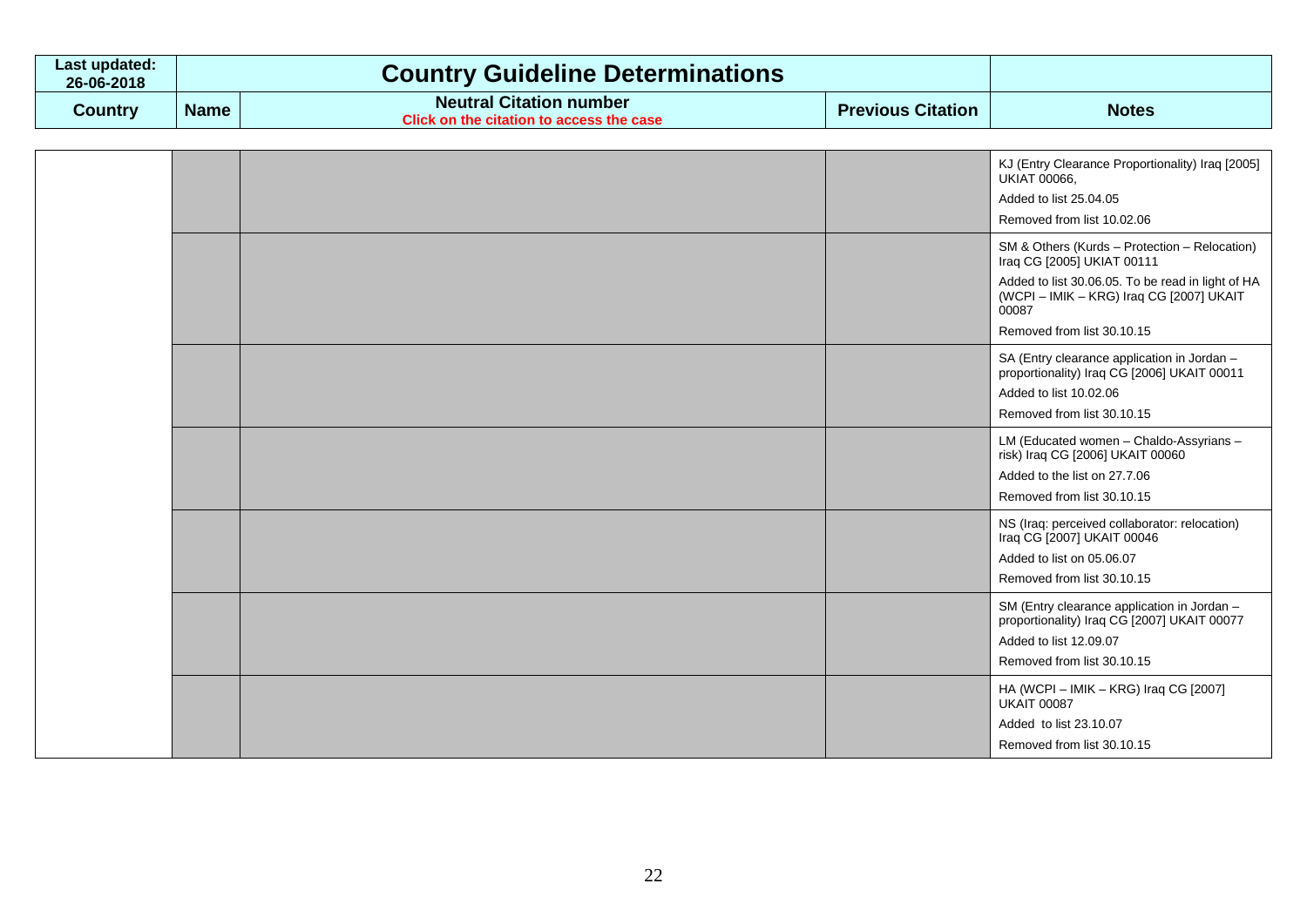| Last updated:<br>26-06-2018 |             | <b>Country Guideline Determinations</b>                                    |                          |              |
|-----------------------------|-------------|----------------------------------------------------------------------------|--------------------------|--------------|
| Country                     | <b>Name</b> | <b>Neutral Citation number</b><br>Click on the citation to access the case | <b>Previous Citation</b> | <b>Notes</b> |

|  |  | KH (Article 15(c) Qualification Directive) Iraq<br>CG [2008] UKAIT 00023<br>Added to list 26.03.08. See QD (Iraq) v<br>Secretary of State for the Home Department<br>[2009] EWCA Civ 620<br>Removed from list 30.10.15 |
|--|--|------------------------------------------------------------------------------------------------------------------------------------------------------------------------------------------------------------------------|
|  |  | NA (Palestinians - risk) Iraq CG [2008] UKAIT<br>00046<br>Added to list 19.05.08<br>Removed from list 30.10.15                                                                                                         |
|  |  | SI (expert evidence - Kurd - SM confirmed) Iraq<br>CG [2008] UKAIT 00094<br>Added to list 16.12.08<br>Removed from list 30.10.15                                                                                       |
|  |  | SR (Iraqi Arab Christian: relocation to KRG)<br>Iraq CG [2009] UKAIT 00038<br>Added to list 18.09.09<br>Removed from list 30.10.15                                                                                     |
|  |  | ZQ (serving soldier) Iraq CG [2009] UKAIT<br>00048<br>Added to list 02.12.09<br>Removed from list 30.10.15                                                                                                             |
|  |  | HM (Article 15(c)) Iraq CG [2010] UKUT 331<br>(IAC)<br>Added to list 22.09.10<br>Removed from list 30.11.2011. Remitted to the<br>UTIAC by consent order in the Court of Appeal.                                       |
|  |  | EA (Sunni/Shi'a mixed marriages) Iraq CG<br>[2011] UKUT 00342 (IAC)<br>Added to list 27.09.11<br>Removed from list 30.10.15                                                                                            |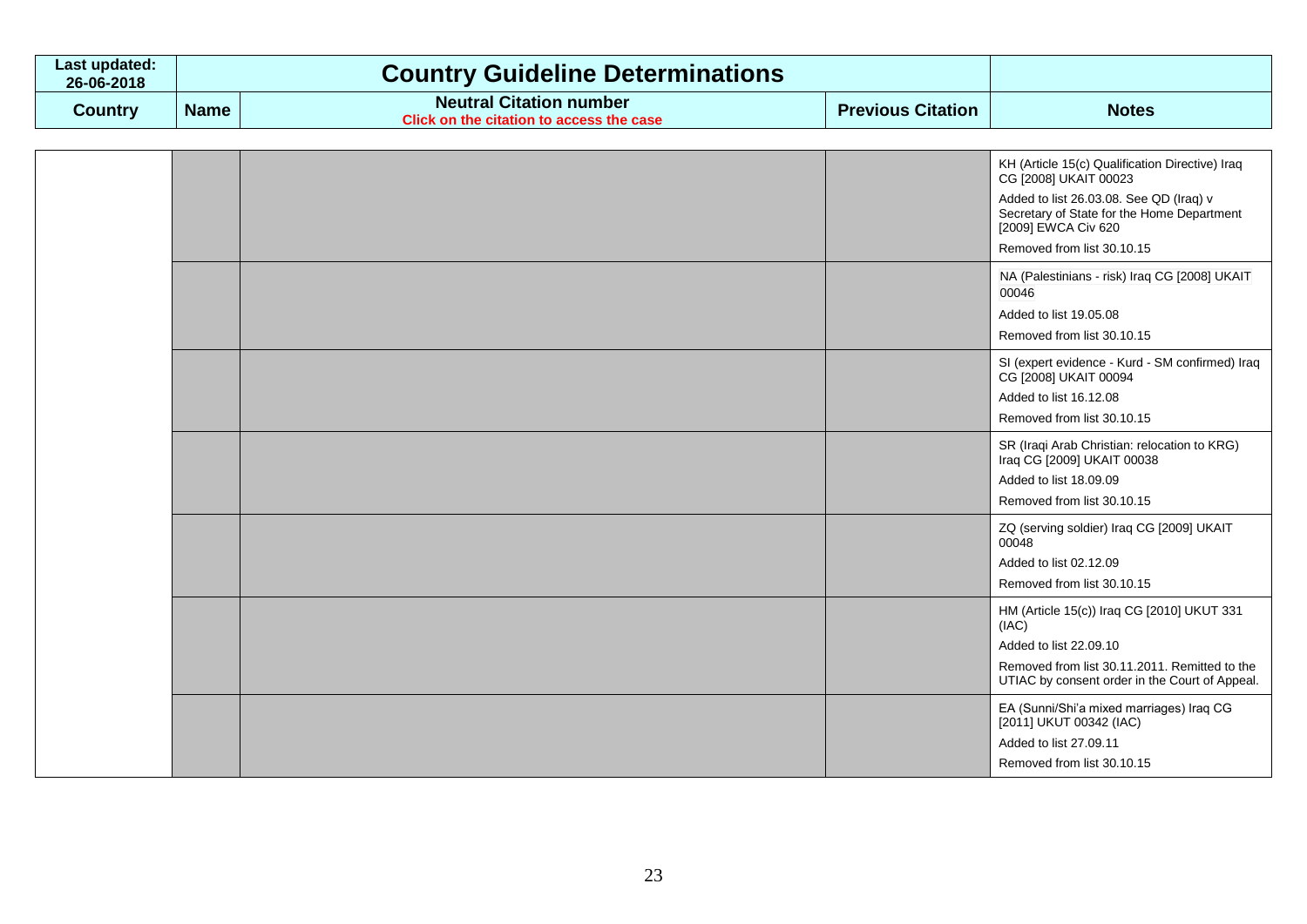| Last updated:<br>26-06-2018 |             | <b>Country Guideline Determinations</b>                                           |                          |              |
|-----------------------------|-------------|-----------------------------------------------------------------------------------|--------------------------|--------------|
| Country                     | <b>Name</b> | <b>Neutral Citation number</b><br><b>Click on the citation to access the case</b> | <b>Previous Citation</b> | <b>Notes</b> |

|           |                                                                  | MK (documents – relocation) Iraq CG [2012]<br><b>UKUT 00126 (IAC)</b><br>Added to list 25.04.12<br>Removed from list 30.10.15   |
|-----------|------------------------------------------------------------------|---------------------------------------------------------------------------------------------------------------------------------|
|           |                                                                  | HM and others (Article 15(c)) Iraq CG [2012]<br><b>UKUT 00409 (IAC)</b><br>Added to list 16.11.12<br>Removed from list 30.10.15 |
| AA        | AA (Article 15(c)) Iraq CG [2015] UKUT 00544 (IAC)               | Added to list 30.10.15                                                                                                          |
| <b>BA</b> | BA (Returns to Baghdad) Iraq CG [2017] UKUT 00018 (IAC)          | Added to list 23.01.17                                                                                                          |
| AAH       | AAH (Iraqi Kurds - internal relocation) Iraq CG UKUT 00212 (IAC) | Added to list 26.06.18                                                                                                          |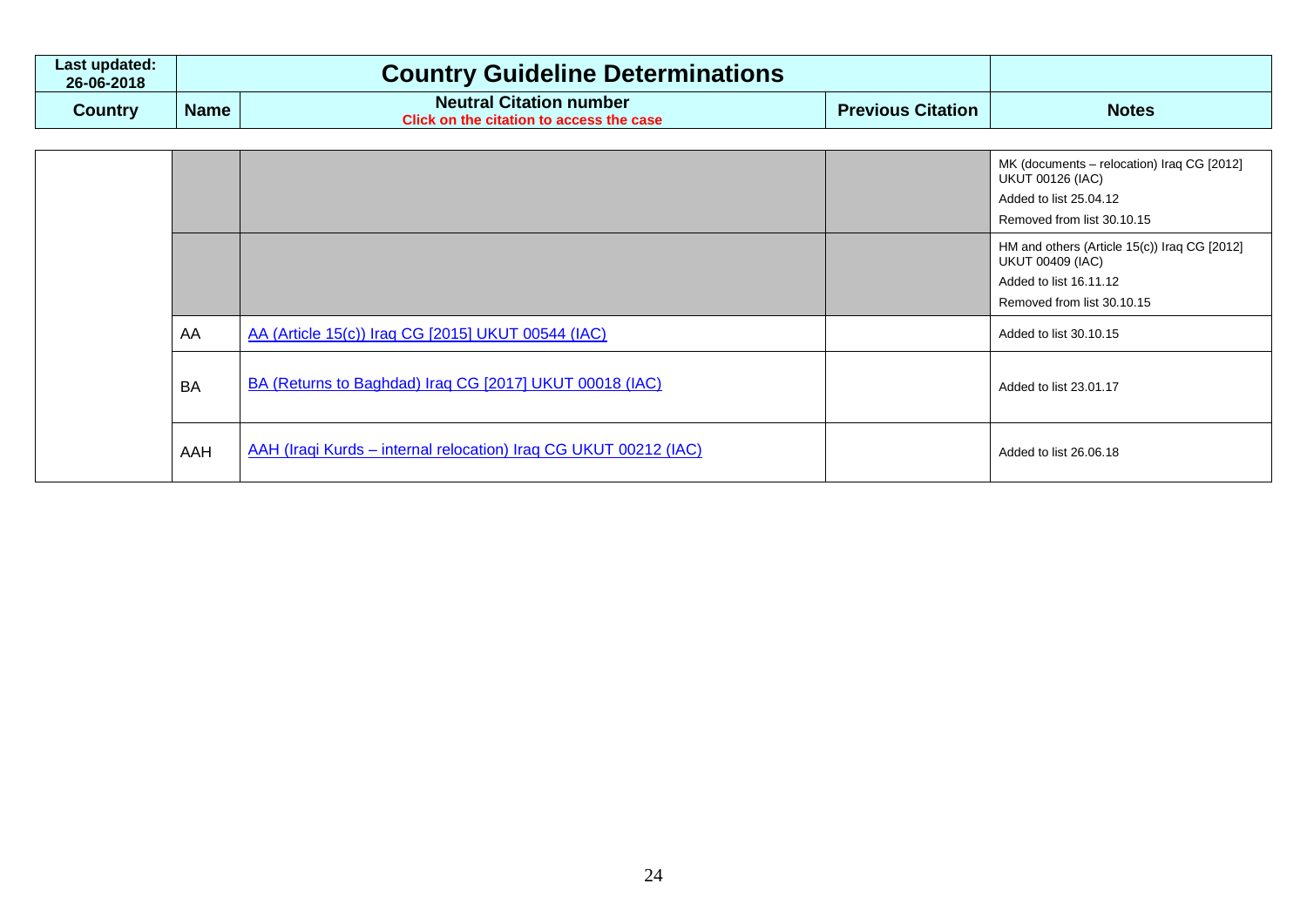| Last updated:<br>26-06-2018 | <b>Country Guideline Determinations</b> |                                                                                                |                          |              |
|-----------------------------|-----------------------------------------|------------------------------------------------------------------------------------------------|--------------------------|--------------|
| Country                     | <b>Name</b>                             | <b>Neutral Citation number</b><br>$\degree$ Click on the citation to access the case $\degree$ | <b>Previous Citation</b> | <b>Notes</b> |

| <b>IVORY COAST</b> |           |                                                                 |                         | TK (Relocation of ex-President Bedie) Ivory<br>Coast CG [2002] UKIAT 03140.<br>Added to list 24.06.04.<br>Removed from list 23.10.07.               |
|--------------------|-----------|-----------------------------------------------------------------|-------------------------|-----------------------------------------------------------------------------------------------------------------------------------------------------|
|                    |           |                                                                 |                         | VG (Coup) Ivory Coast CG [2002] UKIAT<br>04020.<br>Added to list 24,06,04.<br>Removed from list 23.10.07.                                           |
|                    | DI        | DI (IFA - FGM) Ivory Coast CG [2002] UKIAT 04437                | Ikossie<br>02UKIAT04437 | Added to list 24.06.04                                                                                                                              |
|                    | <b>AZ</b> | AZ (risk on return) Ivory Coast CG [2004] UKIAT 00170           |                         | Added on 23.06.04. Valid guidance up to 4 May<br>2004. GG (political oppositionists) Ivory<br>Coast CG [2007] UKAIT 00086 valid from 4<br>May 2004. |
|                    | GG        | GG (political oppositionists) Ivory Coast CG [2007] UKAIT 00086 |                         | Added to list 23.10.07. Valid guidance from 4<br>May 2004. AZ (risk on return) Ivory Coast CG<br>[2004] UKIAT 00170 valid up to 4 May 2004.         |
|                    | <b>MD</b> | MD (Women) Ivory Coast CG [2010] UKUT 215 (IAC)                 |                         | Added to list 07.07.10                                                                                                                              |

| <b>JAMAICA</b> | MA        | MA (Prove Destitution) Jamaica [2005] UKIAT 00013                                              | Added to list 02.03.05                                                                                                                                             |
|----------------|-----------|------------------------------------------------------------------------------------------------|--------------------------------------------------------------------------------------------------------------------------------------------------------------------|
|                | <b>DW</b> | DW (Homosexual Men - Persecution - Sufficiency of Protection) Jamaica CG<br>[2005] UKAIT 00168 | Added to list 05.12.05                                                                                                                                             |
|                |           |                                                                                                | JS (Victims of gang violence – Sufficiency of<br>protection) Jamaica CG [2006] UKAIT 00057<br>set aside on 14 June 2007 by Consent Order in<br>the Court of Appeal |
|                | AB        | AB (Protection – criminal gangs-internal relocation) Jamaica CG [2007] UKAIT<br>00018          | Added to list 22,02,07                                                                                                                                             |
|                | <b>SW</b> | SW (lesbians – HJ and HT applied) Jamaica CG [2011] UKUT 00251                                 | Added to list 29,06.11                                                                                                                                             |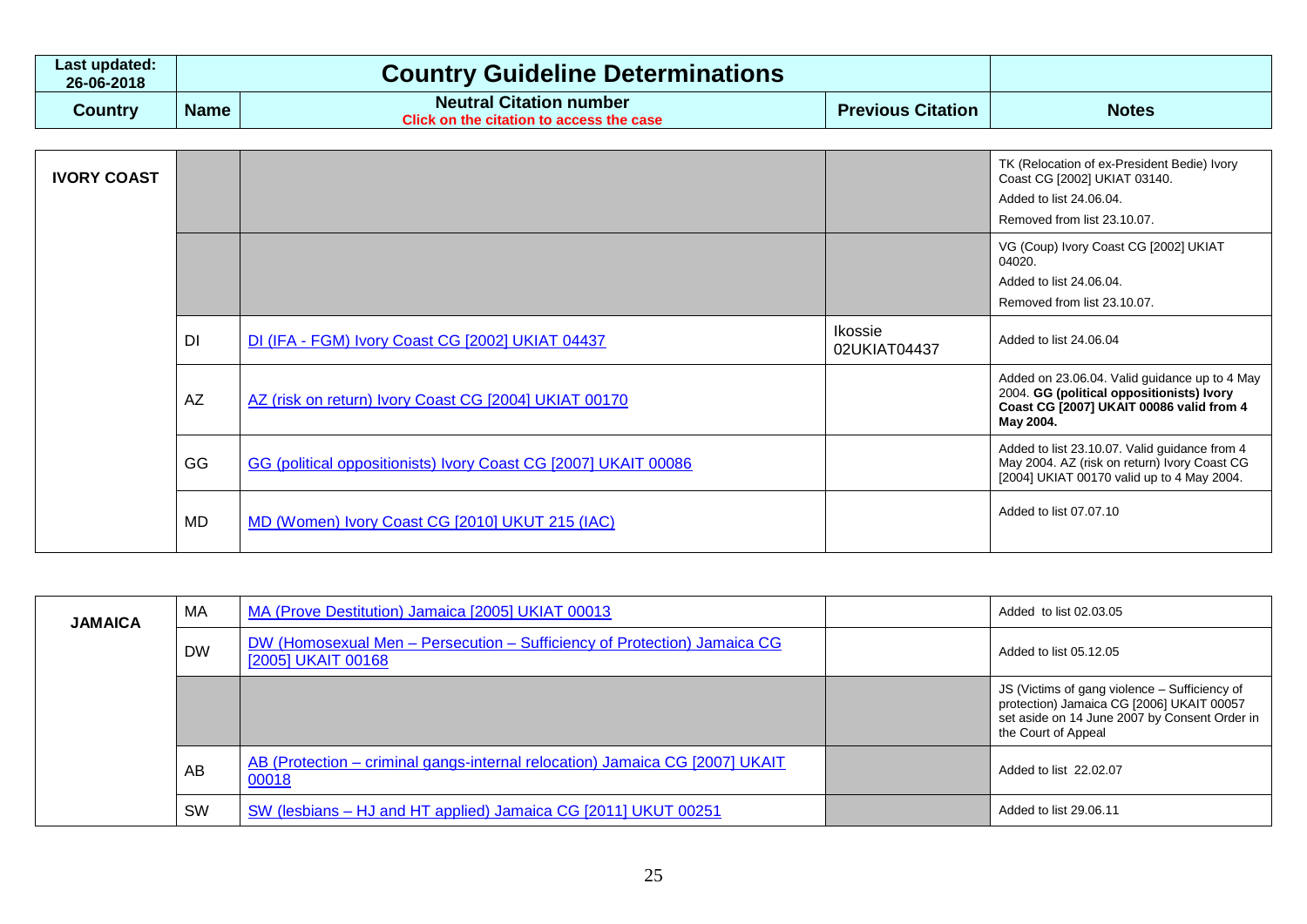| Last updated:<br>26-06-2018 |             | <b>Country Guideline Determinations</b>                                    |                          |              |
|-----------------------------|-------------|----------------------------------------------------------------------------|--------------------------|--------------|
| Country                     | <b>Name</b> | <b>Neutral Citation number</b><br>Click on the citation to access the case | <b>Previous Citation</b> | <b>Notes</b> |

| <b>JORDAN</b> | NA | .<br>120100<br><b>NC</b><br>41 IV<br>. .<br>$\sim$ |  | to list 27.04.05<br>- Addeu - |
|---------------|----|----------------------------------------------------|--|-------------------------------|
|---------------|----|----------------------------------------------------|--|-------------------------------|

| <b>KENYA</b> | <b>JMS</b>           | JMS (Homosexual - Behaviour - Prosecution) Kenya CG [2001] UKIAT 00007 |                        | Added to list 24.06.04                                                                                               |
|--------------|----------------------|------------------------------------------------------------------------|------------------------|----------------------------------------------------------------------------------------------------------------------|
|              | BM&<br><b>Others</b> | BM & Others (KMDJ) Kenya CG [2002] UKIAT 01841                         | Mwaura<br>02UKIAT01841 | Added to list 24.06.04                                                                                               |
|              |                      |                                                                        |                        | JW (Fear - Sufficiency of Protection - Mungiki)<br>Kenya CG [2002] UKIAT 03402<br>Removed from list 02.11.04         |
|              |                      |                                                                        |                        | WN (Risk - Kikuyu - Rift Valley - Documentary<br>Evidence) Kenya CG [2002] UKIAT 04138<br>Removed from list 02.11.04 |
|              | <b>AS</b>            | AS (Article 3 - Kenyan Asian) Kenya CG [2002] UKIAT 05943              | Somra<br>02UKIAT05943  | Added to list 24.06.04<br>Remitted on 14/11/03 for rehearing by AIT                                                  |
|              |                      |                                                                        |                        | JK (Risk - Kikuyu) Kenya CG [2003] UKIAT<br>00044.                                                                   |
|              |                      |                                                                        |                        | Added to list 24.06.04.                                                                                              |
|              |                      |                                                                        |                        | Removed 02.05.07. See FK (FGM - Risk and<br>Relocation) Kenya CG [2007] UKAIT 00041.                                 |
|              |                      |                                                                        |                        | RM (Sufficiency of Protection-IFA-FGM) Kenya<br>CG [2004] UKIAT 00022.                                               |
|              |                      |                                                                        |                        | Added to list 24.06.04.                                                                                              |
|              |                      |                                                                        |                        | Removed from list 02.05.07. See FK (FGM -<br>Risk and Relocation) Kenya CG [2007] UKAIT<br>00041.                    |
|              |                      |                                                                        |                        | FK (FGM - Risk and Relocation) Kenya CG<br>[2007] UKAIT 00041.                                                       |
|              |                      |                                                                        |                        | Added to list 02.05.07.                                                                                              |
|              |                      |                                                                        |                        | Removed from list 01.05.08. See FK (Kenya) v<br>Secretary of State for the Home Department<br>[2008] EWCA Civ 119.   |
|              | VM                   | VM (FGM-risks-Mungiki-Kikuyu/Gikuyu) Kenya CG [2008] UKAIT 00049       |                        | Added to list 09.06.08                                                                                               |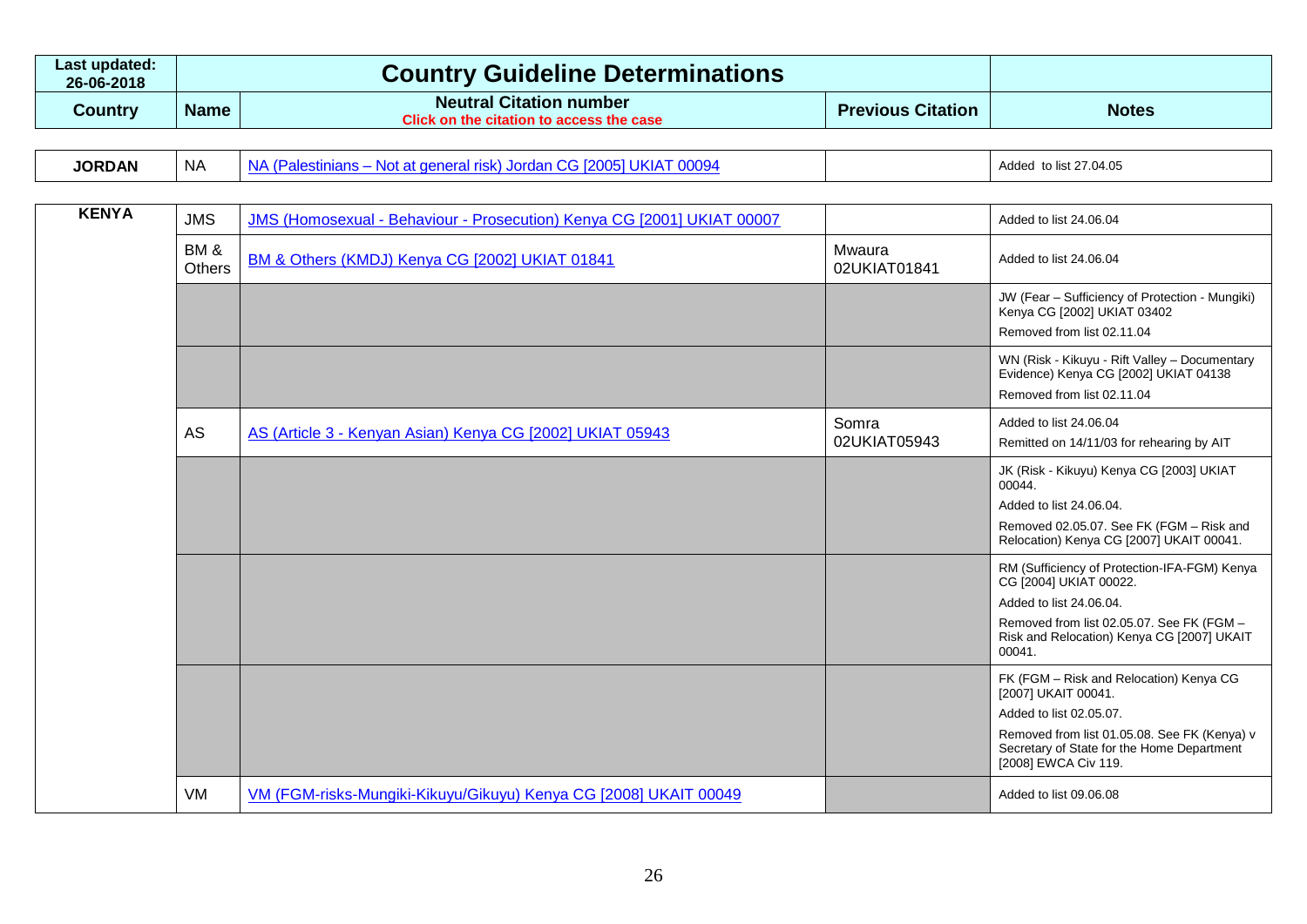| Last updated:<br>26-06-2018 |             | <b>Country Guideline Determinations</b>                                    |                          |              |
|-----------------------------|-------------|----------------------------------------------------------------------------|--------------------------|--------------|
| Country                     | <b>Name</b> | <b>Neutral Citation number</b><br>Click on the citation to access the case | <b>Previous Citation</b> | <b>Notes</b> |

| <b>KOREA</b> | KK &<br>others | KK and ors (Nationality: North Korea) Korea CG [2011] UKUT 00092                       | Added to list 07.03.11 |
|--------------|----------------|----------------------------------------------------------------------------------------|------------------------|
|              | GP&<br>ors.    | <sup>1</sup> GP and others (South Korean citizenship) North Korea CG [2014] UKUT 00391 | Added to list 28.08.14 |

| nsnvr | <u> егг</u><br>_∟ <sub>N</sub> BIA AND M∩`ົ<br>EGRC<br><b>MONT</b><br>SEI<br>יט |  |  |
|-------|---------------------------------------------------------------------------------|--|--|
|-------|---------------------------------------------------------------------------------|--|--|

| <b>KUWAIT</b> | BA&<br>others | BA and others (Bedoon–statelessness–risk of persecution) Kuwait CG [2004]<br><b>UKIAT 00256</b> | Added to list 29.09.04 |
|---------------|---------------|-------------------------------------------------------------------------------------------------|------------------------|
|               | <b>HE</b>     | HE (Bidoon - Statelessness - Risk of persecution) Kuwait CG [2006] UKAIT<br>00051               | Added to list 23.6.06  |
|               | <b>NM</b>     | NM (documented/undocumented Bidoon: risk) Kuwait CG [2013] UKUT 00356                           | Added to list 24.07.13 |

| <b>INDAV7CTAM</b><br><b>TAN</b><br>$\mathbf{r}$ | MK | .0007<br>. .<br><br>эм.<br>uuv.<br>. | JKIAT00063K<br>[2004] | Added to list 24.06.04 |
|-------------------------------------------------|----|--------------------------------------|-----------------------|------------------------|
|-------------------------------------------------|----|--------------------------------------|-----------------------|------------------------|

| <b>LATVIA</b> |  | Sumenkova (Sufficiency Of Protection - Ethnic<br>Russian) Latvia CG [2001] UKIAT 00019<br>(01/TH/0944)<br>Added to list 28, 07.04<br>Removed from list 01.12.04                        |
|---------------|--|----------------------------------------------------------------------------------------------------------------------------------------------------------------------------------------|
|               |  | JM (Sufficiency of Protection - Ethnic Russian)<br>Latvia CG [2002] UKIAT 03133. See MK<br>(Accession - effect on asylum related appeals)<br>Bulgaria CG [2007] UKAIT 00004 (23.01.07) |
|               |  | MC (Persecution - Police - Roma) Latvia CG<br>[2002] UKIAT 06480. See MK (Accession -<br>effect on asylum related appeals) Bulgaria CG<br>[2007] UKAIT 00004 (23.01.07)                |
|               |  | MB (Homosexual - Military Service) Latvia CG<br>[2003] UKIAT 00209. See MK (Accession -<br>effect on asylum related appeals) Bulgaria CG<br>[2007] UKAIT 00004 (23.01.07)              |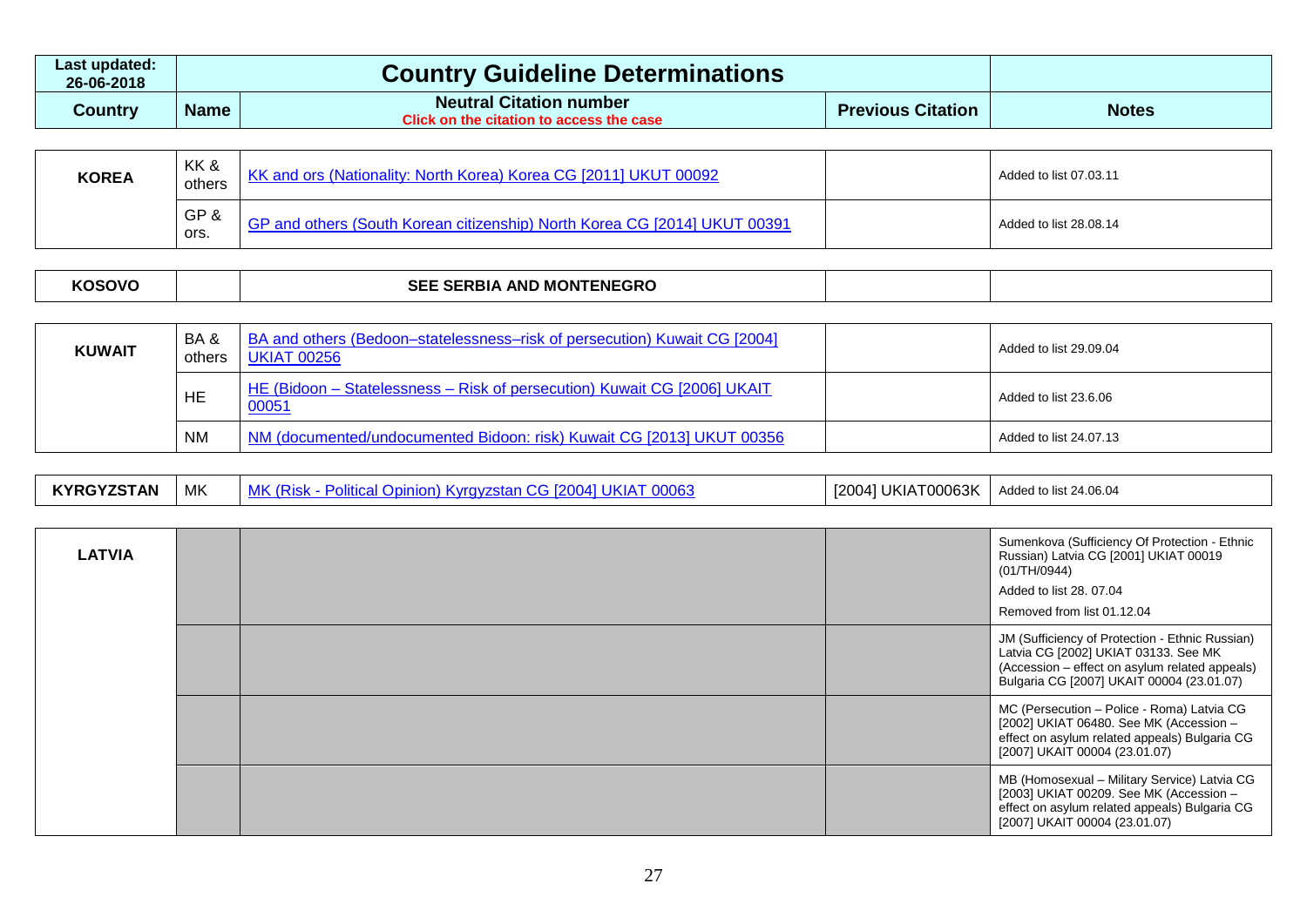| Last updated:<br>26-06-2018 |             | <b>Country Guideline Determinations</b>                                    |                          |              |
|-----------------------------|-------------|----------------------------------------------------------------------------|--------------------------|--------------|
| Country                     | <b>Name</b> | <b>Neutral Citation number</b><br>Click on the citation to access the case | <b>Previous Citation</b> | <b>Notes</b> |

| <b>LEBANON</b> | KK IH<br>HE                   | KK IH HE (Palestinians – camps) Lebanon CG [2004] UKIAT 00293                                  | Added to list 21.02.07 |
|----------------|-------------------------------|------------------------------------------------------------------------------------------------|------------------------|
|                | <b>MM</b><br>and<br><b>FH</b> | MM and FH (Stateless Palestinians - KK, IH, HE CG reaffirmed) Lebanon CG<br>[2008] UKAIT 00014 | Added to list 04.03.08 |
|                | <b>WD</b>                     | WD (Lebanon - Palestinian - ANO - risk) Lebanon CG [2008] UKAIT 00047                          | Added to list 03.06.08 |

| <b>LIBERIA</b> | LD        | :uritv)<br>Artick<br><u>uuzys</u><br>onrov               | Added to list 09.11.04 |
|----------------|-----------|----------------------------------------------------------|------------------------|
|                | <b>SK</b> | .Ib<br>inc<br>$\sim$<br>. .<br>Юr<br>-uw<br>۱۵٬۰۰۰ کال ل | Added to list 09.01.07 |

| <b>LIBYA</b> |               |                                                                               | ME (Risk - Failed Asylum Seekers - Hassan)<br>Libya CG [2003] UKIAT 00200.<br>Added to list 24.06.04<br>Removed from list 14.07.14                              |
|--------------|---------------|-------------------------------------------------------------------------------|-----------------------------------------------------------------------------------------------------------------------------------------------------------------|
|              |               |                                                                               | HH (Risk - Failed Asylum Seekers) Libya CG<br>[2003] UKIAT 00202.<br>Added to list 24.06.04<br>Removed from list 14.07.14                                       |
|              |               |                                                                               | KK (Failed Asylum Seeker) Libya CG [2004]<br><b>UKIAT 00151.</b><br>Added to list 24.06.04<br>Removed from list 14.07.14                                        |
|              | AT&<br>others | AT and Others (Article 15c; risk categories) Libya CG [2014] UKUT 00318 (IAC) | Added to list 14.07.14.<br>Replaced by ZMM (Article 15(c)) Libya CG<br>[2017] UKUT 00263 (IAC) in respect of the<br>assessment of the art 15(c) risk.- 28.06.17 |
|              | FA            | FA (Libya: art 15(c)) Libya CG [2016] UKUT 00413 (IAC)                        | Added to list 07.09.16<br>Replaced by ZMM (Article 15(c)) Libya CG<br>[2017] UKUT 00263 (IAC) in respect of the<br>assessment of the art 15(c) risk. - 28.06.17 |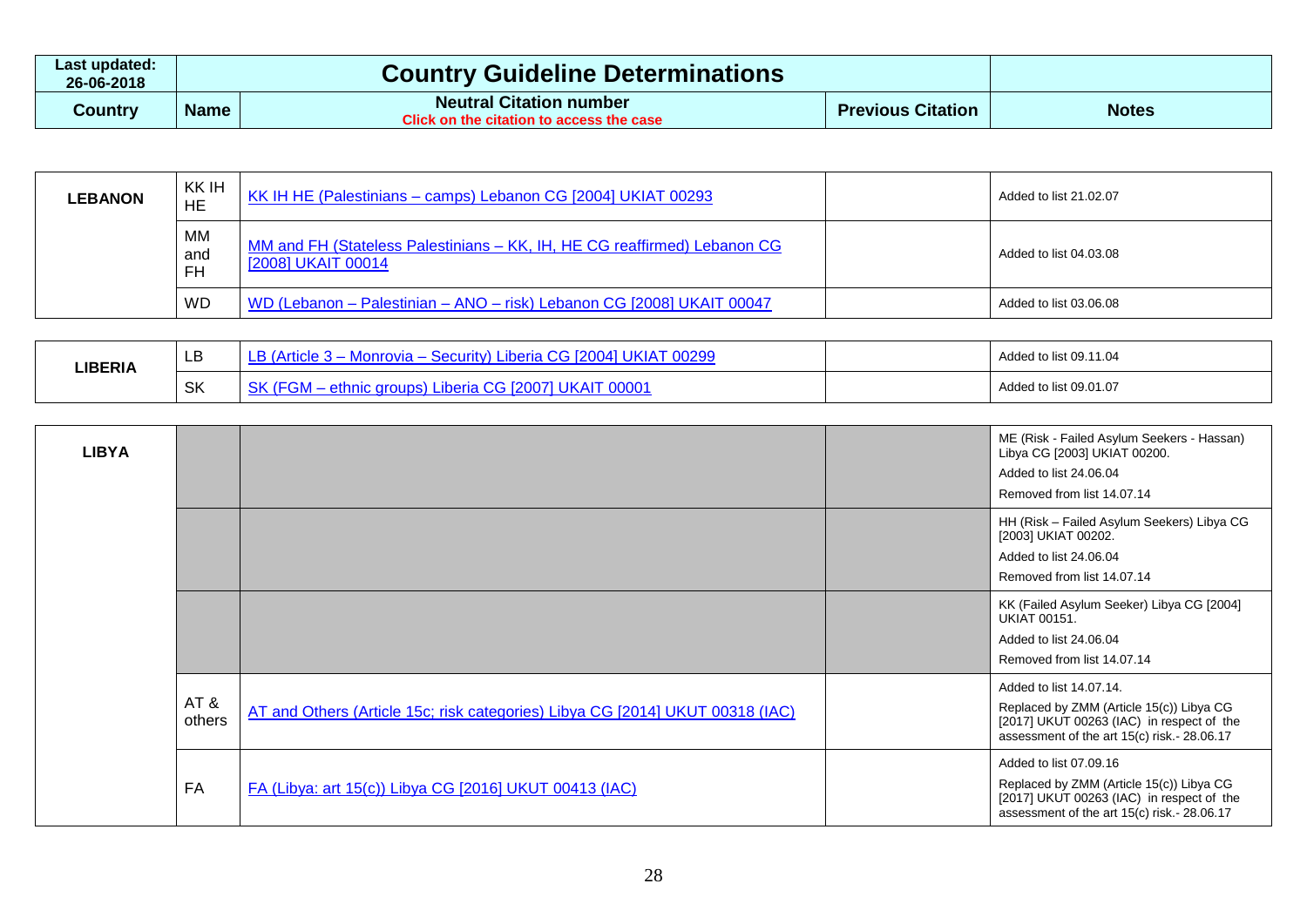| Last updated:<br>26-06-2018 |             | <b>Country Guideline Determinations</b>                                    |                          |              |
|-----------------------------|-------------|----------------------------------------------------------------------------|--------------------------|--------------|
| Country                     | <b>Name</b> | <b>Neutral Citation number</b><br>Click on the citation to access the case | <b>Previous Citation</b> | <b>Notes</b> |

| ZMM (Article 15(c)) Libya CG [2017] UKUT 00263 (IAC)<br>ZMM | Added to list 28.06.17<br>ZMM replaces FA (Libya: art 15(c)) Libya CG<br>[2016] UKUT 00413 (IAC) and AT and Others<br>Libya CG [2014] UKUT 318 (IAC) in respect of<br>the assessment of the art 15(c) risk |
|-------------------------------------------------------------|------------------------------------------------------------------------------------------------------------------------------------------------------------------------------------------------------------|
|-------------------------------------------------------------|------------------------------------------------------------------------------------------------------------------------------------------------------------------------------------------------------------|

| <b>LITHUANIA</b> |  | MF JF (Sufficiency of Protection - Anti-Semitic<br>Acts - Anti-Russian Acts) Lithuania CG [2001]<br>UKIAT 00004 (formerly Filiusina 01/TH/3309) -<br>added to the list 24.06.04,<br>Removed from the list 08.11.04 |
|------------------|--|--------------------------------------------------------------------------------------------------------------------------------------------------------------------------------------------------------------------|
|                  |  | LB (Sufficiency of Protection - Communism)<br>Lithuania CG [2001] UKIAT 00005. See MK<br>(Accession – effect on asylum related appeals)<br>Bulgaria CG [2007] UKAIT 00004 (23.01.07)                               |
|                  |  | AS (Sufficiency of Protection - Organised<br>Crime) Lithuania CG [2002] UKIAT 02843. See<br>MK (Accession - effect on asylum related<br>appeals) Bulgaria CG [2007] UKAIT 00004<br>(23.01.07)                      |
|                  |  | AR (Visaginas Church) Lithuania CG [2003]<br>UKIAT 00024. See MK (Accession - effect on<br>asylum related appeals) Bulgaria CG [2007]<br>UKAIT 00004 (23.01.07)                                                    |

| <b>MACEDONIA</b> | MS | MS (Risk - Homosexuality – Military Service) Macedonia CG [2002] UKIAT 03308 | Stojanovsky<br>02UKIAT3308 | Added to list 24.06.04 |
|------------------|----|------------------------------------------------------------------------------|----------------------------|------------------------|
|                  | EN | EN (Roma) Macedonia CG [2002] UKIAT 04488                                    | Nikilov 02UKIAT4488        | Added to list 24.06.04 |
|                  | -N | N (RR - Ceasefire) Macedonia CG [2003] UKIAT 00077                           | 03UKIAT00077N              | Added to list 24.06.04 |

| <b>MOLDOVA</b> | OV        | OV (Persecution - PSG - Jews) Moldova CG [2002] UKIAT 06886             | 02UKIAT0073   | Added to list 24.06.04 |
|----------------|-----------|-------------------------------------------------------------------------|---------------|------------------------|
|                | PF.       | PH (Sufficiency of Protection - Mafia) Moldova CG [2004] UKIAT 00011    | 04UKIAT00011H | Added to list 24.06.04 |
|                | <b>SB</b> | SB (PSG – Protection Regulations – Reg 6) Moldova CG [2008] UKAIT 00002 |               | Added to list 08.01.08 |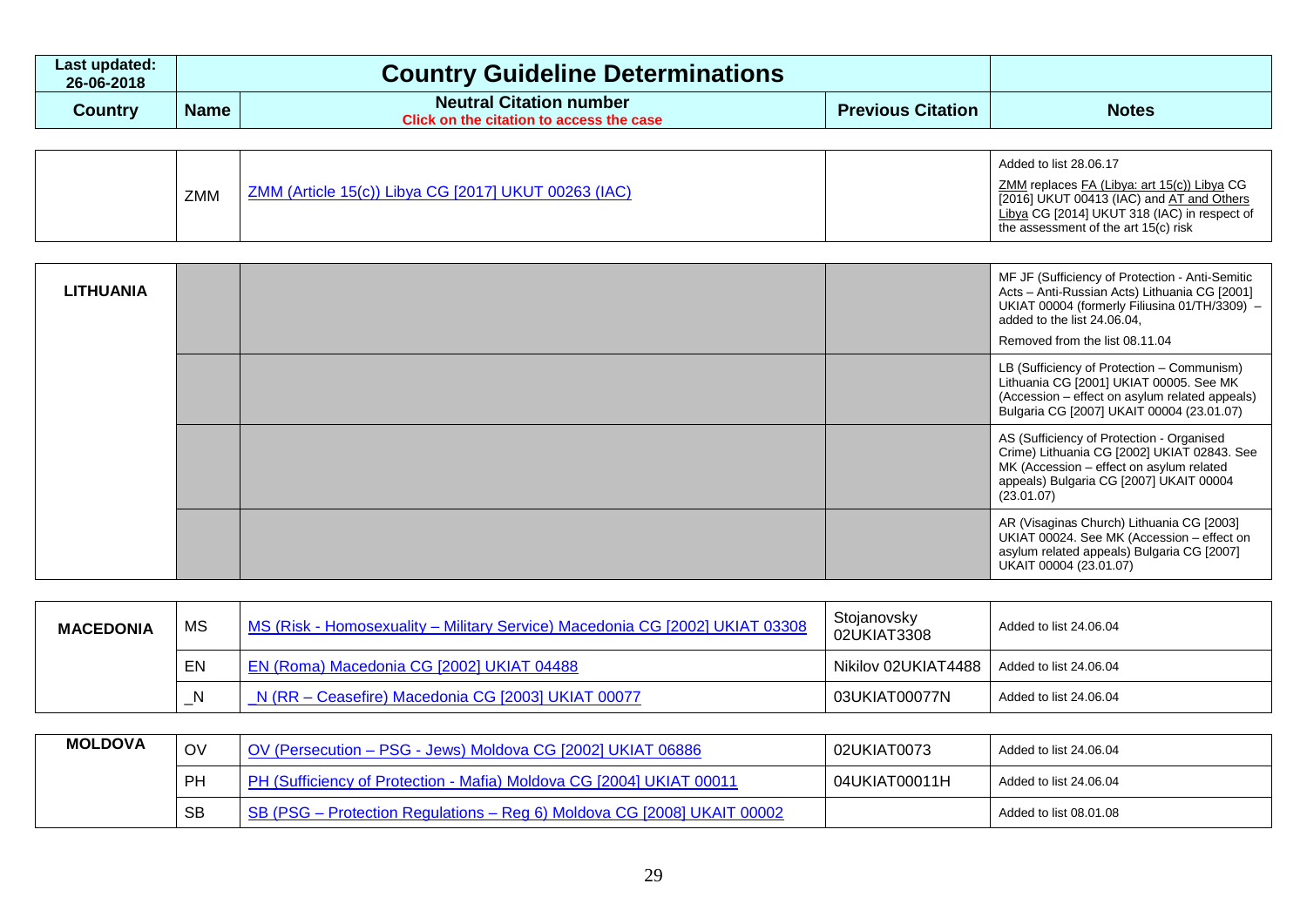| Last updated:<br>26-06-2018 |             | <b>Country Guideline Determinations</b>                                    |                          |              |
|-----------------------------|-------------|----------------------------------------------------------------------------|--------------------------|--------------|
| Country                     | <b>Name</b> | <b>Neutral Citation number</b><br>Click on the citation to access the case | <b>Previous Citation</b> | <b>Notes</b> |

| <b>NEPAL</b> |    |                                                              | KH (Risk - Maoist) Nepal CG [2002] UKIAT<br>03945<br>Added to list 24.06.04<br>Removed from CG list on 31.10.06<br>IP (Risk - Maoist - Farmer) Nepal CG [2002]<br><b>UKIAT 04038</b> |
|--------------|----|--------------------------------------------------------------|--------------------------------------------------------------------------------------------------------------------------------------------------------------------------------------|
|              |    |                                                              | Added to list 24.06.04<br>Removed from CG list on 31.10.06                                                                                                                           |
|              |    |                                                              | DG (Journalist - Healthcare) Nepal CG [2002]<br><b>UKIAT 04284</b><br>Added to list 24.06.04<br>Removed from CG list on 31.10.06                                                     |
|              |    |                                                              | LG (Maoist - Ex -Military) Nepal CG [2002]<br><b>UKIAT 04334</b><br>Added to list 24.06.04<br>Removed from CG list on 31.10.06                                                       |
|              |    |                                                              | Gurung (Exclusion - Risk - Maoist) Nepal CG *<br>[2002] UKIAT 04870<br>Added to list 24.06.04<br>Removed from CG list on 31.10.06                                                    |
|              |    |                                                              | GC (Relocation - Maoists) Nepal CG [2002]<br><b>UKIAT 05241</b><br>Added to list 24.06.04<br>Removed from CG list on 31.10.06                                                        |
|              |    |                                                              | RS (Relocation - Maoists) Nepal CG [2002]<br><b>UKIAT 05407</b><br>Added to list 24.06.04<br>Removed from CG list on 31.10.06                                                        |
|              | KG | KG (Review of current situation) Nepal CG [2006] UKAIT 00076 | Added to list 31.10.06                                                                                                                                                               |

| <b>NIGERIA</b> | Ð١<br>◡∟ | וח<br>l 708<br>Ctio.<br>auo<br>. INIIA <i>r</i><br>וח<br>$\cdot$ . | Leboahand<br>02UKIAT01708 | list 24.06.04 i<br>Added |  |
|----------------|----------|--------------------------------------------------------------------|---------------------------|--------------------------|--|
|----------------|----------|--------------------------------------------------------------------|---------------------------|--------------------------|--|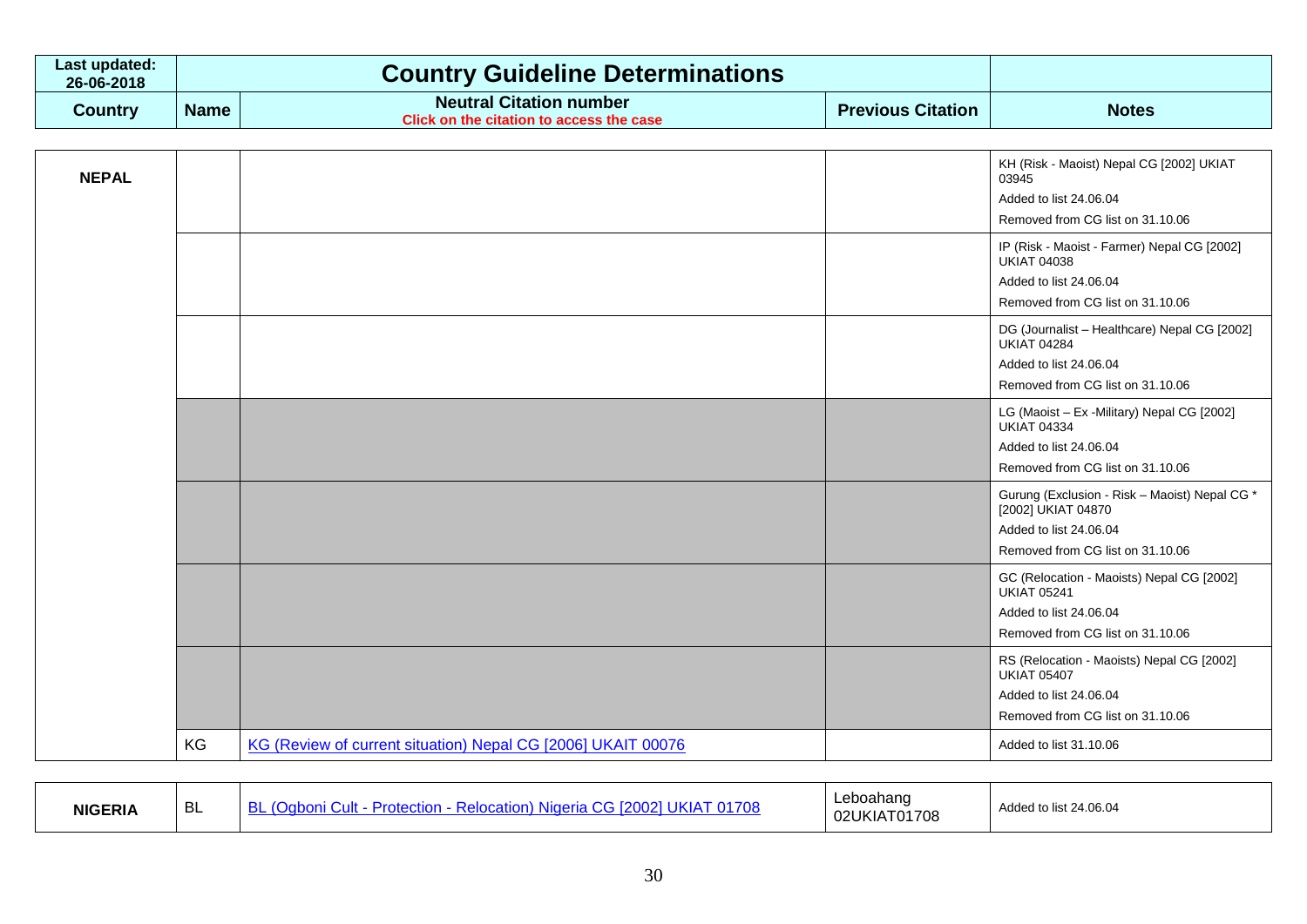| ∟ast updated:<br>26-06-2018 |             | <b>Country Guideline Determinations</b>                                    |                          |              |
|-----------------------------|-------------|----------------------------------------------------------------------------|--------------------------|--------------|
| Country                     | <b>Name</b> | <b>Neutral Citation number</b><br>Click on the citation to access the case | <b>Previous Citation</b> | <b>Notes</b> |

| <b>DJ</b> | DJ (Muslim/Christian Conflict - Medical Evidence) Nigeria CG [2002] UKIAT 03837                    | Jatto 02UKIAT03837        | Added to list 24,06,04                                                                                                                                                                                                         |
|-----------|----------------------------------------------------------------------------------------------------|---------------------------|--------------------------------------------------------------------------------------------------------------------------------------------------------------------------------------------------------------------------------|
| CO        | CO (Sufficiency of Protection – Internal Relocation - OPC) Nigeria CG [2002]<br><b>UKIAT 04404</b> | Oluya<br>02UKIAT04404     | Added to list 24.06.04                                                                                                                                                                                                         |
| PI        | PI (Relocation - Osu-Igbo - Christian) Nigeria CG [2002] UKIAT 04720                               | Ihejirika<br>02UKIAT04720 | Added to list 24,06,04                                                                                                                                                                                                         |
| KO        | KO (Article 8 - Deportation – Kehinde) Nigeria CG [2002] UKIAT 06038                               | Oviasogie<br>02UKIAT06038 | Added to list 24,06,04                                                                                                                                                                                                         |
| <b>WO</b> | WO (Ogboni cult) Nigeria CG [2004] UKIAT 00277                                                     |                           | Added to list 01.10.04                                                                                                                                                                                                         |
|           |                                                                                                    |                           | PO (Trafficked Women) Nigeria CG [2009]<br><b>UKAIT 00046</b>                                                                                                                                                                  |
|           |                                                                                                    |                           | Added to list 23.11.09.                                                                                                                                                                                                        |
|           |                                                                                                    |                           | Removed from list on 22.02.2011. See PO<br>(Nigeria) v Secretary of State for the Home<br>Department [2011] EWCA Civ 132. Paragraphs<br>191-192 remain as interim guidance pending<br>further country guidance from the UTIAC. |
| HD        | HD (Trafficked women) Nigeria CG [2016] UKUT 00454                                                 |                           | Added to list 17.10.16                                                                                                                                                                                                         |

| <b>KOREA</b><br><b>NORTH H</b> | GP&<br>anc.<br>nsnib)<br>זוור<br>- 187<br>-CILL/F<br><b>NULLA</b> U<br>ors | 0039<br>UKI<br>∖orea<br>חזונ<br><b>N</b><br>. | Added to list 28.08.14 |
|--------------------------------|----------------------------------------------------------------------------|-----------------------------------------------|------------------------|
|--------------------------------|----------------------------------------------------------------------------|-----------------------------------------------|------------------------|

| <b>PAKISTAN</b> | MI        | MI (Fair Trial - Pre-Trial Conditions) Pakistan CG [2002] UKIAT 02239   | Iqbal 02UKIAT02239      | Added to list 24.06.04                                                                                      |
|-----------------|-----------|-------------------------------------------------------------------------|-------------------------|-------------------------------------------------------------------------------------------------------------|
|                 |           |                                                                         |                         | AZ (Risk - Ahmadi) Pakistan CG [2002] UKIAT<br>02642 Added to list 24.06.04. Removed from<br>list 23.10.07. |
|                 | <b>NL</b> | NL (Mental Illness - Support for Family) Pakistan CG [2002] UKIAT 04408 | Liaguat<br>02UKIAT04408 | Added to list 24.06.04                                                                                      |
|                 | <b>SA</b> | SA (Fair Trial - Prison Conditions) Pakistan CG [2002] UKIAT 05631      | Ahmed<br>02UKIAT05631   | Added to list 24.06.04                                                                                      |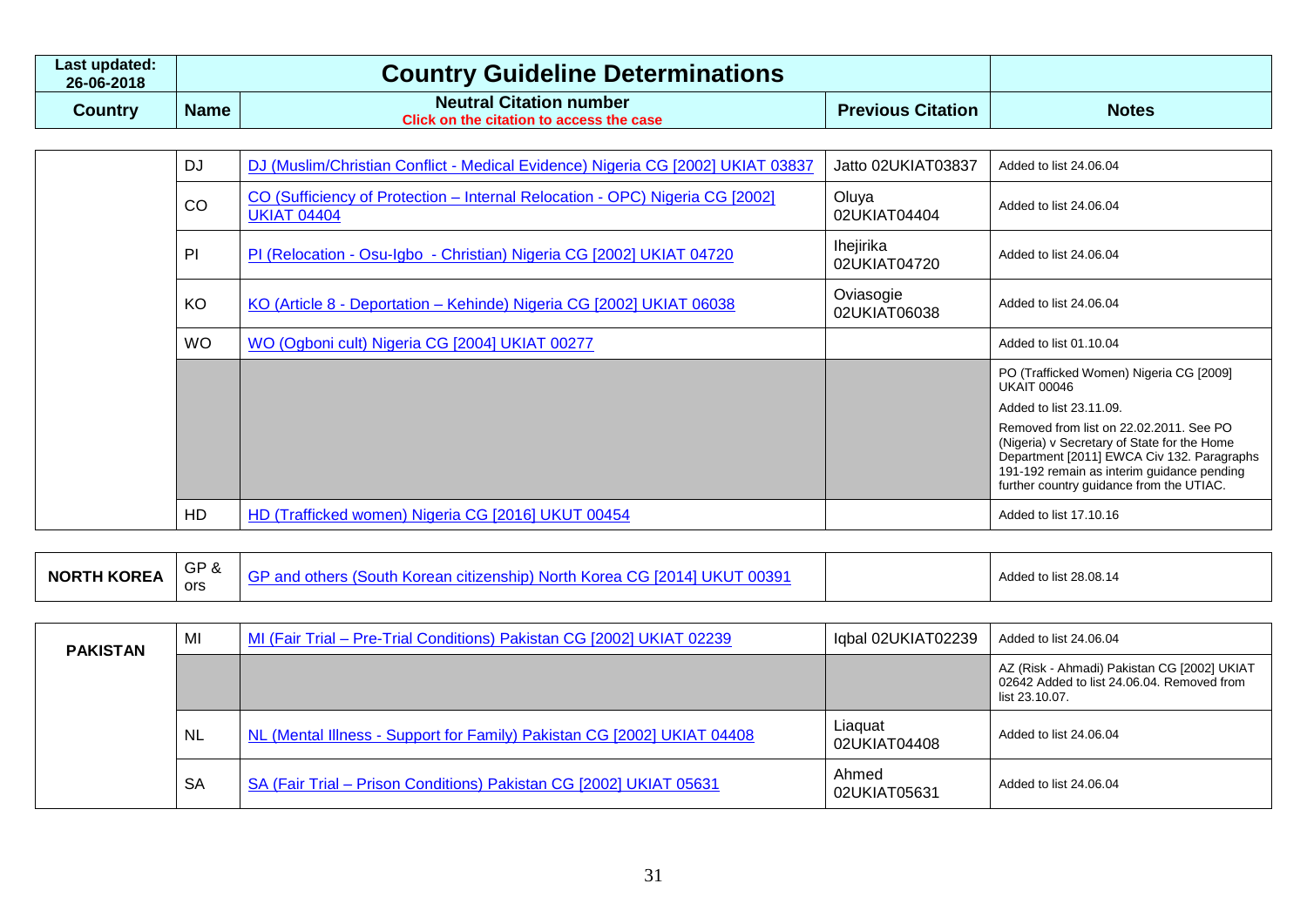| Last updated:<br>26-06-2018 |             | <b>Country Guideline Determinations</b>                                    |                          |              |
|-----------------------------|-------------|----------------------------------------------------------------------------|--------------------------|--------------|
| Country                     | <b>Name</b> | <b>Neutral Citation number</b><br>Click on the citation to access the case | <b>Previous Citation</b> | <b>Notes</b> |

|                            |                                                                                           |                         | MM (Ahmadi - Internal Relocation) Pakistan CG<br>[2002] UKIAT 05714<br>Added to list 24.06.04.<br>Removed from list 23.10.07                                                                                                        |
|----------------------------|-------------------------------------------------------------------------------------------|-------------------------|-------------------------------------------------------------------------------------------------------------------------------------------------------------------------------------------------------------------------------------|
| AH                         | AH (Sufficiency of Protection - Sunni Extremists) Pakistan CG [2002] UKIAT<br>05862       | Hussein<br>02UKIAT05869 | Amended 07.03.05<br>See Hussein v Secretary of State for the Home<br>Department [2005] CSIH 45                                                                                                                                      |
| <b>AJ</b>                  | AJ (Risk - Christian Convert) Pakistan CG [2003] UKIAT 00040                              | 03UKIAT00040J           | Added to list 24.06.04                                                                                                                                                                                                              |
| HI                         | HI (Limited Visa Facilities - Insurmountable Obstacle?) Pakistan CG [2004] UKIAT<br>00092 |                         | Added to list 24.06.04                                                                                                                                                                                                              |
| SN&<br>HM                  | SN & HM (Divorced women - risk on return) Pakistan CG [2004] UKIAT 00283                  |                         | Added to list 07.10.04                                                                                                                                                                                                              |
| <b>FS</b>                  | FS (domestic violence -SN and HM - OGN) Pakistan CG [2006] UKAIT 00023                    |                         | Added to list 15.03.06                                                                                                                                                                                                              |
|                            |                                                                                           |                         | IA and Others (Ahmadis: Rabwah) Pakistan CG<br>[2007] UKAIT 00088<br>Added to list 23.10.07. See Secretary of State<br>for the Home Department v IA (Pakistan) [2008]<br>EWCA Civ 580.<br>Removed from list on 14.11.12. See MN and |
|                            |                                                                                           |                         | others(Ahmadis - country conditions - risk)<br>Pakistan CG [2012] UKUT 00389 (IAC)                                                                                                                                                  |
|                            |                                                                                           |                         | MJ and ZM (Ahmadis - risk) Pakistan CG<br>[2008] UKAIT 00033                                                                                                                                                                        |
|                            |                                                                                           |                         | Added to list 21,05,08.<br>Removed from list on 14.11.12. See MN and<br>others(Ahmadis - country conditions - risk)<br>Pakistan CG [2012] UKUT 00389 (IAC)                                                                          |
| KA<br>and<br><b>Others</b> | KA and Others (domestic violence - risk on return) Pakistan CG [2010] UKUT 216<br>(IAC)   |                         | Added to list 14.07.10                                                                                                                                                                                                              |
| <b>MN</b><br>and<br>others | MN and others (Ahmadis - country conditions - risk) Pakistan CG [2012] UKUT<br>00389(IAC) |                         | Added to list 14.11.12                                                                                                                                                                                                              |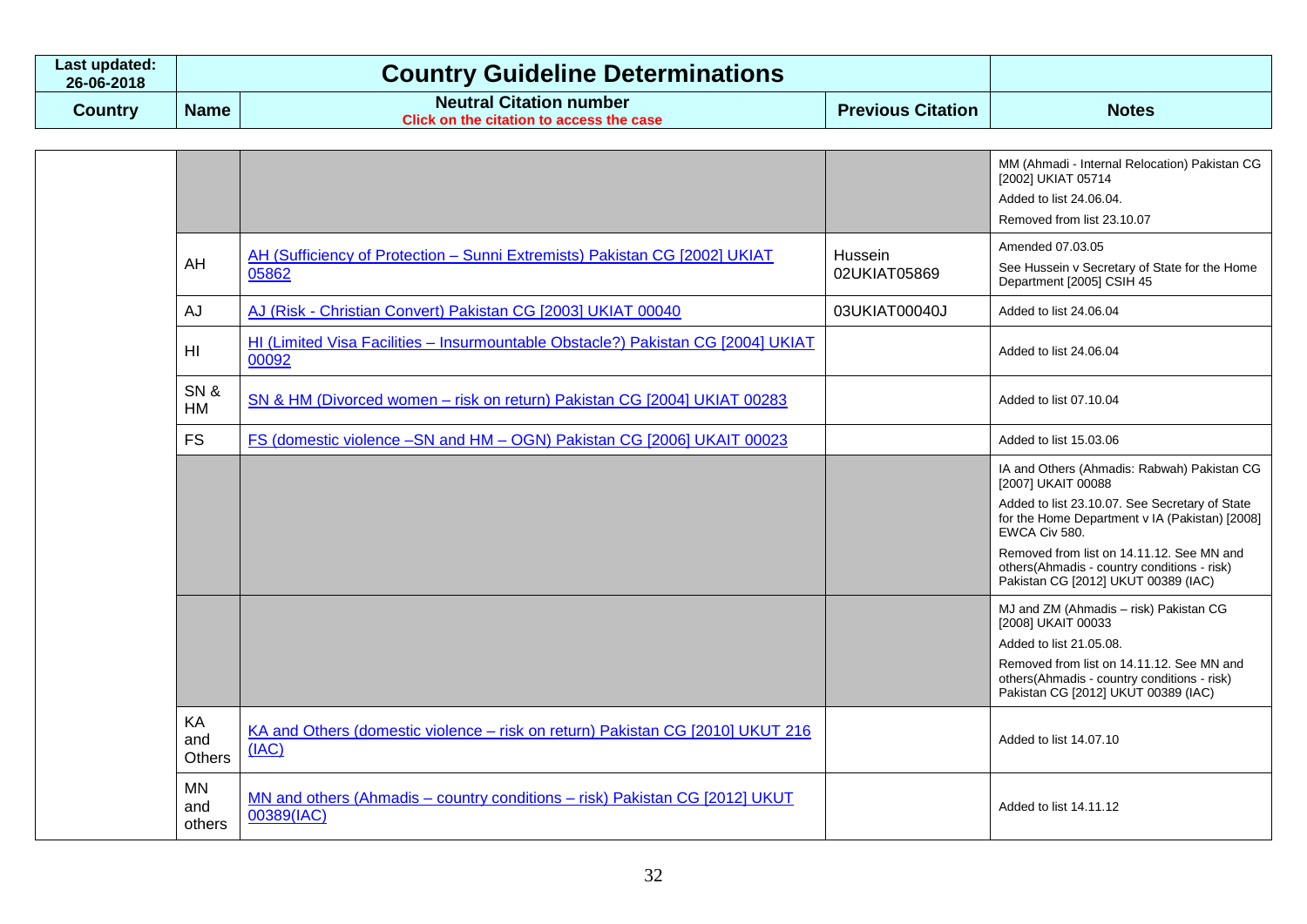| Last updated:<br>26-06-2018 |             | <b>Country Guideline Determinations</b>                                    |                          |              |
|-----------------------------|-------------|----------------------------------------------------------------------------|--------------------------|--------------|
| Country                     | <b>Name</b> | <b>Neutral Citation number</b><br>Click on the citation to access the case | <b>Previous Citation</b> | <b>Notes</b> |

| AK<br>and<br><b>SK</b> | AK and SK (Christians: risk) Pakistan CG [2014] UKUT 00569 (IAC) | Added to list 15.12.14 |
|------------------------|------------------------------------------------------------------|------------------------|
| <b>SM</b>              | SM (Ione women - ostracism) Pakistan CG [2016] UKUT 00067        | Added to list 02.02.16 |

| <b>PALESTINIAN</b><br><b>TERRITORIES</b> |           |                                                                                                       | KK IH HE (Palestinians - Lebanon - camps)<br>Palestine CG [2004] UKIAT 00293. Re-<br>categorised under Jordan on 21.02.07      |
|------------------------------------------|-----------|-------------------------------------------------------------------------------------------------------|--------------------------------------------------------------------------------------------------------------------------------|
|                                          |           |                                                                                                       | JA (Ethnic Palestinian- Iraq- Objective<br>Evidence) Palestine CG [2005] UKIAT 00045.<br>Re-categorised under Iraq on 21.02.07 |
|                                          |           |                                                                                                       | AB and others (Risk-Return - Israel Check<br>Points) Palestine CG [2005] UKIAT 00046.<br>Removed from list 21,02,07            |
|                                          | МA        | MA (Palestinian Arabs - Occupied Territories - Risk) Palestinian Territories CG<br>[2007] UKAIT 00017 | Added to list 15.03.2007                                                                                                       |
|                                          | <b>HS</b> | HS (Palestinian – return to Gaza) Palestinian Territories CG [2011] UKUT 124                          | Added to list 14.04.2011                                                                                                       |

| <b>PERU</b> | $\sim$<br>UJ. | .<br>$\sim$<br>100 Q<br>- 12<br>ının<br>1.10014<br>. . |  | d to list 27.09.2004<br>Addea |
|-------------|---------------|--------------------------------------------------------|--|-------------------------------|
|-------------|---------------|--------------------------------------------------------|--|-------------------------------|

| <b>POLAND</b> | RD (Sufficiency of Protection – IFA – Roma)<br>Poland CG [2002] UKIAT 00983. See MK<br>(Accession – effect on asylum related appeals)<br>Bulgaria CG [2007] UKAIT 00004 (23.01.07) |
|---------------|------------------------------------------------------------------------------------------------------------------------------------------------------------------------------------|
|---------------|------------------------------------------------------------------------------------------------------------------------------------------------------------------------------------|

| <b>ROMANIA</b> |  | AH (IFA - Jewish Activist - Bucharest) Romania<br>CG [2002] UKIAT 01086. See MK (Accession -<br>effect on asylum related appeals) Bulgaria CG<br>[2007] UKAIT 00004 (23.01.07) |
|----------------|--|--------------------------------------------------------------------------------------------------------------------------------------------------------------------------------|
|                |  |                                                                                                                                                                                |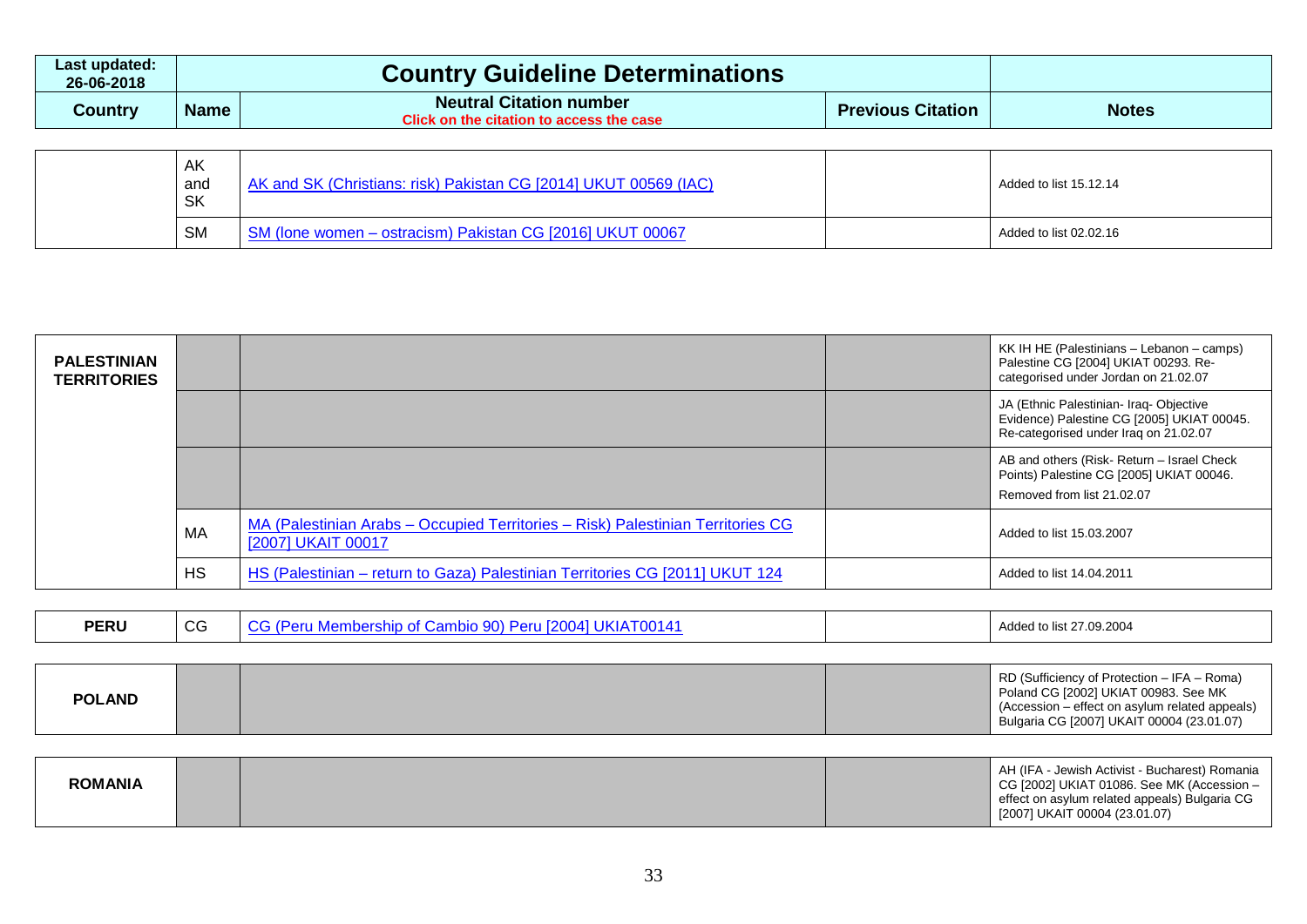| Last updated:<br>26-06-2018 |             | <b>Country Guideline Determinations</b>                                    |                          |              |
|-----------------------------|-------------|----------------------------------------------------------------------------|--------------------------|--------------|
| Country                     | <b>Name</b> | <b>Neutral Citation number</b><br>Click on the citation to access the case | <b>Previous Citation</b> | <b>Notes</b> |

|  |  | LR (Roma – Remedies - Police Brutality)<br>Romania CG [2002] UKIAT 04123. See MK<br>(Accession – effect on asylum related appeals)<br>Bulgaria CG [2007] UKAIT 00004 (23.01.07)             |
|--|--|---------------------------------------------------------------------------------------------------------------------------------------------------------------------------------------------|
|  |  | IM (Sufficiency of Protection - Roma) Romania<br>CG [2002] UKIAT 04872 ([2004] UKIAT 00045<br>GP (Romania) CG) - removed 01.12.04                                                           |
|  |  | GP (Return - Minor - Roma) Romania CG<br>[2004] UKIAT 00045 removed 05.10.04 as<br>same case as CC (Roma Return of Minor)<br>Romania CG [2003] UKIAT 00212 reported<br>twice                |
|  |  | CC (Roma Return of Minor) Romania CG<br>[2003] UKIAT 00212. See MK (Accession -<br>effect on asylum related appeals) Bulgaria CG<br>[2007] UKAIT 00004 (23.01.07)                           |
|  |  | FD (Sufficiency of Protection - Roma -<br>Munteanu) Romania CG [2004] UKIAT 00001.<br>See MK (Accession - effect on asylum related<br>appeals) Bulgaria CG [2007] UKAIT 00004<br>(23.01.07) |

| <b>RUSSIA</b> |           |                                                                                                  |                                  | MA (Risk - IFA - Chechen - Moscow) Russia<br>CG [2001] UKIAT 00006 - removed 01.12.04                                           |
|---------------|-----------|--------------------------------------------------------------------------------------------------|----------------------------------|---------------------------------------------------------------------------------------------------------------------------------|
|               | AK        | AK (Article 3 - Military Service - Chechen War) Russia CG [2002] UKIAT 01325                     | Hamilton<br>02UKIAT1325          | Added to list 24.06.04<br>See Krotov v Secretary of State for the Home<br>Department [2004] EWCA Civ 69                         |
|               | MD        | MD (Medical Facilities - Adequate Treatment) Russia CG [2002] UKIAT 02678                        | <b>Drotsevich</b><br>02UKIAT2678 | Added to list 24.06.04<br>Please contact the Tribunal at<br>UTIACDecisions@hmcts.gsi.gov.uk for a copy<br>of this determination |
|               | <b>OA</b> | OA (IFA - Unduly Harsh - Chechens - Relocation) Russia CG [2002] UKIAT 03796                     | Asaev 02UKIAT3796                | Added to list 24.06.04                                                                                                          |
|               | AV        | AV (IFA – Mixed Ethnicity Relationship – Russian/Chechen) Russia CG [2002]<br><b>UKIAT 05260</b> | Varvarina<br>02UKIAT5260         | Added to list 24.06.04                                                                                                          |
|               | IM        | IM (Article 3 - Orthodox Jew – Military Service) Russia CG [2002] UKIAT 05952                    | Malyutin<br>02UKIAT5952          | Added to list 24.06.04                                                                                                          |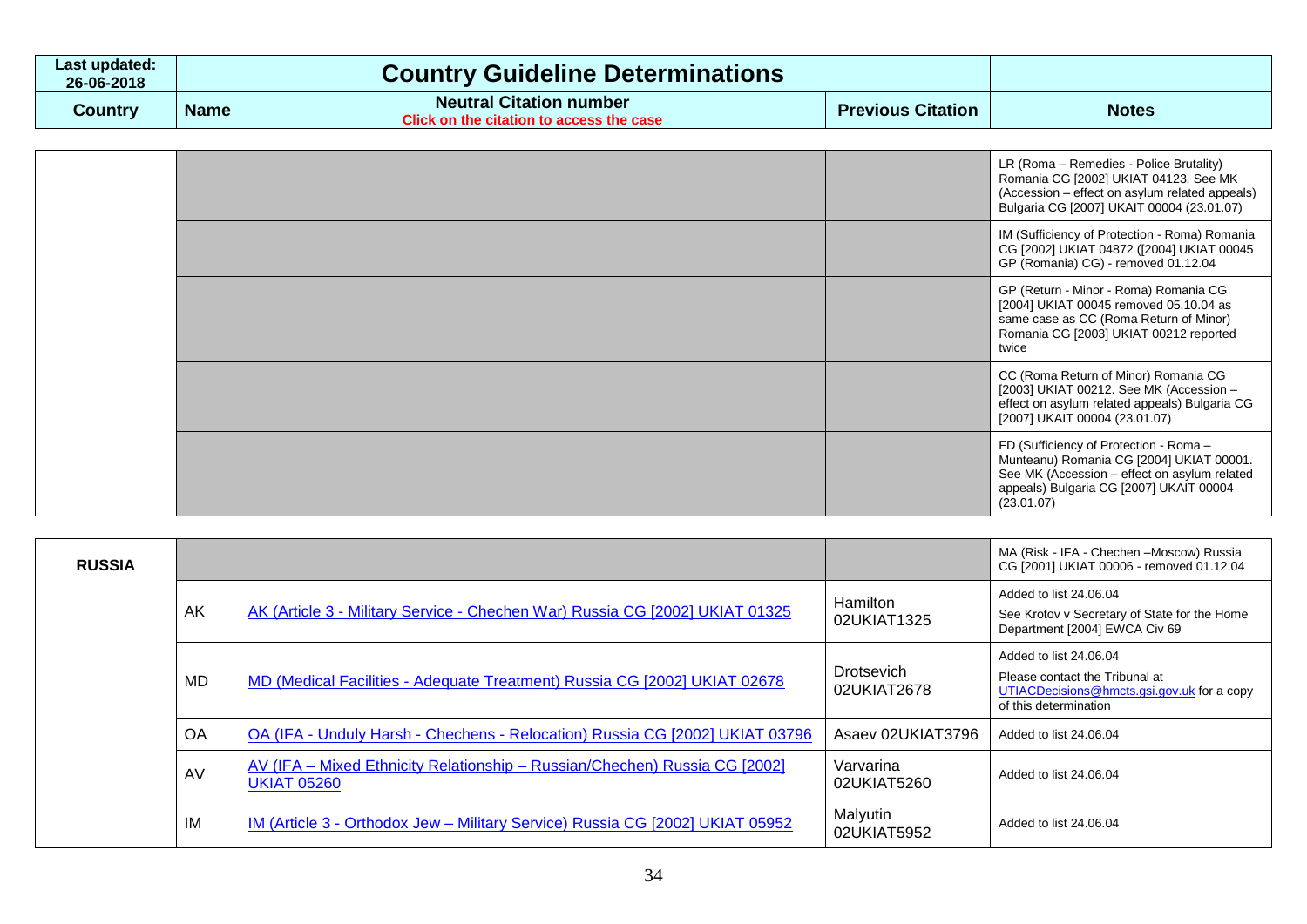| Last updated:<br>26-06-2018 | <b>Country Guideline Determinations</b> |                                                                                   |                          |              |
|-----------------------------|-----------------------------------------|-----------------------------------------------------------------------------------|--------------------------|--------------|
| Country                     | <b>Name</b>                             | <b>Neutral Citation number</b><br><b>Click on the citation to access the case</b> | <b>Previous Citation</b> | <b>Notes</b> |

|          |                                                                         |              | MR (Chechen - Return) Russia CG [2002]<br><b>UKIAT 07562</b><br>Removed from list 21.6.06 |
|----------|-------------------------------------------------------------------------|--------------|-------------------------------------------------------------------------------------------|
| VB       | VB (Desertion - Chechnya War - Hamilton) Russia CG [2003] UKIAT 00020   | 03UKIAT0020B | Added to list 24.06.04                                                                    |
| EM<br>LM | EM LM (IFA - Chechen) Russia CG [2003] UKIAT 00210                      | HX/57769/02  | Added to list 24.06.04                                                                    |
| ΖB       | ZB (Russian prison conditions) Russian Federation CG [2004] UKIAT 00239 |              | Added to list 01.12.04                                                                    |
| RM       | RM (Young Chechen Male - Risk - IFA) Russia CG [2006] UKAIT 00050       |              | Added to list 21.06.2006                                                                  |
| OY       | OY (Chechen Muslim women) Russia CG [2009] UKAIT 00005                  |              | Added to list 22.01.09                                                                    |

| <b>RWANDA</b> | <u>— т</u> | Female - Risk on Return) Rwanda CG [2004] 00054<br>'ouna                 | [2004] UKIAT 00054<br>K (Rwanda) | Added to list 24.06.04 |
|---------------|------------|--------------------------------------------------------------------------|----------------------------------|------------------------|
|               | AG         | (Returnees – deserters - prison conditions) Rwanda CG [2004] UKIAT 00289 |                                  | Added to list 02.11.04 |

| <b>SERBIA AND</b> | <b>FD</b> | <u>FD (Protection – UNMIK – Arif – IFA – Art1D) Kosovo CG * [2000] UKIAT 00001</u> | Keywords revised 20.12.2004                                                                               |
|-------------------|-----------|------------------------------------------------------------------------------------|-----------------------------------------------------------------------------------------------------------|
| <b>MONTENEGRO</b> |           |                                                                                    | AB SR (KLA - Deserters) Kosovo CG [2001]<br><b>UKIAT 00003</b><br>Removed 1.12.04                         |
|                   |           |                                                                                    | EL (Ex-minor - ELR - Return) Kosovo CG<br>[2002] UKIAT 02345 (Leka 02UKIAT02345) -<br>Removed 1.12.04     |
|                   |           |                                                                                    | SQ (Delay - Minor) Kosovo CG [2002] UKIAT<br>02448 (Qata 02UKIAT2448)<br>Removed 1.12.04                  |
|                   |           |                                                                                    | IM (Medical Facilities - Bensaid) Kosovo CG<br>[2002] UKIAT 02727 (Malo 02UKIAT2727) -<br>Removed 1.12.04 |
|                   |           |                                                                                    | SS (IFA - Relocation) Kosovo CG [2002] UKIAT<br>02869 (Shahini 02UKIAT2869)<br>Removed 1.12.04            |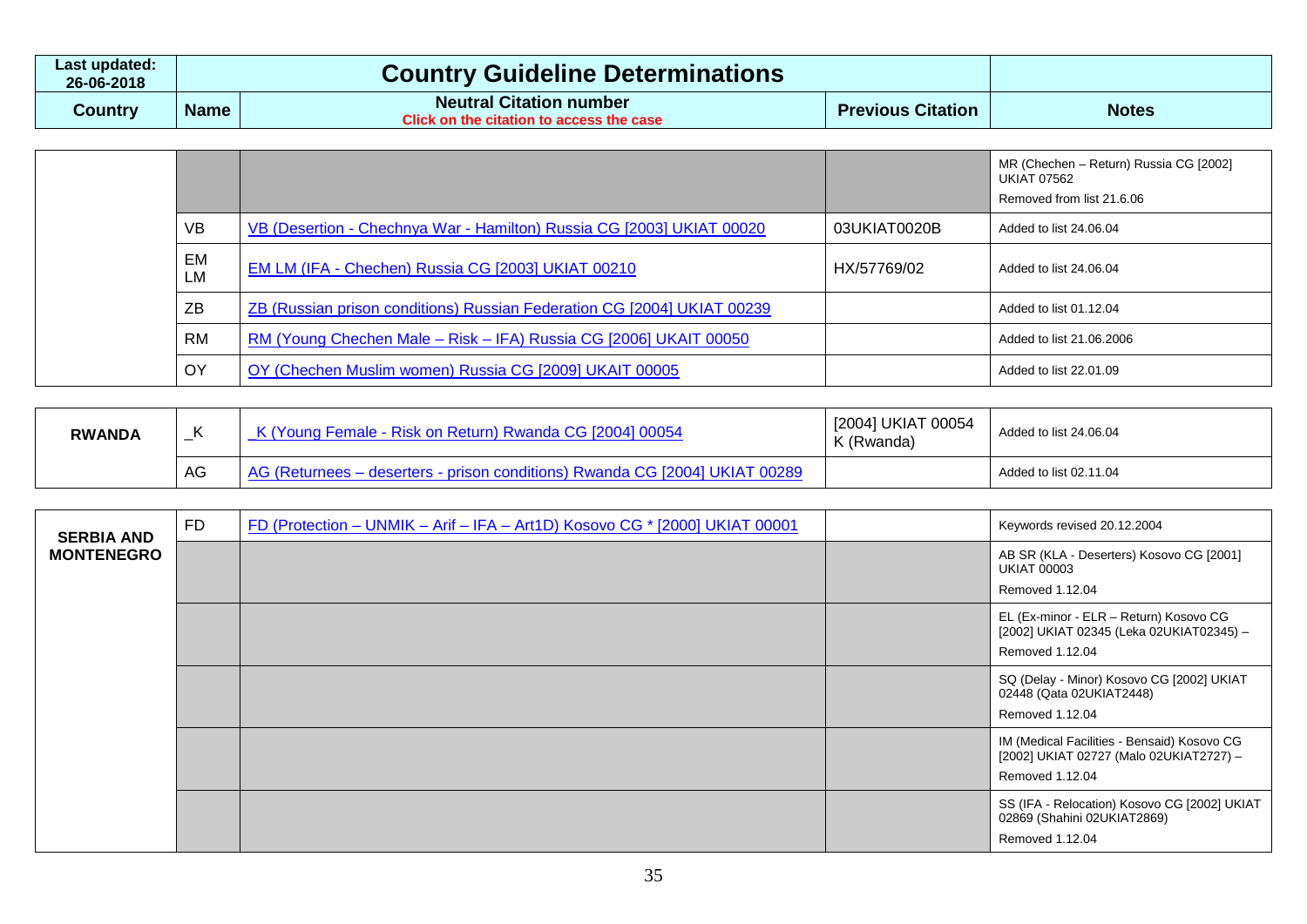| ∟ast updated: I<br>26-06-2018 |             | <b>Country Guideline Determinations</b>                                                        |                          |              |
|-------------------------------|-------------|------------------------------------------------------------------------------------------------|--------------------------|--------------|
| Country                       | <b>Name</b> | <b>Neutral Citation number</b><br>$\degree$ Click on the citation to access the case $\degree$ | <b>Previous Citation</b> | <b>Notes</b> |

|                        |                                                                                                     |                       | MZ (Rape - Stigma - UNHCR Advice) Kosovo<br>CG [2002] UKIAT 03012 (Zymeri 02UKIAT3012<br>Removed 1.12.04  |
|------------------------|-----------------------------------------------------------------------------------------------------|-----------------------|-----------------------------------------------------------------------------------------------------------|
|                        |                                                                                                     |                       | FJ (Proportionality - Kosovo) Kosovo CG<br>[2002] UKIAT 03516 (Jashari 02UKIAT03516) -<br>Removed 1.12.04 |
|                        |                                                                                                     |                       | AT (Medical Facilities - PTSD) Kosovo CG<br>[2002] UKIAT 03520 (Thaqi 02UKIAT3520) -<br>Removed 1.12.04   |
|                        |                                                                                                     |                       | BS (IFA - Mixed Ethnicity) Kosovo CG [2002]<br>UKAIT 04254 (sadiku 02ukait4254)<br>Removed 20.09.06       |
| <b>FC</b>              | FC (Article 3 - Medical Facilities - Psychiatric) Kosovo CG [2002] UKIAT 04608                      | Cela 02UKIAT4608      | Added to list 24.06.04                                                                                    |
| AI                     | Al (Mixed Ethnicity - Albanian/Bosnian) Kosovo CG [2002] UKIAT 05547                                | Isufu 02UKIAT5547     | Added to list 24.06.04                                                                                    |
|                        |                                                                                                     |                       | ZG (Catholic - Woman - Kidnapping -<br>Prostitution ) Kosovo CG [2002] UKIAT 06307<br>(Gjoni 02UKIAT6307) |
|                        |                                                                                                     |                       | Removed 01.12.04                                                                                          |
|                        |                                                                                                     |                       | FV (Article 8 - FAQs) Kosovo CG [2002] UKIAT<br>06562 (Veseli 02UKIAT6562)                                |
|                        |                                                                                                     |                       | Removed 01.12.04                                                                                          |
| <b>LH</b><br><b>RQ</b> | LH RQ (Risk - Albanians - Presevo Valley) Serbia and Montenegro CG [2002]<br><b>UKIAT 06359</b>     | Haxhiu<br>02UKIAT6359 | Added to list 24.06.04                                                                                    |
| MH                     | MH (Safe Route - Presevo Valley via Belgrade) Serbia and Montenegro CG [2002]<br><b>UKIAT 06398</b> | Hasani<br>02UKIAT6398 | Added to list 24.06.04                                                                                    |
|                        |                                                                                                     |                       | EC (Queue Jumping - Marriage - Apply from<br>Kosovo) Kosovo CG [2002] UKIAT 06673 (Cota<br>02UKIAT6673)   |
|                        |                                                                                                     |                       | Removed 01.12.04                                                                                          |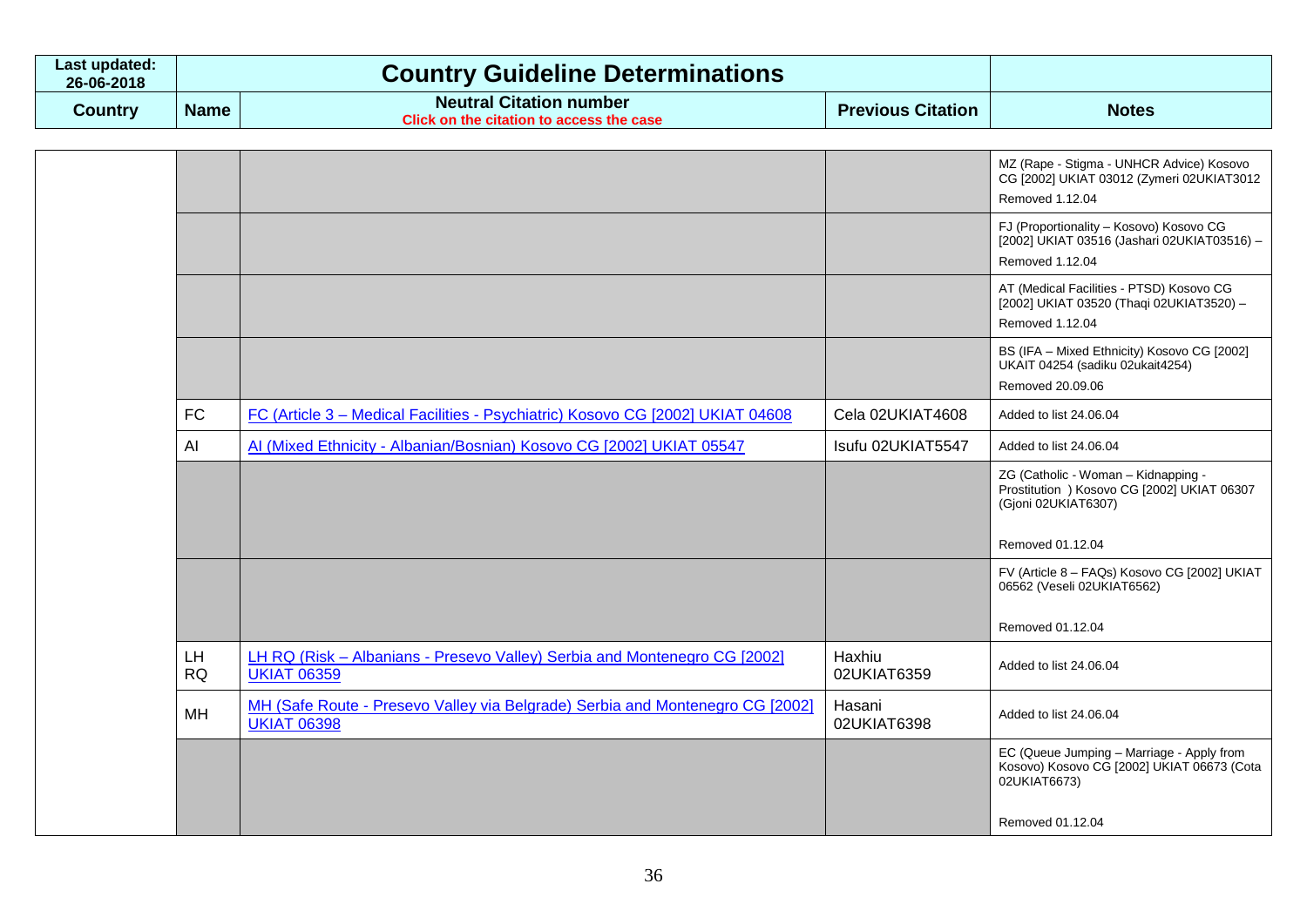| Last updated:<br>26-06-2018 |             | <b>Country Guideline Determinations</b>                                    |                          |              |
|-----------------------------|-------------|----------------------------------------------------------------------------|--------------------------|--------------|
| Country                     | <b>Name</b> | <b>Neutral Citation number</b><br>Click on the citation to access the case | <b>Previous Citation</b> | <b>Notes</b> |

| GL                              | GL (IFA - Albanian/Roman - Catholic) Serbia and Montenegro CG [2002] UKIAT<br>06984                          | Lumaj 02UKIAT6984            | Added to list 24.06.04                                                                                                       |
|---------------------------------|--------------------------------------------------------------------------------------------------------------|------------------------------|------------------------------------------------------------------------------------------------------------------------------|
|                                 |                                                                                                              |                              | DH (IFA - Albanian) Kosovo CG [2002] UKIAT<br>07056 (Hysi 02UKIAT7056) - removed 1.12.04                                     |
| SL                              | SL (Medical Facilities - PTSD) Serbia and Montenegro CG [2002] UKIAT 07178                                   | Luli 02UKIAT7178             | Added to list 24.06.04                                                                                                       |
| <b>AR</b>                       | AR (Article 8 - Mahmood - Private Life) Kosovo CG [2002] UKIAT 07378                                         | Rama 02UKIAT7378             | Added to list 24.06.04                                                                                                       |
| AH                              | AH (Medical Facilities) Serbia and Montenegro CG [2002] UKIAT 07478                                          | Hasani<br>02UKIAT7473        | Added to list 24.06.04                                                                                                       |
| BI                              | BI (Risk on Return - Article 8) Serbia and Montenegro [2003] UKIAT 00038                                     | Ismaili<br>03UKIAT00038      |                                                                                                                              |
| <b>KB</b>                       | KB (Mixed Ethnicity - Roma/Albanian) Kosovo CG [2003] UKIAT 00013                                            | 03UKIAT00013B                | Added to list 24.06.04                                                                                                       |
| <b>SP</b>                       | SP (Risk - Suicide - PTSD - IFA - Medical Facilities) Kosovo CG [2003] UKIAT<br>00017                        | 03UKIAT00017P                | Added to list 24.06.04                                                                                                       |
| <b>MS&amp;</b><br><b>Others</b> | MS & Others (Risk on Return - Depleted Uranium) Kosovo CG [2003] UKIAT<br>00031                              | <b>SZHDM</b><br>03UKIAT00031 | Added to list 24.06.04                                                                                                       |
| <u>ل_</u>                       | J (Article 8 - 'Queue Jumping' - Visa Applications - Neighbouring Countries)<br>Kosovo CG [2003] UKIAT 00041 | 03UKIAT00041J                | Added to list 24.06.04                                                                                                       |
| AA                              | AA (Article 8 - Medical Facilities) Kosovo CG [2003] UKIAT 00123                                             | 03UKIAT00123A                | Added to list 24.06.04                                                                                                       |
| <b>KS</b>                       | KS (IFA - Albanian - Blood Feud) Kosovo CG [2003] UKIAT 00208                                                | HX/02839/02                  | Added to list 24.06.04                                                                                                       |
| RB                              | RB (Risk - Ethnicity - Gorani - Sanxhali) Kosovo CG [2004] UKIAT 00037                                       | [2004] UKIAT00037B           | Added to list 24.06.04                                                                                                       |
|                                 |                                                                                                              |                              | FM (IFA - Mixed Marriage - Albanian -<br>Ashkaelin) Kosovo CG [2004] UKAIT 00081<br>([2004] UKAIT00081M)<br>Removed 20.09.06 |
| BK                              | BK (Blood Feud) Serbia and Montenegro CG [2004] UKIAT 00156                                                  |                              | Added on 23rd June 2004                                                                                                      |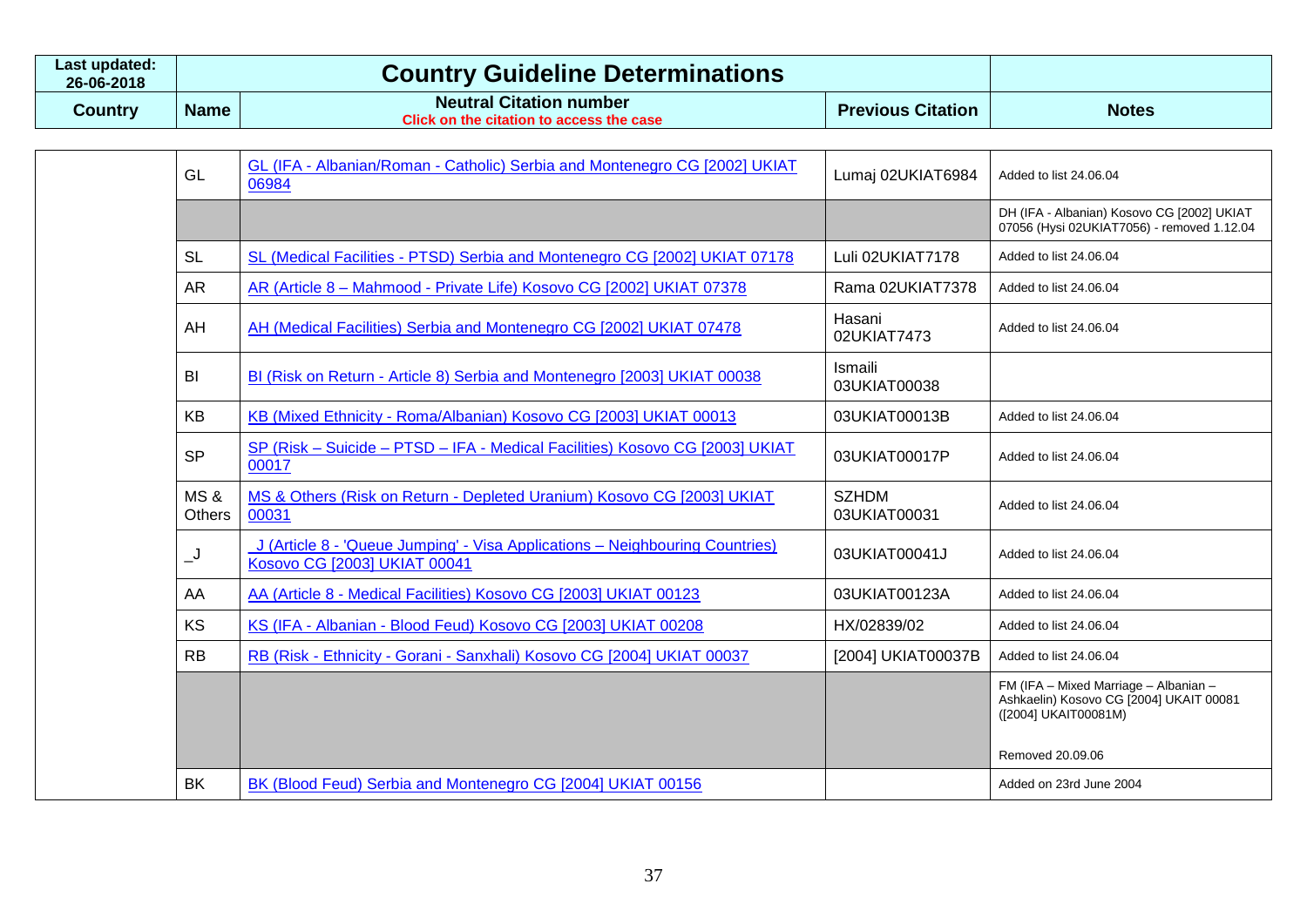| Last updated:<br>26-06-2018 |             | <b>Country Guideline Determinations</b>                                                        |                          |              |
|-----------------------------|-------------|------------------------------------------------------------------------------------------------|--------------------------|--------------|
| Country                     | <b>Name</b> | <b>Neutral Citation number</b><br>$\degree$ Click on the citation to access the case $\degree$ | <b>Previous Citation</b> | <b>Notes</b> |

|                               |                                                                                                                 | AB (Ashkaelia) Serbia and Montenegro CG<br>[2004] UKAIT 00188                            |
|-------------------------------|-----------------------------------------------------------------------------------------------------------------|------------------------------------------------------------------------------------------|
|                               |                                                                                                                 | Removed 20.9.06                                                                          |
|                               |                                                                                                                 | FD (Kosovo - Roma) Serbia and Montenegro<br>CG [2004] UKAIT 00214<br>Removed 20.09.06    |
|                               |                                                                                                                 | Entry K, no citation, Bondo Society - FGM -<br>Retribution<br>Removed from list 08/07/04 |
| <b>YK</b><br>and<br><b>RL</b> | <u>YK and RL (Kosovo – Risk to homosexuals) Serbia and Montenegro CG [2005]</u><br><b>UKIAT 00005</b>           | Added to list 25.01.05                                                                   |
| ES                            | ES (Ashkaelians, mixed Ashkaelians ethnicity) Serbia and Montenegro (Kosovo)<br>CG [2006] UKAIT 00071           | Added to list 20.09.06                                                                   |
| KX                            | KX (Mixed marriages - Roma - Albanian - Januzi applied) Serbia and<br>Montenegro (Kosovo) CG [2006] UKAIT 00072 | Added to list 20.09.06                                                                   |
| SI                            | SI (mixed Serb/Roma parentage) Kosovo CG [2009] UKAIT 00011                                                     | Added to list 19.03.09                                                                   |

| <b>SIERRA LEONE</b> | PO.       | PO (Risk - Return - General) Sierra Leone CG [2002] UKIAT 03285          | Owen<br>02UKIAT03285     | Added to list 24.06.04 |
|---------------------|-----------|--------------------------------------------------------------------------|--------------------------|------------------------|
|                     | <b>FH</b> | FH (HIV/AIDS - Medical Facilities) Sierra Leone CG [2002] UKIAT 03905    | Hamid<br>02UKIAT03905    | Added to list 24,06,04 |
|                     | HM        | HM (Mental Health) Sierra Leone CG [2002] UKIAT 04459                    | Mansaray<br>02UKIAT04459 | Added to list 24.06.04 |
|                     | <b>FS</b> | FS (Camps - Vulnerable Group - Woman) Sierra Leone CG [2002] UKIAT 05588 | Sumah UKIAT05588         | Added to list 24.06.04 |
|                     | BK        | BK (Risk - Return - General) Sierra Leone CG [2002] UKIAT 05842          | Kamara<br>02UKIAT05842   | Added to list 24.06.04 |
|                     | LS.       | LS (Risk - Return - General Sierra Leone CG [2002] UKIAT 06390           | Sheriff<br>02UKIAT06390  | Added to list 24.06.04 |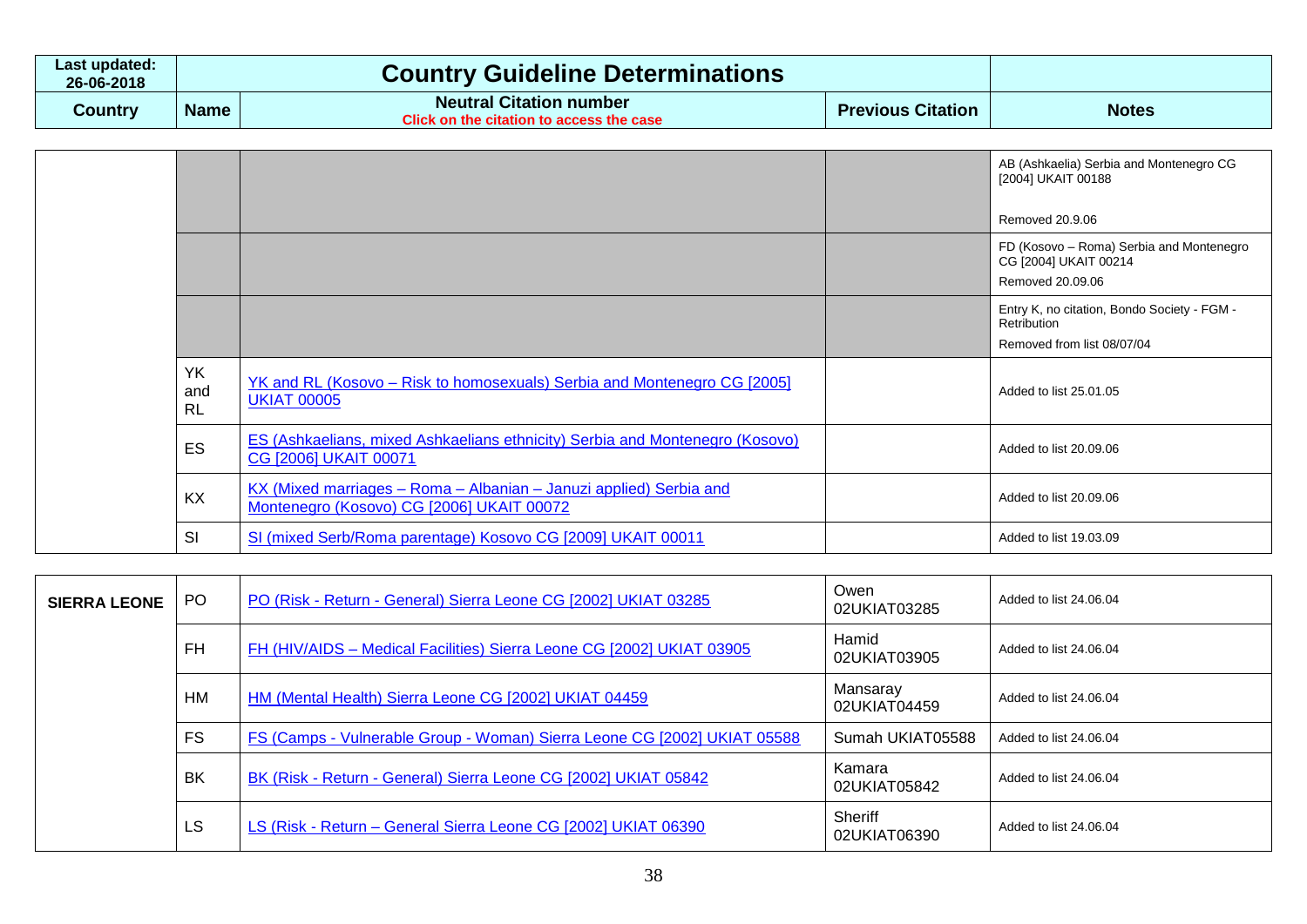| Last updated:<br>26-06-2018 |             | <b>Country Guideline Determinations</b>                                    |                          |              |
|-----------------------------|-------------|----------------------------------------------------------------------------|--------------------------|--------------|
| Country                     | <b>Name</b> | <b>Neutral Citation number</b><br>Click on the citation to access the case | <b>Previous Citation</b> | <b>Notes</b> |
|                             |             |                                                                            |                          |              |

| MD        | MD (Medical Facilities) Sierra Leone CG [2002] UKIAT 07187 | Decker<br>02UKIAT07187 | Added to list 24.06.04 |
|-----------|------------------------------------------------------------|------------------------|------------------------|
| <b>SB</b> | SB (Risk - Freetown) Sierra Leone CG [2002] UKIAT 07323    | Bah 02UKIAT07323       | Added to list 24.06.04 |

| <b>SOMALIA</b> | Sulei<br>man | LS (Bajuni - Kibajuni Speaker) Somalia CG [2002] UKIAT 00416                                           | Suleiman<br>02UKIAT00416 | Added 8th July 2004                                                                                                                                          |
|----------------|--------------|--------------------------------------------------------------------------------------------------------|--------------------------|--------------------------------------------------------------------------------------------------------------------------------------------------------------|
|                |              |                                                                                                        |                          | AM (Bajuni - Somali Speaker - Kibajuni<br>Speaker) Somalia CG [2002] UKIAT 03169 -<br>Removed 02.11.04                                                       |
|                |              |                                                                                                        |                          | MA (Risk - Jaaji Clan - Benadiri) Somalia CG<br>[2002] UKIAT 04084 (Amin UKIAT04084)<br>added to list 24.06.04                                               |
|                |              |                                                                                                        |                          | Removed from list with effect from 22.04.05                                                                                                                  |
|                | <b>HF</b>    | HF (Persecution - Discrimination - Yibir - Occupation - Caste) Somalia CG [2002]<br><b>UKIAT 05520</b> | Farah<br>02UKIAT05520    | Added to list 24.06.04                                                                                                                                       |
|                |              |                                                                                                        |                          | AA (Risk-Geledi-Benadiri Clan) Somalia CG<br>[2002] UKIAT 05720 added to list 24.06.04.<br>Removed 18.03.08.                                                 |
|                |              |                                                                                                        |                          | IJ (Risk - Midgan) Somalia CG [2002] UKIAT<br>06314 (Jama 02UKIAT06314) added to list<br>24.06.04<br>Removed from list with effect from 22.04.05             |
|                |              |                                                                                                        |                          | SA (Persecution - Eyle - Weak) Somalia CG<br>[2002] UKIAT 06665 (Ali 02UKIAT06665)<br>added to list 24.06.04,<br>Removed from list with effect from 22.04.05 |
|                |              |                                                                                                        |                          | FB (Risk - Class - Midgan) Somalia CG [2002]<br>UKIAT 06753 (Meldeq 02UKIAT06753) added<br>to list 24.06.04,<br>Removed from list with effect from 31,03,05  |
|                |              |                                                                                                        |                          |                                                                                                                                                              |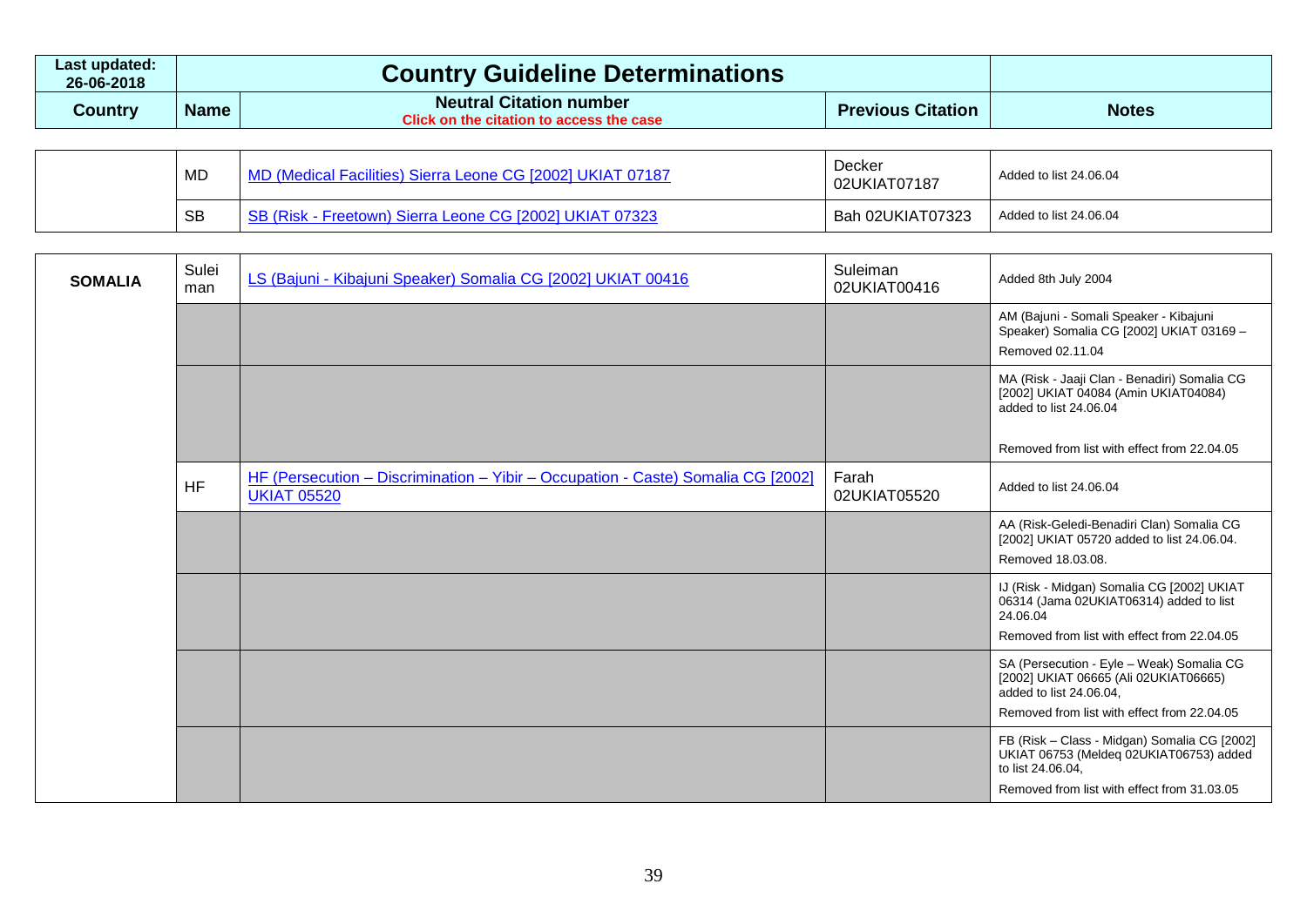| Last updated:<br>26-06-2018 |             | <b>Country Guideline Determinations</b>                                           |                          |              |
|-----------------------------|-------------|-----------------------------------------------------------------------------------|--------------------------|--------------|
| Country                     | <b>Name</b> | <b>Neutral Citation number</b><br><b>Click on the citation to access the case</b> | <b>Previous Citation</b> | <b>Notes</b> |

|               |                                                                                           |                 | AH (Midgan - Disabled Woman - Relocation -<br>Mogadishu) Somalia CG [2002] UKIAT 07343<br>(Hirsi 02UKIAT07343) added to list 24.06.04,                                        |
|---------------|-------------------------------------------------------------------------------------------|-----------------|-------------------------------------------------------------------------------------------------------------------------------------------------------------------------------|
|               |                                                                                           |                 | Removed from list with effect from 31.03.05                                                                                                                                   |
|               |                                                                                           |                 | NG (Risk - Female Eyle - Internal<br>Displacement) Somalia CG [2003] UKIAT<br>00011 (03UKIAT00011G) added to list<br>24.06.04,                                                |
|               |                                                                                           |                 | Removed from list with effect from 31.03.05                                                                                                                                   |
| SA&<br>Others | SA & Others (Minority Group - Swahili Speakers) Somalia CG [2003] UKIAT<br>00094          | 03UKIAT00094AJH | Added to list 24,06,04                                                                                                                                                        |
| <b>FE</b>     | FE (Risk - Minority group - Yemeni Background) Somalia CG [2003] UKIAT 00115              | 03UKIAT00115E   | Added to list 24.06.04                                                                                                                                                        |
|               |                                                                                           |                 | AW (Article 3 - Risk - General Situation)<br>Somalia CG [2003] UKIAT 00111<br>(03UKIAT00111A) added to list 24.06.04,<br>removed from list with effect from 22.04.05          |
| MМ            | MM (Risk - Return - Tuni) Somalia CG [2003] UKIAT 00129                                   | 03UKIAT00129M   | Added to list 24.06.04                                                                                                                                                        |
| <b>FJ</b>     | FJ (Risk - Return - Tuni) Somalia CG [2003] UKIAT 00147                                   | 03UKIAT00147J   | Added to list 24.06.04                                                                                                                                                        |
|               |                                                                                           |                 | FG (Risk - Single Female - Clan Member -<br>Article 3) Somalia CG [2003]UKIAT 00175<br>(03UKIAT00175G) added to list 24.06.04,<br>removed from list with effect from 31,03,05 |
| AM            | AM (Use of Sharif name) Somalia CG [2004] UKIAT 00110                                     |                 | Added to list 24.06.04                                                                                                                                                        |
|               |                                                                                           |                 | FK (Shekhal Gandhershe) Somalia CG [2004]<br>UKIAT 00127 added 08.11.04. Removed<br>18.03.08.                                                                                 |
| <b>MN</b>     | MN (Town Tunnis regarded as Bravanese) Somalia CG [2004] UKIAT 00224                      |                 | added 17th Aug 2004                                                                                                                                                           |
| <b>KS</b>     | KS (Minority Clans - Bajuni - ability to speak Kibajuni) Somalia CG [2004] UKIAT<br>00271 |                 | added 27.09.2004                                                                                                                                                              |
| <b>SH</b>     | SH (Rahanweyn not a minority clan) Somalia CG [2004] UKIAT 00272                          |                 | added 08.11.04                                                                                                                                                                |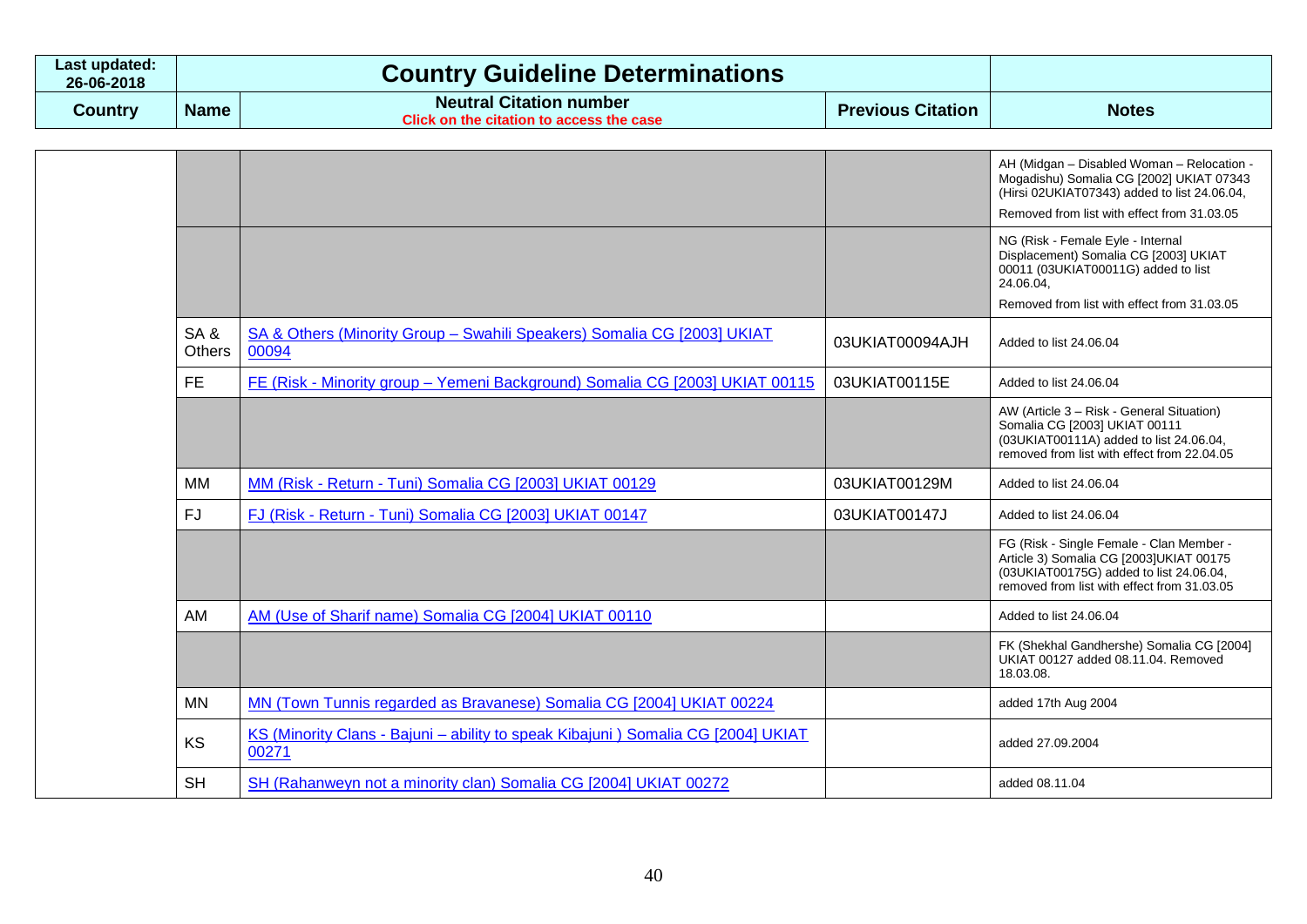| Last updated:<br>26-06-2018 |             | <b>Country Guideline Determinations</b>                                           |                          |              |
|-----------------------------|-------------|-----------------------------------------------------------------------------------|--------------------------|--------------|
| Country                     | <b>Name</b> | <b>Neutral Citation number</b><br><b>Click on the citation to access the case</b> | <b>Previous Citation</b> | <b>Notes</b> |

| <b>NM</b><br>and<br><b>Others</b> | NM and Others (Lone women - Ashraf) Somalia CG [2005] UKIAT 00076                                           | Added 04.04.05                                                                                                                                                                                                        |
|-----------------------------------|-------------------------------------------------------------------------------------------------------------|-----------------------------------------------------------------------------------------------------------------------------------------------------------------------------------------------------------------------|
| <b>HS</b><br>and<br>HA            | YS and HA (Midgan - not generally at risk) Somalia CG [2005] UKIAT 00088                                    | Added to list 22,04.05                                                                                                                                                                                                |
| <b>DJ</b>                         | DJ (Bantu-not generally at risk) Somalia CG [2005] UKIAT 00089                                              | Added to list 22,04,05                                                                                                                                                                                                |
| MA                                | MA (Galgale – Sab clan) Somalia CG [2006] UKAIT 00073                                                       | Added to the list on 20.9.06                                                                                                                                                                                          |
| HH &<br>Ors                       | HH & others (Mogadishu: armed conflict: risk) Somalia CG [2008] UKAIT 00022                                 | Added to the list 18.03.08. See QD (Iraq) v<br>Secretary of State for the Home Department<br>[2009] EWCA Civ 620. See also HH (Somalia)<br>& Ors v Secretary of State for the Home<br>Department [2010] EWCA Civ 426. |
| AM&<br><b>AM</b>                  | AM & AM (armed conflict: risk categories) Somalia CG [2008] UKAIT 00091                                     | Added to the list 02.12.08. See HH (Somalia) &<br>Ors v Secretary of State for the Home<br>Department [2010] EWCA Civ 426.                                                                                            |
| AMM<br>&<br>others                | AMM and others (conflict; humanitarian crisis; returnees; FGM) Somalia CG [2011]<br><b>UKUT 00445 (IAC)</b> | Added to list 28.11.11                                                                                                                                                                                                |
| <b>MOJ</b><br>& Ors               | MOJ & Ors (Return to Mogadishu) Somalia CG [2014] UKUT 00442                                                | Added to list 03.10.14                                                                                                                                                                                                |

| <b>SRI LANKA</b> |  | PT (Medical Report - Analysis) Sri Lanka CG<br>[2002] UKIAT 01336. Added to list 24.06.04.<br>Removed from list 08/08/07. Replaced by LP<br>(LTTE area - Tamils - Colombo - risk?) Sri<br>Lanka CG [2007] UKAIT 00076                  |
|------------------|--|----------------------------------------------------------------------------------------------------------------------------------------------------------------------------------------------------------------------------------------|
|                  |  | CB (Detailed Appraisal - Objective Evidence)<br>Sri Lanka CG [2002] UKIAT 01547. Added to<br>list 24.06.04. Removed from list 08/08/07.<br>Replaced by LP (LTTE area - Tamils -<br>Colombo - risk?) Sri Lanka CG [2007] UKAIT<br>00076 |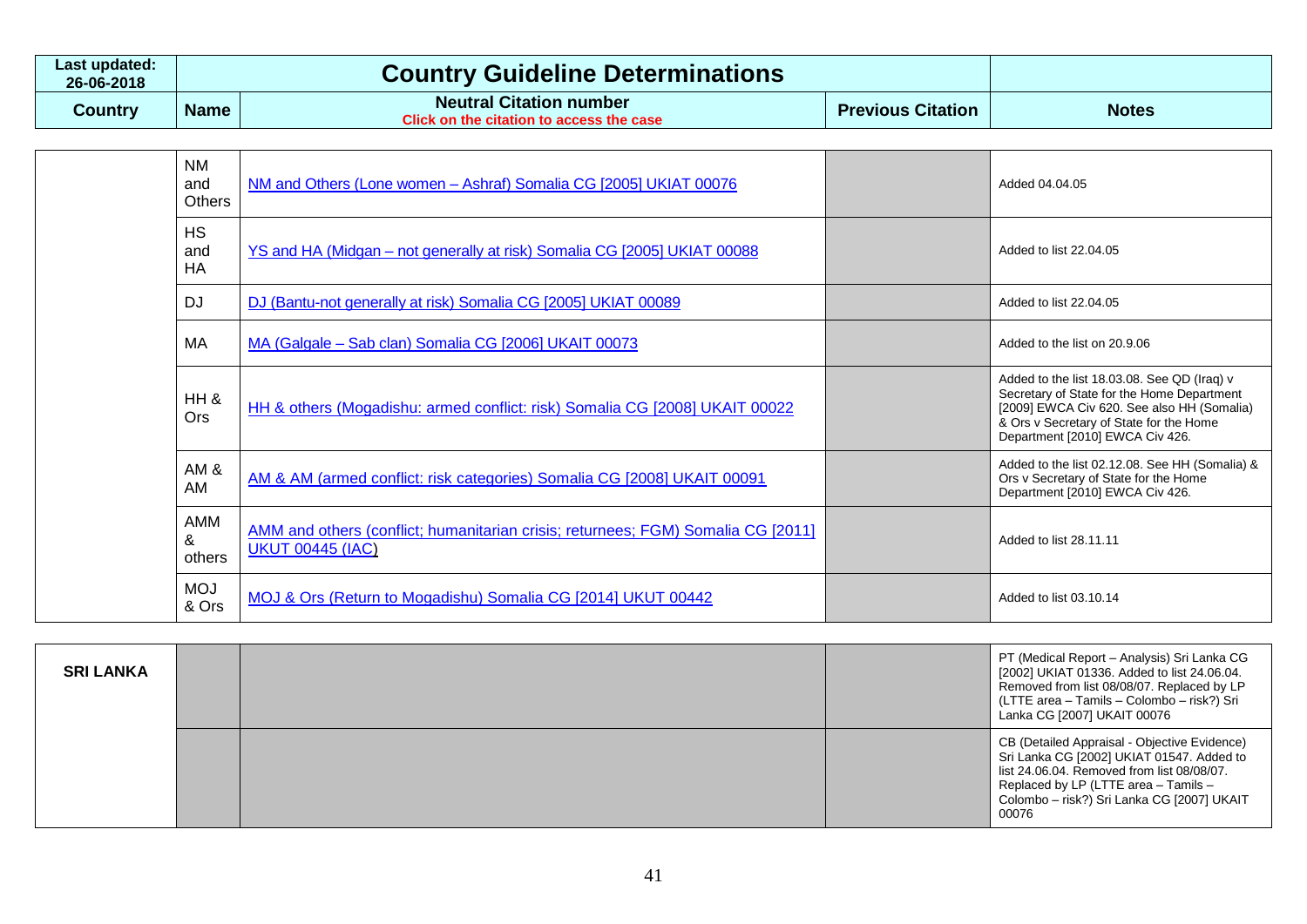| Last updated:<br>26-06-2018 | <b>Country Guideline Determinations</b> |                                                                                   |                          |              |
|-----------------------------|-----------------------------------------|-----------------------------------------------------------------------------------|--------------------------|--------------|
| Country                     | <b>Name</b>                             | <b>Neutral Citation number</b><br><b>Click on the citation to access the case</b> | <b>Previous Citation</b> | <b>Notes</b> |

|  |    |                                                               |                                  | TJ (Risk - Returns) Sri Lanka CG [2002] UKIAT<br>01869. Added to list 24.06.04. Removed from<br>list 08/08/07. Replaced by LP (LTTE area -<br>Tamils - Colombo - risk?) Sri Lanka CG [2007]<br><b>UKAIT 00076</b>                      |
|--|----|---------------------------------------------------------------|----------------------------------|----------------------------------------------------------------------------------------------------------------------------------------------------------------------------------------------------------------------------------------|
|  | PT | PT (Risk - Bribery - Release) Sri Lanka CG [2002] UKIAT 03444 | Tharmakulaseelan<br>02UKIAT03444 | Added to list 24.06.04                                                                                                                                                                                                                 |
|  |    |                                                               |                                  | IS (Risk - Conviction - Fine Paid - Release) Sri<br>Lanka CG [2002] UKIAT 04230. Added to list<br>24.06.04. Removed from list 08/08/07.<br>Replaced by LP (LTTE area - Tamils -<br>Colombo - risk?) Sri Lanka CG [2007] UKAIT<br>00076 |
|  |    |                                                               |                                  | PR (Medical facilities) Sri Lanka CG [2002]<br>UKIAT 04269. Added to list 26.06.04. Removed<br>from list 12.09.08. See paragraph 80 of AN and<br>SS (Tamils - Colombo - risk?) Sri Lanka CG<br>[2008] UKAIT 00063.                     |
|  |    |                                                               |                                  | DA (Risk - Return - Reporting Restrictions) Sri<br>Lanka CG [2002] UKIAT 04279. Added to list<br>24.06.04. Removed from list 08/08/07.<br>Replaced by LP (LTTE area - Tamils -<br>Colombo - risk?) Sri Lanka CG [2007] UKAIT<br>00076  |
|  |    |                                                               |                                  | AE and FE (PTSD - Internal Relocation) Sri<br>Lanka CG * [2002] UKIAT 05237. Added to list<br>24.06.04. Removed from list 08/08/07.<br>Replaced by LP (LTTE area - Tamils -<br>Colombo - risk?) Sri Lanka CG [2007] UKAIT<br>00076     |
|  |    |                                                               |                                  | VS (Risk - LTTE - Escape) Sri Lanka CG<br>[2003] UKIAT 00003. Added to list 24.06.04.<br>Removed from list 08/08/07. Replaced by LP<br>(LTTE area - Tamils - Colombo - risk?) Sri<br>Lanka CG [2007] UKAIT 00076                       |
|  |    |                                                               |                                  | TK (Ceasefire - Negotiations) Sri Lanka CG<br>[2003] UKIAT 00026. Added to list 24.06.04.<br>Removed from list 08/08/07. Replaced by LP<br>(LTTE area - Tamils - Colombo - risk?) Sri<br>Lanka CG [2007] UKAIT 00076                   |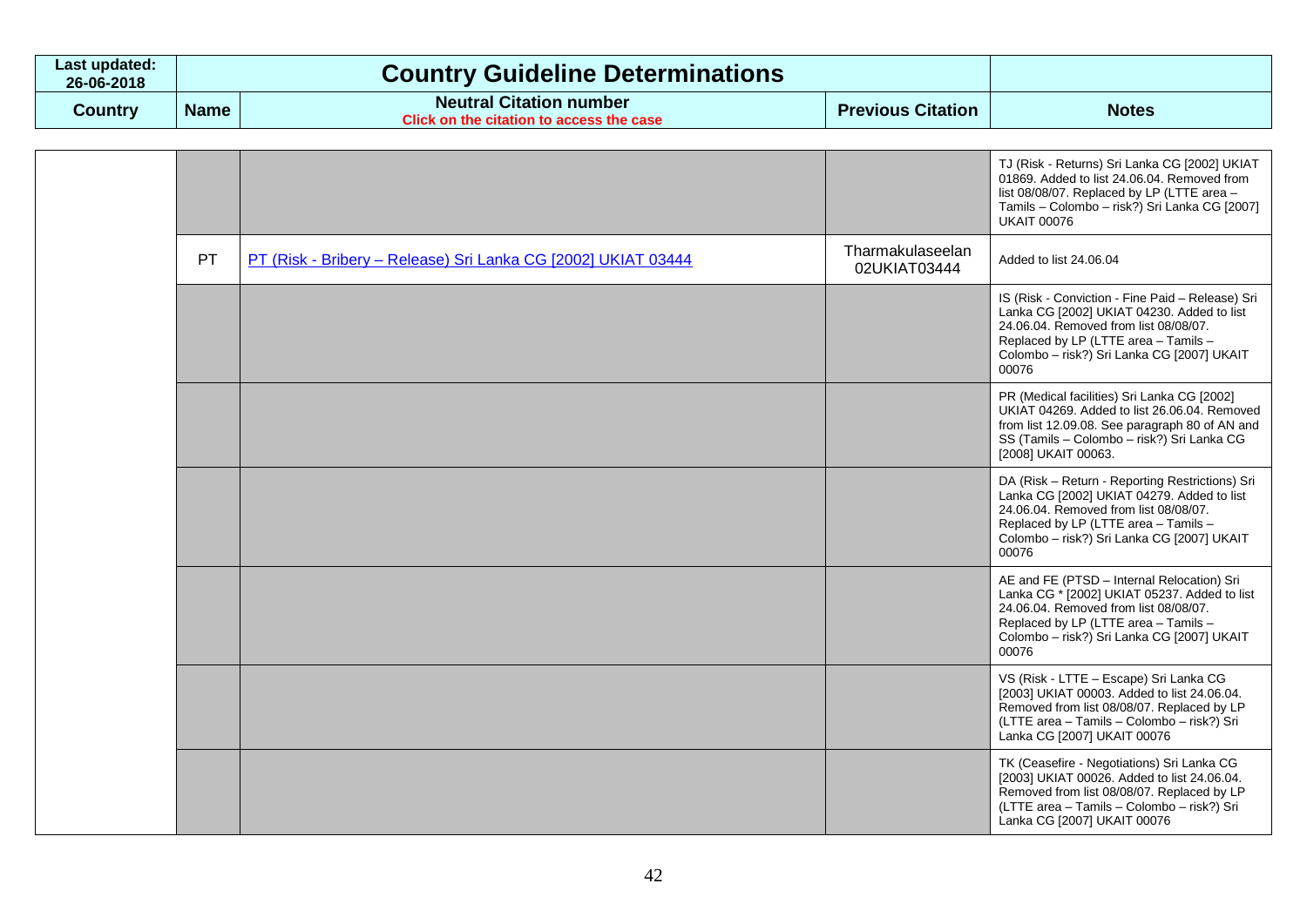| Last updated:<br>26-06-2018 |             | <b>Country Guideline Determinations</b>                                    |                          |              |
|-----------------------------|-------------|----------------------------------------------------------------------------|--------------------------|--------------|
| Country                     | <b>Name</b> | <b>Neutral Citation number</b><br>Click on the citation to access the case | <b>Previous Citation</b> | <b>Notes</b> |

|                         |                                                                                             |               | VK (Risk - Release - Escapes - LTTE) Sri<br>Lanka CG [2003] UKIAT 00096.Added to list<br>24.06.04. Removed from list 08/08/07.<br>Replaced by LP (LTTE area - Tamils -<br>Colombo - risk?) Sri Lanka CG [2007] UKAIT<br>00076  |
|-------------------------|---------------------------------------------------------------------------------------------|---------------|--------------------------------------------------------------------------------------------------------------------------------------------------------------------------------------------------------------------------------|
|                         |                                                                                             |               | SV (Passport Renewal) Sri Lanka CG [2003]<br>UKIAT 00125. Added to list 24.06.04. Removed<br>from list 08/08/07. Replaced by LP (LTTE area<br>- Tamils - Colombo - risk?) Sri Lanka CG<br>[2007] UKAIT 00076                   |
|                         |                                                                                             |               | JP (Maintenance - Detention Records) Sri<br>Lanka CG [2003] UKIAT 00142. Added to list<br>24.06.04. Removed from list 08.08.07.<br>Replaced by LP (LTTE area - Tamils -<br>Colombo - risk?) Sri Lanka CG [2007] UKAIT<br>00076 |
|                         |                                                                                             |               | YP (Maintenance - Detention Records) Sri<br>Lanka CG [2003] UKIAT 00145. Added to list<br>24.06.04. Removed from list 08.08.07.<br>Replaced by LP (LTTE area - Tamils -<br>Colombo - risk?) Sri Lanka CG [2007] UKAIT<br>00076 |
| <b>SN</b>               | SN (Scarring–Bribes – LTTE - Reprisals) Sri Lanka CG [2003] UKIAT 00150                     | 03UKIAT00150N | Added to list 24.06.04                                                                                                                                                                                                         |
| <b>PS</b>               | PS (LTTE - Internal Flight - Sufficiency of protection) Sri Lankan CG [2004] UKIAT<br>00297 |               | Added to list 08.11.04                                                                                                                                                                                                         |
| LP                      | LP (LTTE area - Tamils - Colombo - risk?) Sri Lanka CG [2007] UKAIT 00076                   |               | Added to list 08.08.07                                                                                                                                                                                                         |
| AN<br>and<br>SS         | AN & SS (Tamils - Colombo - risk?) Sri Lanka CG [2008] UKAIT 00063                          |               | Added to list 08.09.08. See R (on the<br>application of RS) v Secretary of State for the<br>Home Department [2009] EWCA Civ 688                                                                                                |
| <b>TK</b>               | TK (Tamils - LP Updated) Sri Lanka CG [2009] UKAIT 00049                                    |               | Added to list 11.12.09                                                                                                                                                                                                         |
| GJ<br>and<br><b>ors</b> | GJ and Others (post-civil war: returnees) Sri Lanka CG [2013] UKUT 00319                    |               | Added to list 05.07.13                                                                                                                                                                                                         |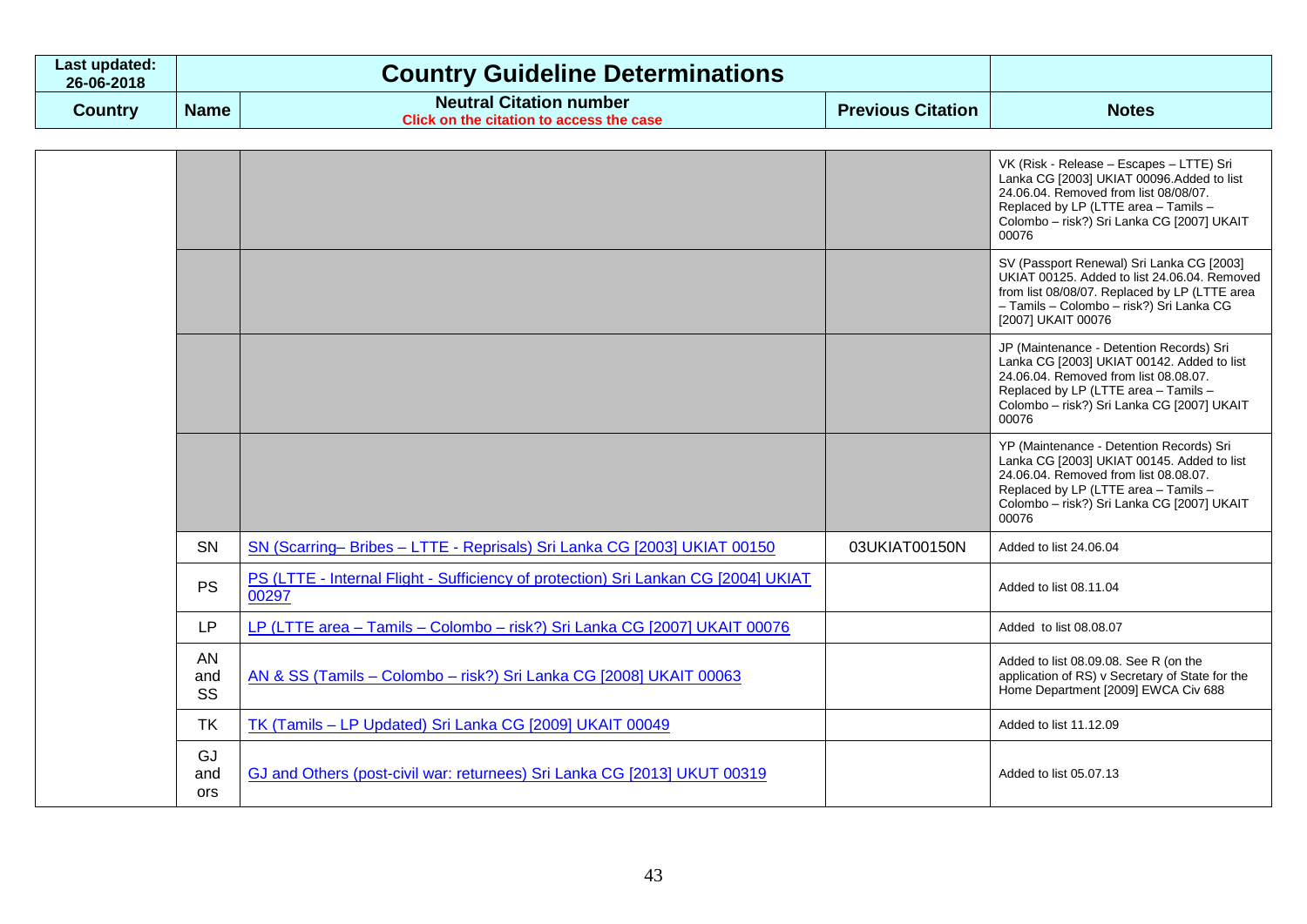| Last updated:<br>26-06-2018 |             | <b>Country Guideline Determinations</b>                                           |                          |              |
|-----------------------------|-------------|-----------------------------------------------------------------------------------|--------------------------|--------------|
| Country                     | <b>Name</b> | <b>Neutral Citation number</b><br><b>Click on the citation to access the case</b> | <b>Previous Citation</b> | <b>Notes</b> |

| ידמנ<br>--<br>men:<br>ו d II<br>rist<br>.<br>.<br>and IP | Added to list 18.02.15 |
|----------------------------------------------------------|------------------------|
|----------------------------------------------------------|------------------------|

| <b>SUDAN</b> |           |                                                                          | ME (Failed Asylum Seeker - Danian) Sudan CG<br>[2002] UKIAT 00997, added to list 24.06.04,<br>removed from list 30.01.06                      |
|--------------|-----------|--------------------------------------------------------------------------|-----------------------------------------------------------------------------------------------------------------------------------------------|
|              |           |                                                                          | MS (DUP - Activities Abroad) Sudan CG [2002]<br>UKIAT 02385, added to list 24.06.04, removed<br>from list 30.01.06                            |
|              |           |                                                                          | MH & Others (Article 3 - FGM) Sudan CG<br>[2002] UKIAT 02691, added to list 24.06.04,<br>removed from list 30.01.06                           |
|              |           |                                                                          | GA (Umma - Reconciliation with Government)<br>Sudan CG [2002] UKIAT 04605, added to list<br>24.06.04, removed from list 30.01.06              |
|              |           |                                                                          | TM (Persecution - Christians - Individual -<br>General) Sudan CG [2002] UKIAT 04849,<br>added to list 24.06.04, removed from list<br>08.06.06 |
|              |           |                                                                          | AA (Failed Asylum Seeker) Sudan CG [2002]<br>UKIAT 05894, added to list 24.06.04, removed<br>from list 30.01.06                               |
|              |           |                                                                          | AB (return of Southern Sudanese) Sudan CG<br>[2004] UKIAT 00260, added to list 20.09.2004,<br>removed from list 30.01.06                      |
|              |           |                                                                          | AE (Relocation-Darfur-Khartoum an option)<br>Sudan CG [2005] UKAIT 00101 Added to list<br>18.05.05 Removed from the list on 3.8.05            |
|              | <b>BA</b> | BA (military service - no risk) Sudan CG [2006] UKAIT 00006              | Added to list 30.01.06                                                                                                                        |
|              |           |                                                                          | MH (Darfurians: relocation to Khartoum?)<br>Sudan CG [2006] UKAIT 00033 Added to list<br>03.04.06 Removed from the list on 3.8.06             |
|              | <b>MG</b> | MG (Christians, including Coptic Christians) Sudan CG [2006] UKAIT 00047 | Added to list 31,05,06                                                                                                                        |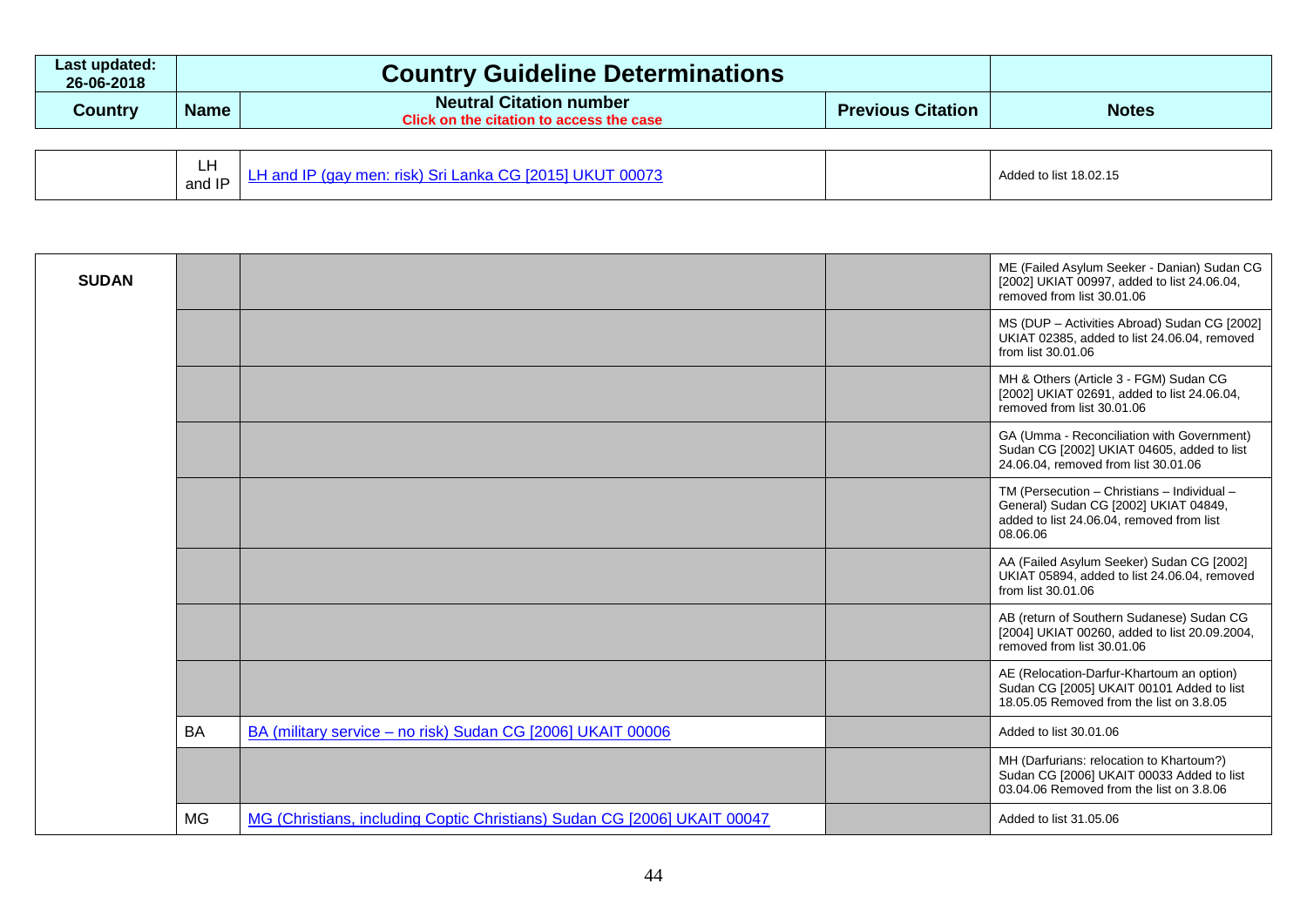| Last updated:<br>26-06-2018 |             | <b>Country Guideline Determinations</b>                                    |                          |              |
|-----------------------------|-------------|----------------------------------------------------------------------------|--------------------------|--------------|
| Country                     | <b>Name</b> | <b>Neutral Citation number</b><br>Click on the citation to access the case | <b>Previous Citation</b> | <b>Notes</b> |

| <b>HGM</b>   | HGMO (Relocation to Khartoum) Sudan CG [2006] UKAIT 00062                                         | Added to the list on 3.8.06. See Secretary of<br>State for the Home Department -v- AH (Sudan)<br>& Others [2007] UKHL 49. See AA (Non-Arab<br>Darfuris - relocation) Sudan CG [2009] UKAIT<br>00056. |
|--------------|---------------------------------------------------------------------------------------------------|------------------------------------------------------------------------------------------------------------------------------------------------------------------------------------------------------|
| <b>FM</b>    | FM (FGM) Sudan CG [2007] UKAIT 00060                                                              | Added to list 27,06,07                                                                                                                                                                               |
| AY           | AY [Political parties - SCP - risk] Sudan CG [2008] UKAIT 00050                                   | Added to list 26,06,08                                                                                                                                                                               |
| AA           | AA (Non-Arab Darfuris - relocation CG [2009] UKAIT 00056                                          | Added to list 18.12.09                                                                                                                                                                               |
| МM           | MM (Darfuris) Sudan CG [2015] UKUT 00010                                                          | Added to list 05.01.15                                                                                                                                                                               |
| ΙA<br>and AI | IM and AI (Risks – membership of Beja Tribe, Beja Congress and JEM) Sudan CG<br>[2016] UKUT 00188 | Added to list 14.04.16                                                                                                                                                                               |

| <b>SYRIA</b> |                     |                                                                     | SY (Kurd-No Political Profile) Syria CG [2005]<br>UKIAT 00039, added to list 25.04.05, removed<br>from list 23.05.06 |
|--------------|---------------------|---------------------------------------------------------------------|----------------------------------------------------------------------------------------------------------------------|
|              | <b>AR</b>           | AR (Kurd: not risk per se) Syria CG [2006] UKAIT 00048              | Added to list 08.06.06                                                                                               |
|              | <b>SA</b><br>and IA | SA and IA (Undocumented Kurds) Syria CG [2009] UKAIT 00006          | Added to list 03.02.09                                                                                               |
|              | KB                  | KB (Failed asylum seekers and forced returnees) Syria CG UKUT 00426 | Added to list 21.12.12                                                                                               |

| TRINIDAD &<br><b>TOBAGO</b> | <b>MJB</b> | MJB (Inability to provide protection - JAM) Trinidad and Tobago CG [2010] UKUT<br>00448 | Added to list 22.12.10 |
|-----------------------------|------------|-----------------------------------------------------------------------------------------|------------------------|
|                             |            |                                                                                         |                        |
| <b>TAJIKISTAN</b>           | <b>NA</b>  | NA (Kyrgyz Woman) Tajikistan CG [2004] UKIAT 00133                                      | Added to list 24.06.04 |
|                             |            |                                                                                         |                        |
| <b>THAILAND</b>             | AZ         | AZ (Trafficked women) Thailand CG [2010] UKUT 118 (IAC)                                 | Added to list 23.04.10 |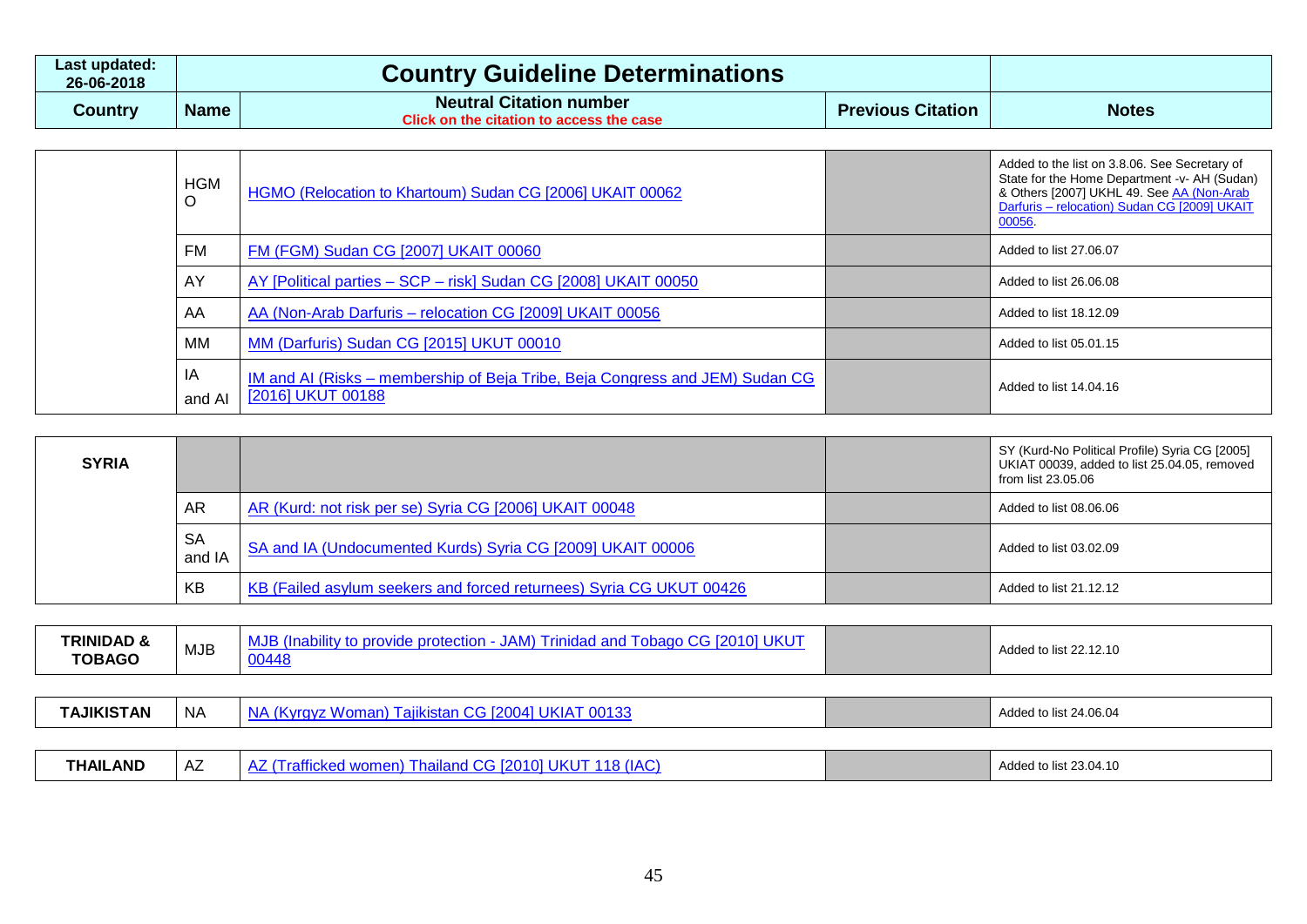| Last updated:<br>26-06-2018 | <b>Country Guideline Determinations</b> |                                                                                                          |                          |              |
|-----------------------------|-----------------------------------------|----------------------------------------------------------------------------------------------------------|--------------------------|--------------|
| Country                     | <b>Name</b>                             | <b>Neutral Citation number</b><br>$\blacksquare$ Click on the citation to access the case $\blacksquare$ | <b>Previous Citation</b> | <b>Notes</b> |

| <b>TURKEY</b> | <b>FA</b>     | FA (Military Service – Prison Conditions) Turkey CG [2002] UKIAT 01111    | Akcan<br>02UKIAT01111        | Added to list 24,06,04                                                                                                                                                   |
|---------------|---------------|---------------------------------------------------------------------------|------------------------------|--------------------------------------------------------------------------------------------------------------------------------------------------------------------------|
|               | <b>DS</b>     | DS (Risk - ODP) Turkey CG [2002] UKIAT 02563                              | Sarikecili<br>02UKIAT02563   | Added to list 24.06.04                                                                                                                                                   |
|               | <b>MO</b>     | MO (McDowall - Reviewed - Objectivity) Turkey CG [2002] UKIAT 02583       | Ozdemir<br>02UKIAT02583      | Added to list 24.06.04                                                                                                                                                   |
|               | <b>MU</b>     | MU (Documentation - Nufus Card) Turkey CG [2002] UKIAT 03528              | Uzar 02UKIAT03528            | Added to list 24.06.04                                                                                                                                                   |
|               |               |                                                                           |                              | YD (Risk - Fazilet) Turkey CG [2002] UKIAT<br>04154, formerly Dondu 02UKIAT04154, added<br>to list 24.06.04, removed from list 16.05.05                                  |
|               | <b>ST</b>     | ST (Dev Sol) Turkey CG [2002] UKIAT 04883                                 |                              | Added 26th July 2004, to replace previous error                                                                                                                          |
|               | <b>YK</b>     | YK (PSG - Women) Turkey CG [2002] UKIAT 05491                             | Kircicek<br>02UKIAT05491     | Added to list 24.06.04                                                                                                                                                   |
|               | <b>MS</b>     | MS (Risk - Homosexual) Turkey CG [2002] UKIAT 05654                       | Sever<br>02UKIAT05654        | Added to list 24.06.04                                                                                                                                                   |
|               |               |                                                                           |                              | CA (Human Rights - Military Service -<br>Sentence) Turkey CG [2002] UKIAT 06709,<br>formerly Aydogdu 02UKIAT06709, added to list<br>24.06.04, removed from list 11.05.05 |
|               |               |                                                                           |                              | KY (HADEP - PK) Turkey CG [2003] UKIAT<br>00018, formerly 03UKIAT00018S, added to list<br>24.06.04, removed from list 16.05.05                                           |
|               | IA&<br>Others | IA & Others (Risk - Guidelines - Separatist) Turkey CG [2003] UKIAT 00034 | <b>ACDOG</b><br>03UKIAT00034 | Added to list 24.06.04                                                                                                                                                   |
|               | ZK            | ZK (International Reaction - Aydogdu) Turkey CG [2004] UKIAT 00036        | [2004] UKIAT00036K           | Added to list 24,06,04                                                                                                                                                   |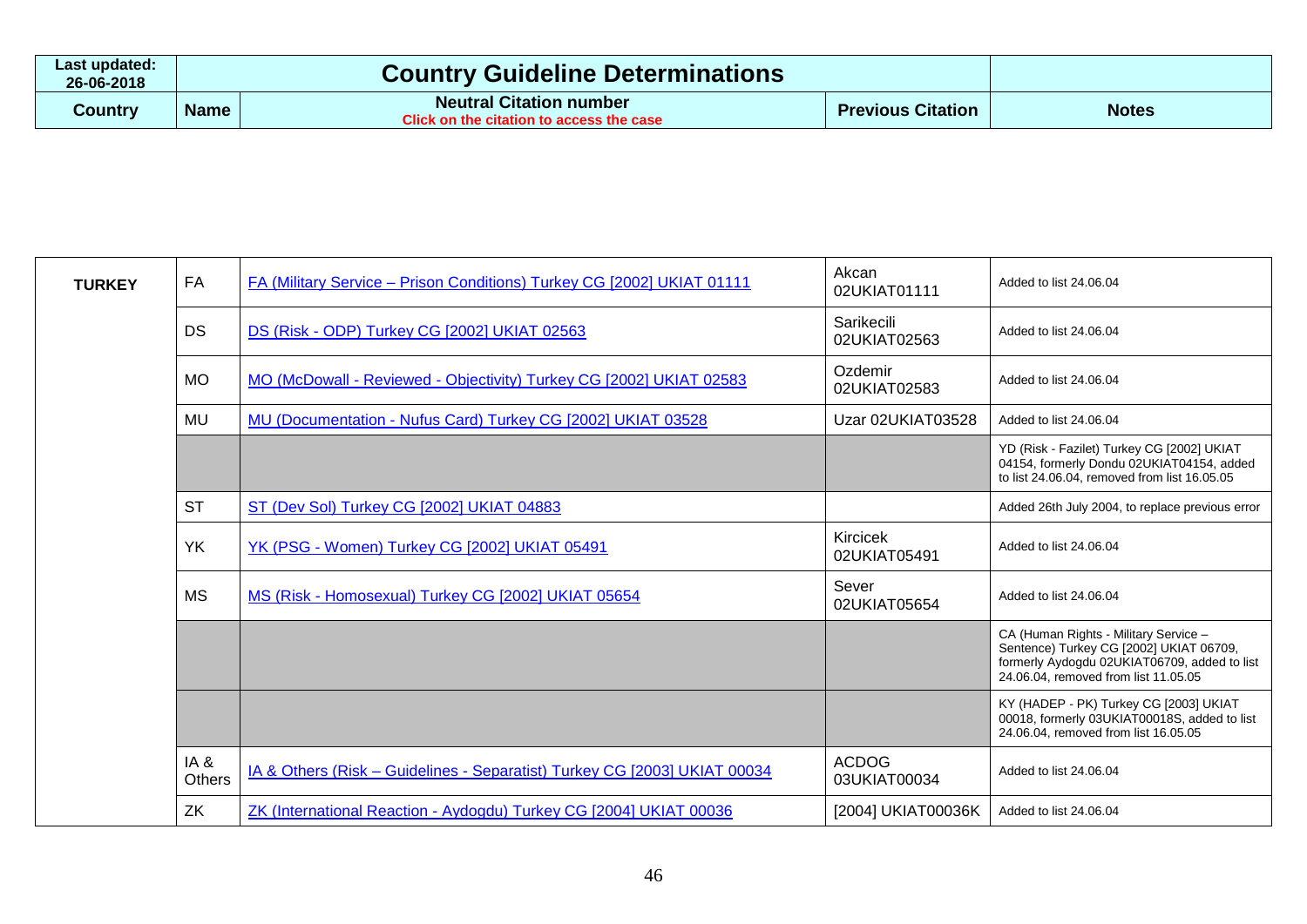| ∟ast updated:<br>26-06-2018 |             | <b>Country Guideline Determinations</b>                                    |                          |              |
|-----------------------------|-------------|----------------------------------------------------------------------------|--------------------------|--------------|
| Country                     | <b>Name</b> | <b>Neutral Citation number</b><br>Click on the citation to access the case | <b>Previous Citation</b> | <b>Notes</b> |

| <b>GS</b> | GS (Article 3 - Persecution - Military Service) Turkey CG [2004] UKIAT 00041 | [2004] UKIAT00041S             | Added to list 24.06.04                                                                                                  |
|-----------|------------------------------------------------------------------------------|--------------------------------|-------------------------------------------------------------------------------------------------------------------------|
| FO.       | FO (Risk - Service as Village Guard) Turkey CG [2004] UKIAT 00042            | $[2004]$<br><b>UKIAT00042O</b> | Added to list 24.06.04                                                                                                  |
|           |                                                                              |                                | HO (National Records) Turkey CG [2004]<br>UKIAT 00038 ([2004] UKIAT00038O) -<br>removed 02.12.04                        |
| <b>HY</b> | HY (Medical Evidence) Turkey CG [2004] UKIAT 00048                           | [2004] UKIAT00048Y             | Added to list 24.06.04                                                                                                  |
|           |                                                                              |                                | LT (Internal flight- Registration system) Turkey<br>CG [2004] UKIAT 175 - removed 02.12.04                              |
|           |                                                                              |                                | AG (GBTS, "tab" and other records) Turkey CG<br>[2004] UKIAT 00168 - added 23rd June -<br>removed 02.12.04              |
|           |                                                                              |                                | KK (GBTS – other information systems –<br>McDowall) Turkey CG [2004] UKIAT 00177 -<br>added 2nd July - removed 02.12.04 |
|           |                                                                              |                                | SA (GBTS Records) Turkey CG [2004] UKIAT<br>00229 added 23rd Aug - removed 02.12.04                                     |
|           |                                                                              |                                | CE (KK Confirmed - McDowall Report) Turkey<br>CG [2004] UKIAT 00233 - added 27.09.204 -<br>removed 02.12.04             |
| IK        | IK (Returnees - Records - IFA) Turkey CG [2004] UKIAT 00312                  |                                | Added 02.12.04                                                                                                          |
| <b>SD</b> | SD (military service - sexual identity) (CG) [2013] UKUT 00612               |                                | Added to list 05.12.13                                                                                                  |

| <b>UGANDA</b> | LM        | LM (Acholi – LRA – internal relocation) Uganda CG [2004] UKIAT 00107 | Added to list 24.06    |
|---------------|-----------|----------------------------------------------------------------------|------------------------|
|               | <b>PN</b> | PN (Lord's Resistance Army) Uganda CG [2006] UKAIT 00022             | Added to list 16.03.06 |
|               | <b>JM</b> | I (homosexuality: risk) Uganda CG [2008] UKIAT 00065                 | Added to list 10.09.08 |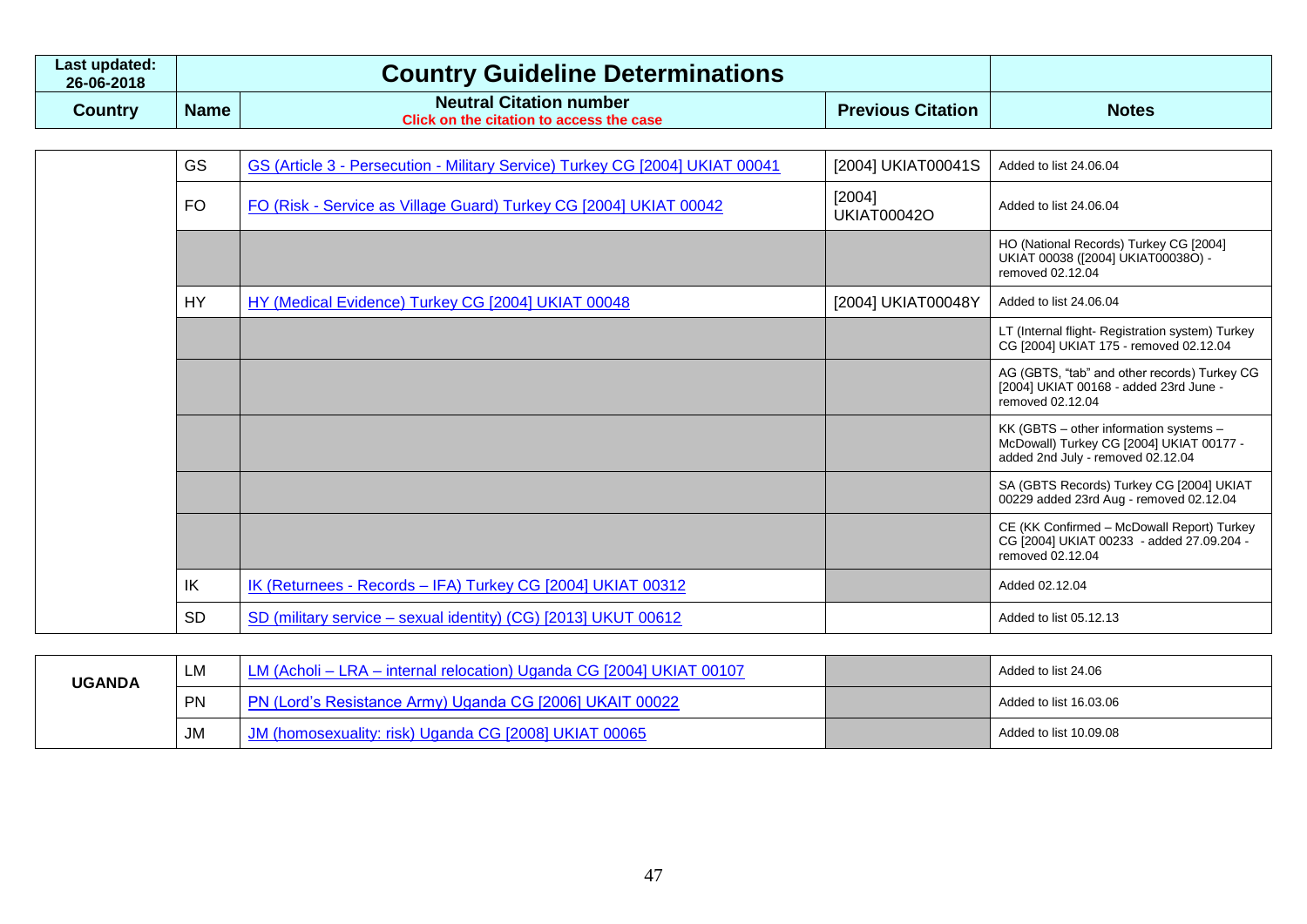| Last updated:<br>26-06-2018 | <b>Country Guideline Determinations</b> |                                                                            |                          |              |
|-----------------------------|-----------------------------------------|----------------------------------------------------------------------------|--------------------------|--------------|
| Country                     | <b>Name</b>                             | <b>Neutral Citation number</b><br>Click on the citation to access the case | <b>Previous Citation</b> | <b>Notes</b> |

| <b>UKRAINE</b> | MV                | MV (Risk - Homosexuals) Ukraine CG [2003] UKIAT 00005                                | 03UKIAT00005V |                          |
|----------------|-------------------|--------------------------------------------------------------------------------------|---------------|--------------------------|
|                | <b>VS</b>         | VS (Registration on Relocation) Ukraine CG [2004] UKIAT 00242                        |               | Added to list 27.09.2004 |
|                | PS                | PS (prison conditions; military service) Ukraine CG [2006] UKAIT 00016               |               | Added to list 28.02.2006 |
|                | VB and<br>Another | VB and Another (draft evaders and prison conditions) Ukraine CG [2017] UKUT<br>00079 |               | Added to list 06.03.2017 |

| UZBEKISTAN | <b>OM</b> | OM (Returning citizens – minorities - religion) Uzbekistan CG [2007] UKAIT 00045 | Added to list 23.5.2007. Remitted to the AIT by<br>Consent Order in the Court of Appeal, 22<br>October 2008 |
|------------|-----------|----------------------------------------------------------------------------------|-------------------------------------------------------------------------------------------------------------|
|            | LM        | LM (returnees - expired exit permit) Uzbekistan CG [2012] UKUT 00390 (IAC)       |                                                                                                             |

| <b>ZIMBABWE</b> |  | ES (MDC) Zimbabwe CG [2002] UKIAT 01807 -<br>removed 02.11.04                                                                                     |
|-----------------|--|---------------------------------------------------------------------------------------------------------------------------------------------------|
|                 |  | MN (Risk - MDC) Zimbabwe CG [2002] UKIAT<br>02246 - removed F409                                                                                  |
|                 |  | LS (Persecution - CIO) Zimbabwe CG [2002]<br>UKIAT 03342, formerly Siwardi 02UKIAT03342,<br>added to list 24.06.04, removed from list<br>12.05.05 |
|                 |  | AB (Persecution - CIO) Zimbabwe CG [2002]<br>UKIAT 03598, formerly Bango 02UKIAT03598,<br>added to list 24.06.04, removed from list<br>12.05.05   |
|                 |  | LM (MDC) Zimbabwe CG [2002] UKIAT 03916,<br>formerly Moyo 02UKIAT03916, added to list<br>24.06.04, removed from list 12.05.05                     |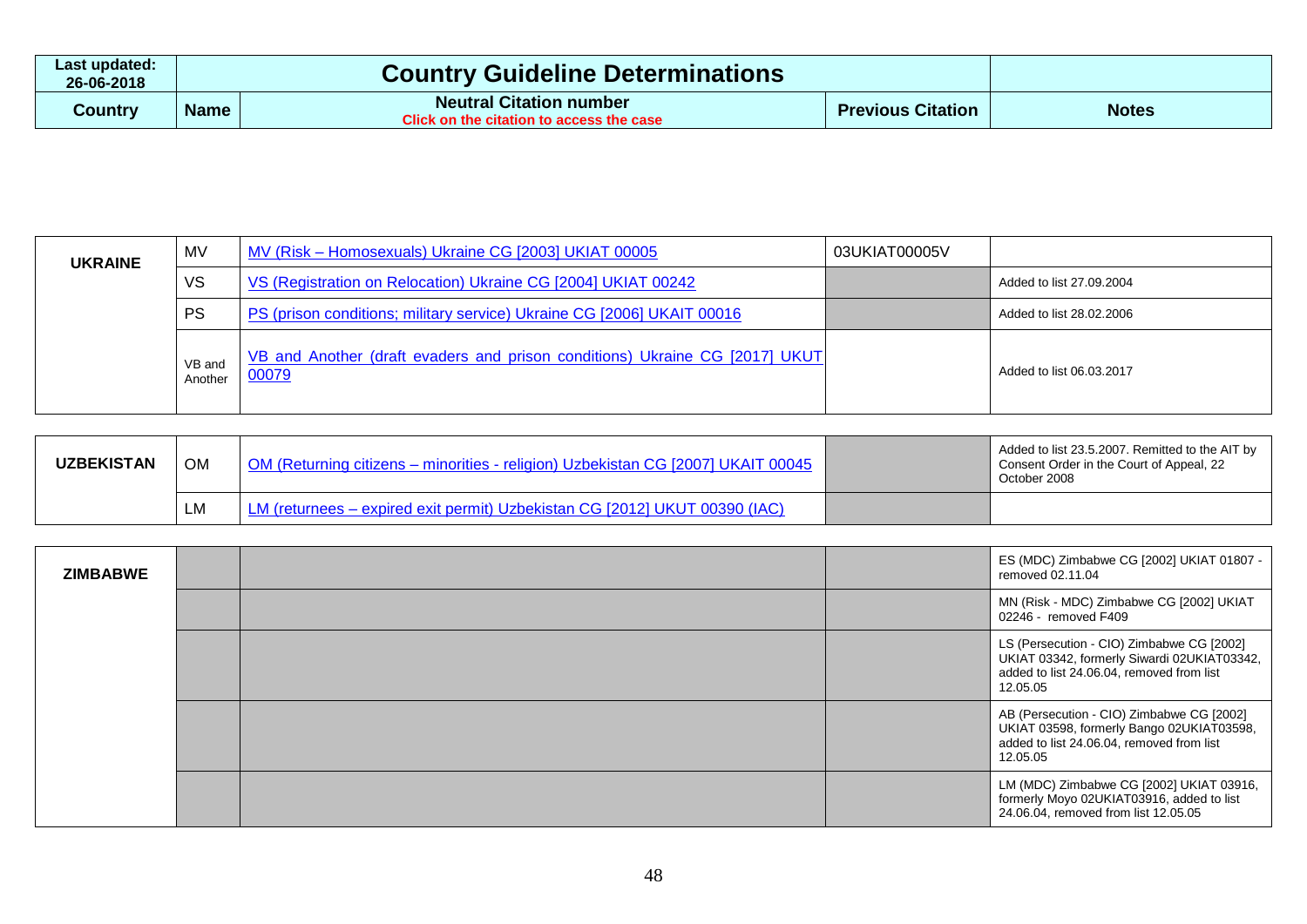| ∟ast updated:<br>26-06-2018 |             | <b>Country Guideline Determinations</b>                                    |                          |              |
|-----------------------------|-------------|----------------------------------------------------------------------------|--------------------------|--------------|
| Country                     | <b>Name</b> | <b>Neutral Citation number</b><br>Click on the citation to access the case | <b>Previous Citation</b> | <b>Notes</b> |

|                                   |                                                                                        | RB (Personal - Disability) Zimbabwe CG [2002]<br>UKIAT 04144 - removed 02.11.04                                                                                  |
|-----------------------------------|----------------------------------------------------------------------------------------|------------------------------------------------------------------------------------------------------------------------------------------------------------------|
|                                   |                                                                                        | NM (MDC) Zimbabwe CG [2002] UKIAT 04263<br>- removed 02.11.04                                                                                                    |
|                                   |                                                                                        | BN (MDC) Zimbabwe CG [2002] UKIAT 05518,<br>formerly Nkangala 02UKIAT05518, added to list<br>24.06.04, removed from list 12.05.05                                |
|                                   |                                                                                        | MN (Returns - Policy - War Veterans)<br>Zimbabwe CG [2002] UKIAT 05806 - removed<br>02.11.04                                                                     |
|                                   |                                                                                        | BS (Liberty Party - CIO - Airport) Zimbabwe<br>CG [2002] UKIAT 06461, formerly Sibanda<br>02UKIAT06461, added to list 24.06.04,<br>removed from list 12.05.05    |
|                                   |                                                                                        | TC (Teacher - Failed Asylum Seeker - Returns)<br>Zimbabwe CG [2002] UKIAT 07342 - removed<br>02.11.04                                                            |
|                                   |                                                                                        | FN (Risk - MDC - Relocation) Zimbabwe CG<br>[2003] UKIAT 00163, formerly N Zimbabwe<br>[2003] UKIAT 00163, added to list 24.06.04,<br>removed from list 12.05.05 |
| <b>SM</b><br>and<br><b>Others</b> | SM and Others (MDC - internal flight - risk categories) Zimbabwe [2005] UKIAT<br>00100 | Added to list12.05.05                                                                                                                                            |
|                                   |                                                                                        | AA (Involuntary returns to Zimbabwe)<br>Zimbabwe [2005] UKAIT 00144 CG Added to<br>list 18.10.05. Removed from the list on 2.8.06                                |
| AA                                | AA (Risk for involuntary returnees) Zimbabwe CG [2006] UKAIT 00061                     | Added to the list on 2.8.06. See AA (Zimbabwe)<br>v Secretary of State for the Home Department<br>[2007] EWCA Civ 149.                                           |
| <b>OM</b>                         | OM (AA(1) wrong in law) Zimbabwe CG [2006] UKAIT 00077                                 | Added to the list on 6.11.06. See AA<br>(Zimbabwe) v Secretary of State for the Home<br>Department [2007] EWCA Civ 149.                                          |
| <b>HS</b>                         | HS (Returning asylum seekers) Zimbabwe CG [2007] UKAIT 00094                           | Added to the list on 29.11.07. See RN<br>(Returnees) Zimbabwe CG [2008] UKAIT<br>00083.                                                                          |